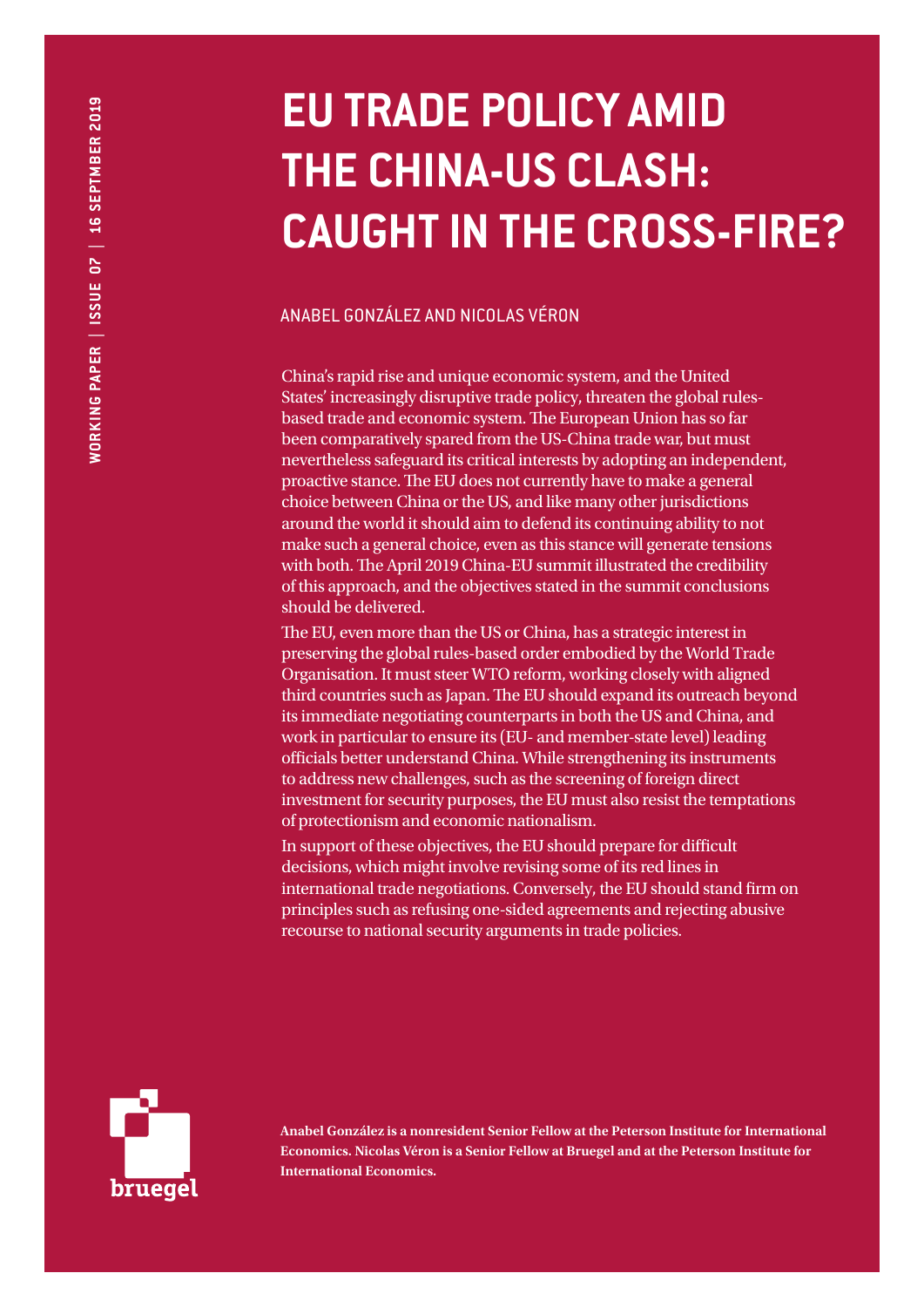**Note**: Republished with permission. The authors prepared the text of this Working Paper in their personal capacities as a study under a contract with the Greens/EFA Group in the European Parliament. Bruegel has received no payment in relation to this study. The paper was published by the Greens/EFA Group in July 2019 (available at [https://reinhardbuetikofer.eu/wp-content/uploads/2019/07/EU](https://reinhardbuetikofer.eu/wp-content/uploads/2019/07/EU-trade-policy-amid-the-China-US-clash_final-version-9-July.pdf)trade-policy-amid-the-China-US-clash final-version-9-July.pdf). The authors are grateful to the Greens/EFA Group for their financial support in the preparation of the paper, and to Uri Dadush, Peter Draper, Jonathan Fried, Arancha González, Stuart Harbinson, Christian Kettels, Pascal Lamy, Michele Ruta, Jeffrey Schott and Guntram Wolff for their valuable comments and suggestions on an earlier draft. The content of this paper represents the views of the authors alone and not those of the Greens/EFA Group or Bruegel, and should not be construed as representing any form of political support. The staff of the Greens/EFA Group reviewed the study but the authors had the final say on the text and are responsible for any remaining errors.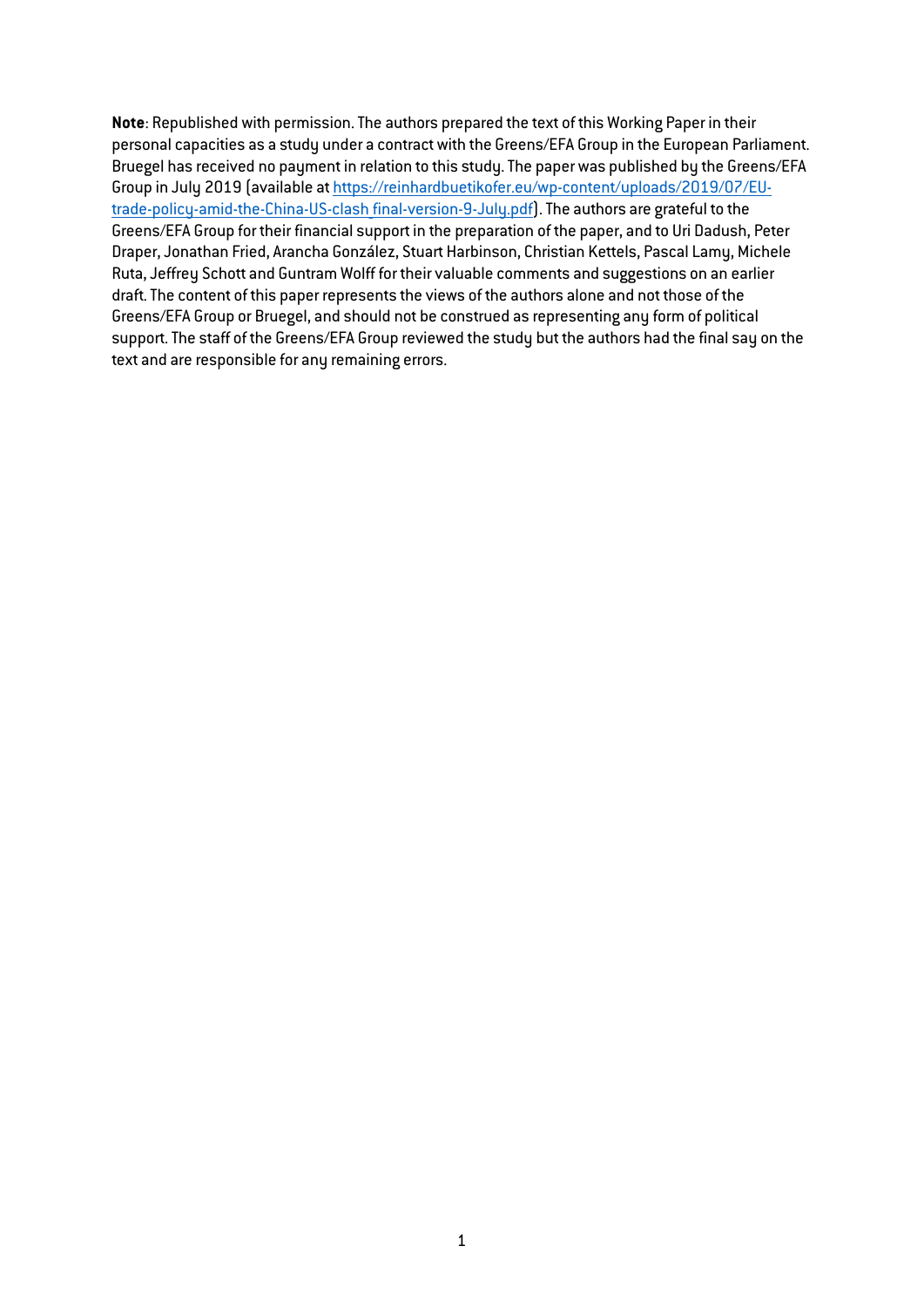# **1 INTRODUCTION**

This paper addresses the questions:

- 1. What risks face the EU with regard to China's strategic aims in trade policy and how can the EU respond?
- 2. The US effort to isolate China poses particular risks for Europe. How can the EU counter such efforts with the aim of forging its own distinct trade policy?
- 3. How should the EU move forward with reform of the World Trade Organization (WTO) in light of differing demands and aims of trading blocs like China and the US?

Based on an overview of the main concerns over China's trade policies and practices and a description of the US trade policy stance and actions vis-à-vis China, the paper identifies the consequences for the EU of those measures and provides a set of recommendations to inform the EU's response to the China-US confrontation. The paper does not provide a full analysis of the rapidly evolving global trade landscape or quantitative estimates of the economic impact of key policy actions. While policies in areas other than trade are relevant to craft a full EU positioning in a new trade context, they are not the subject of this paper.

The analysis is based on our observation of the shifts in the relevant jurisdictions' trade policy stances and actions and their impact on the global trading system, a review of recent publicly available articles and materials, and conversations with lead experts and policymakers. We included developments up to 15 June 2019.

The paper has four sections. Section 2 sets the scene. Section 3 describes the China-US trade confrontation, in particular the concerns associated with China's model of state capitalism and the main elements of the US trade policy stance towards China. Section 4 considers the implications of the China-US conflict on the EU and the global trading system. The final section concludes with suggestions to inform a revised EU trade policy and influence the trade policy environment.

## **2 THE CHANGING TRADE POLICY LANDSCAPE**

## *2.1 Background*

For the past 70 years, international trade has been governed by a set of rules based on nondiscrimination, transparency, and binding and enforceable commitments on tariffs and other policy instruments, which have brought greater certainty, stability and increased market openness. At the heart of the system, the WTO – and before it, the General Agreement on Tariffs and Trade (GATT) – ensures that trade flows as smoothly, predictably and freely as possible. This global framework of trade rules has helped create an unprecedented extent of prosperity across the world.

Even as the past situation should not be idealised, risks to the global rules-based system have accumulated in the past few years and accelerated since early 2018. With trade spats, new technologies and geopolitical competition reshaping the global economy, the trade and investment policy landscape is rapidly changing. Overall, managed trade has been gaining traction, rules have increasingly fragmented in competing spheres of influence, and global trade governance has weakened.

The US and China are the most visible protagonists of these high-stakes conflicts, but underlying systemic issues amplify the impact beyond the two countries. Current frictions are undermining confidence in the world economy. Global trade, investment and output remain under threat from policy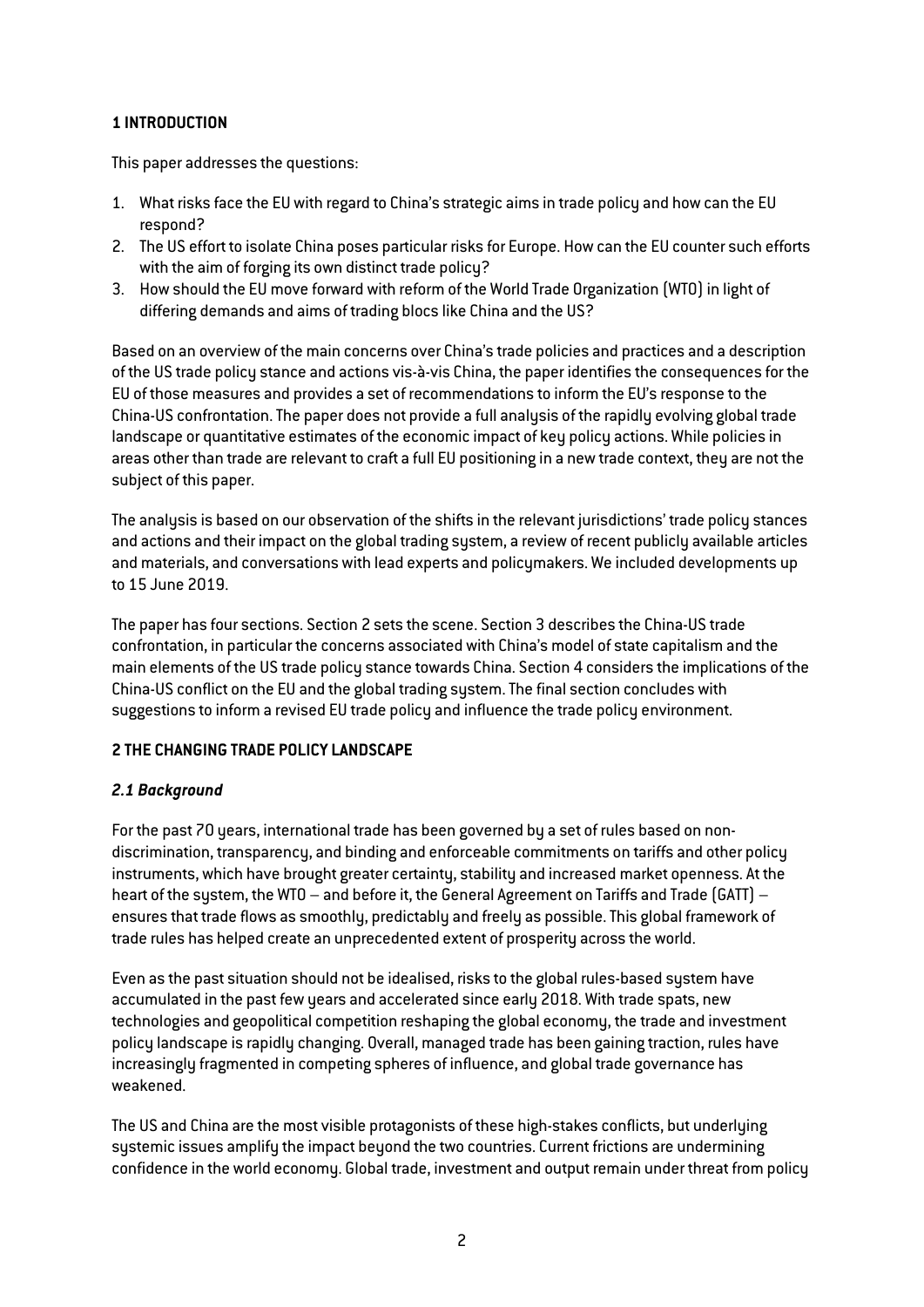uncertainty; failure to resolve differences would not only increase costs for producers and consumers but also lower business investment, disrupt supply chains, and slow productivity growth (IMF, 2019), all while eroding the rules-based global trading system.

Current trade spats layer on technological rivalry (González, 2018) and geostrategic considerations, ranging from the military advantage that dominance in some of the emerging technologies may bring about (Ciuriak, 2018) to increasing cybersecurity-related trade conflicts at the global level (Madnick *et al*, 2019). Moreover, a redistribution of global economic might has given rise to a new era of great power rivalry and systemic competition (Bergsten, 2018) with increasing use of economic tools to achieve strategic goals and the assertiveness of some governments in trying to unilaterally reduce or manage their exposure to the interdependence underlying the global economy (Roberts *et al*, 2018). A widespread view is that current frictions run much deeper than the trade confrontations and have more to do with control over technologies such as artificial intelligence, key inputs such as energy sources for electric vehicles, and command over connectivity, both physical and digital (Choer Moraes, 2018).

Amid these deep frictions sits the EU, the largest and most open trading bloc in the world, for whom the US and China represent about one-third of its total merchandise trade – 17.1 percent with the US and 15.4 percent with China in 2018 (European Commission, 2019). The three of them together account for almost half of global trade in goods. When services trade and investment flows are taken into consideration, their combined economic might and strong inter-relations are even more pronounced. Clearly, the EU cannot be a passive bystander in the China-US confrontations. It is directly affected by Beijing's policies and practices, by Washington's approach towards China and by the consequences of these conflicts on the multilateral trading system. In a world driven by power politics, the EU risks both diminished influence and commercial damage.

# *2.2 China's rise, 'America First' and upcoming challenges for the EU*

China's rapid rise, state-dominated economic system and sheer size have brought heightened attention to its industrial and trade policies, some of which either break or evade multilateral rules and distort the level-playing field for its competitors. While one may question the uniqueness of China's trade policies or the extent of its non-compliance with trade rules (Beinart, 2019), they have undeniably strained the global trading system. Concerns were first centered on the challenges faced by foreign firms competing in the Chinese market, but they now extend to competition with Chinese firms in developed and third-country markets, and expanding Chinese investments and acquisitions of advanced technologies – all of which also intertwine with strategic considerations.

Even though China's actions are putting stress on the global system, Beijing has repeatedly expressed its interest in upholding the WTO and the global architecture as it stands. The system has underpinned China's fast economic development, providing predictability and a rules-based system of adjudication of disputes. That general preference, nevertheless, comes into friction with China's own state-directed and only partly market-driven domestic economic model. The corresponding trade-offs are the object of intense policy debates and political tugs-of-war inside the Chinese governance apparatus, even though these are typically hard to observe and analyse from the outside.

Since early 2018, the US 'America First' stance has put China at the center of its trade policy agenda. Through a combination of increased tariffs, quotas, revised investment screening mechanisms, export controls and other domestic measures, bilateral China-US negotiations, the trilateral (EU-Japan-US) process to address non-market economy systemic distortions, selective recourse to the WTO, and negotiations of trade agreements with other partners, the US is ostensibly looking to reform China's policies, modify the relationship and set new rules and enforcement mechanisms. Beyond recalibrating and resetting the trade relationship under a revised framework, influential voices within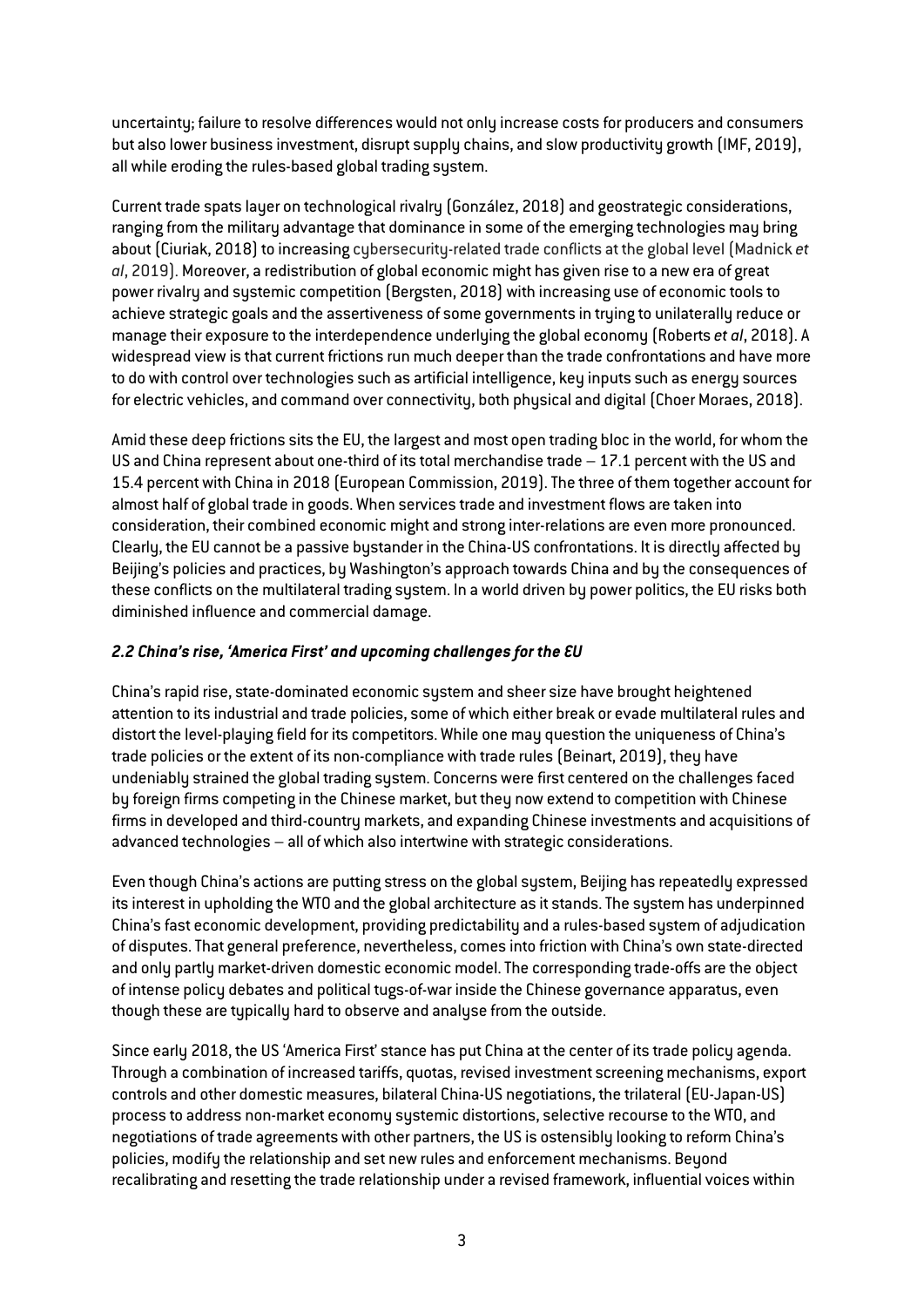the US national security establishment favor 'decoupling' the US and other Western countries from the Chinese economy. Senior levels of the US government have appeared to support such a vision (Pence, 2018).

In dealing with China, the current US administration has opted mostly for a go-it-alone approach. Traditional trade allies like the EU not only have seen little US appetite for consultation and cooperation with them but also have actually been hit by increased tariffs on steel and aluminum with the threat of more to come in the auto sector. Likewise, the US has shown no restraint in defying WTO rules when they get in its way, as in the case of the national security tariffs on metals. Instead of working with others to leverage the system to address concerns with China via litigation and reform of trade rules, the US actions may have already significantly undermined global trade governance.

In this fluid trade landscape, the outcome of two short-term processes are important for the EU. First, will the US and China reach an agreement in 2019 and if so, what would it look like? In early May 2019, there appeared a reasonable chance that a deal with some specific market access and structural reform commitments might have been struck, even though the precise content of it was still mostly unknown (Beattie, 2019). However, not only was the agreement not reached but also the conflict was further escalated (see section 3.2.2) (Bown and Zhang, 2019a).

At this stage, any outcome is impossible to predict. Should a bilateral deal be reached, the EU and other third countries might free ride on some aspects of a bilateral deal, depending on its content. In the same vein, it could potentially pave the way for the conclusion of the China-EU Investment Agreement (see section 4.2). But a China-US agreement would most surely also create new problems with tradediverting and negative terms-of-trade effects resulting from managed trade. A China-US deal might also spell additional problems for the multilateral trading system, if based on discriminatory arrangements and power-based enforcement mechanisms. While a bilateral accord could ease some of the trade pressures at the global level, at least for a while, in a calmer China-US trade scenario, the EU could well become in full force the next target of US trade actions. On the other hand, lack of agreement could result in even more tariffs, as has been already announced, and a full-blown trade war that would worsen the business environment, disrupt supply chains and slow productivity growth, all while further weakening the rules-based order. Should trade tensions continue and trigger a reduction in investor confidence, a World Bank study estimates they would reduce global income by 1.7 percent (or US\$1.4 trillion), with losses across all regions (Constantinescu *et al*, 2019).

The second critical question for the EU is: will the US impose national security tariffs on cars? In mid-May 2019, President Trump announced that while imports of autos and auto parts threaten US national security, he would refrain from levying tariffs by up to six months as bilateral negotiations with the EU and Japan take place (Cohen-Setton, 2019; Leonard and Donnan, 2019). While this provides a respite to current tensions, the issue is far from settled. If national security tariffs on vehicles were to be imposed at any point, political dynamics would make EU trade cooperation with the US even more challenging than it already is.

The EU-US relationship could be further clouded by the imposition of tit-for-tat tariffs on each other's products as both parties could move in the following months to retaliate, as a result of the latest WTO ruling in the Airbus-Boeing dispute (Swanson, 2019a). The US list of targeted EU products amounts to \$21 billion worth of European exports and covers a wide spectrum, from aircrafts and dairy products to wine and hunting knives (USTR, 2019e); the equivalent EU list is equally broad (European Commission, 2019b). For now, though, they have both indicated they will await the WTO's decision on the authorised maximum value of trade that could be hit. In any case, these trade differences would layer on top of diverging strategic views across the Atlantic, eg on the use by European countries of Huawei equipment in next-generation 5G networks (Yun Chee, 2019), the goals and effects of China's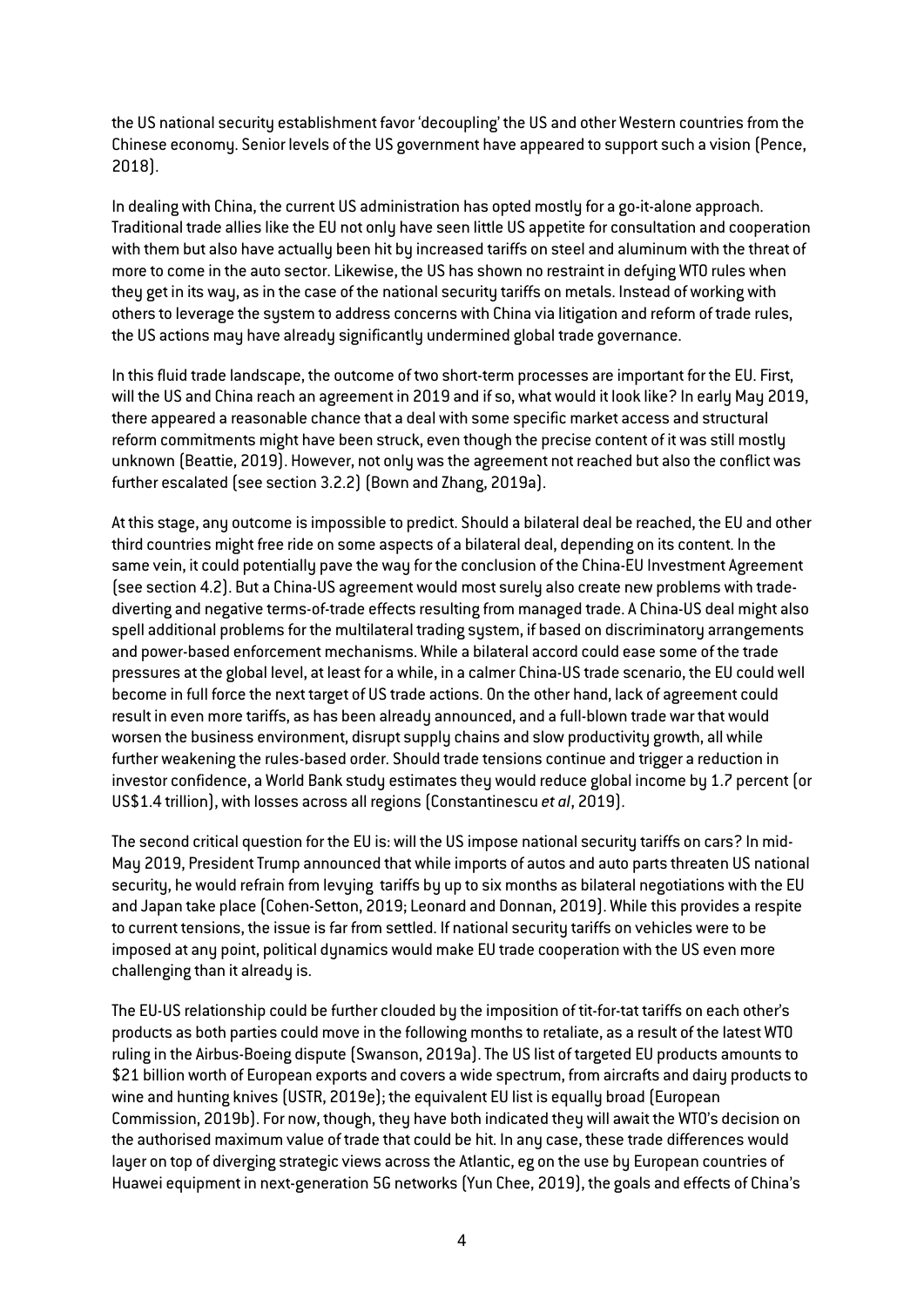Belt and Road Initiative (BRI) (Brattberg and Soula, 2018), the re-establishment of sanctions on Iran (Jacques Delors Institute, 2018) and the strengthened extra-territorial application of US law as regards Cuba (Cleary Gottlieb, 2019).

Amid the uncertainty and instability, the EU is faced with the need to adjust its stance to respond to China's trade policy strategic aims, to counter the risks to the EU-US bilateral relationship of the US efforts to isolate China, and to preserve and reform the WTO, all while finding its own voice and maintaining its commitment to an open, fair and rules-based global trading system.

# **3 THE CHINA-US TRADE CONFRONTATION**

# *3.1 Overview of concerns over China's trade regime*

The role of the Chinese government and the Communist Party of China in the allocation of resources in China's economy is at the core of the US and other countries' concerns over China (USTR, 2019). Despite reforms undertaken as a result of China's WTO accession in 2001, the Party-state's involvement in the economy remains pervasive. According to the WTO, for example, as of early 2018 the state retained a majority share in all but one of the 100 largest publicly listed companies (WTO, 2018). Expectations that WTO accession reforms would pave the way for a more market-driven economy have faltered and instead, the view that China is in the process of consolidating a statedominated economic model that enters into systemic competition with liberal market economies has gained traction (BDI, 2019).

Industrial and trade policies are critical instruments to implement China's strengthened state planning in pursuit of strategic autonomy and/or global leadership in high-tech sectors such as new information technology, numerical control tools and robotics, aerospace equipment, ocean engineering equipment and high-tech ships, railway equipment, energy saving and new energy vehicles, new materials, biomedicine and medical devices, agriculture machinery and power equipment, as embedded in *Made in China 2025*, the *13th Five-Year Plan (2016-2020)* and other official documents. The Office of the United States Trade Representative (USTR) asserts that China's pursuit of industrial policies limits market access for imported goods, foreign manufacturers and foreign service suppliers, while offering substantial guidance, subsidies and regulatory support to Chinese state-owned enterprises (SOEs) and other industries not only in China but also abroad (USTR, 2019a). Alleged misappropriation of foreign technologies, through forced technology transfer and intellectual property infringement, is of particular concern. China's scale and its large share of global trade further compound the problem, leading to competitive pressures, excess capacity and distorted markets (USTR, 2019) and more generally, increasing the risk for the global economy of negative spillovers from these distortions (European Commission, 2019a).

Asymmetry in market access between China and most advanced economies is also a source of tension. While China has benefited until recently from relatively open markets in most advanced economies, foreign firms encounter higher tariffs, non-tariff barriers, investment and services trade restrictions, discrimination in public procurement and others limitations in the Chinese market (BDI, 2019; European Union Chamber of Commerce in China, 2019). China's rapid ascent has led to calls for a more balanced relationship, with greater reciprocity, non-discrimination and openness of its system, commensurate with its increasing status as a leading global power (European Commission, 2019).

Concerns also extend to the digital front, in at least two dimensions. First, China's regulatory policies in the digital economy, including on information security, provision of cloud services, cross-border data restriction and data localisation requirements, among others, limit how foreign companies can do business in China (USTR, 2018). And second, increased Chinese foreign investment in critical sectors,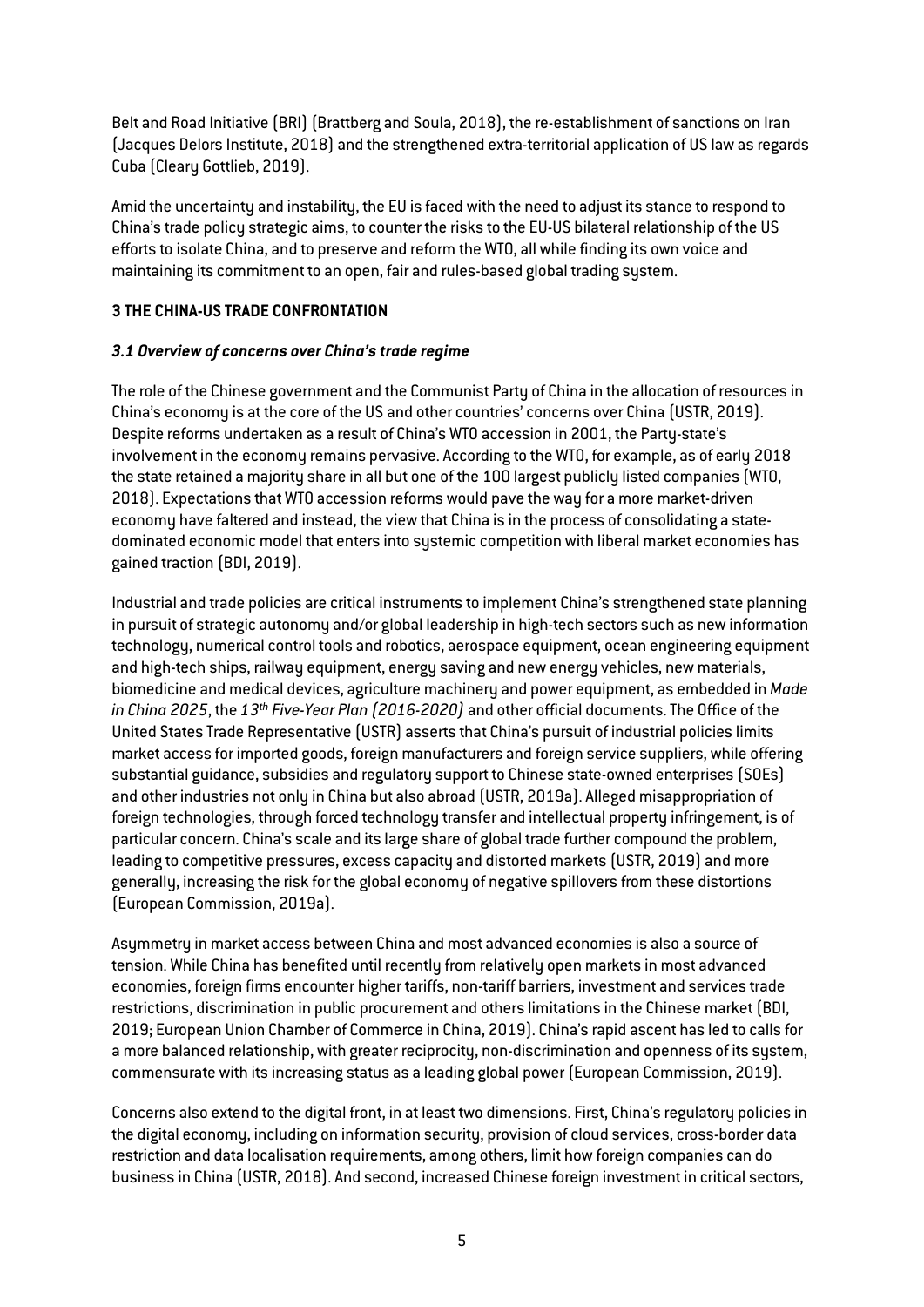including in systems and digital infrastructure, such as 5G networks, is associated with security concerns (European Commission, 2019).

China has taken some measures to defuse tensions, eg by reinforcing and centralising its intellectual property law enforcement apparatus, and by unilaterally reducing tariffs in late 2018. These initiatives, however, have received very limited if any recognition in the US debate.

## *3.2 US trade policy towards China*

## 3.2.1 Context and objectives

The US trade policy towards China is embedded in what may be termed the 'Trump doctrine' on international trade, which in turn is part of a broader economic nationalist ideology that permeates the current administration. This doctrine is based on four strands, all at variance with generally accepted economic analysis: it overlooks the gains from trade, disregarding the benefits of specialisation; it focuses on the trade deficit, as if that was the result of trade agreements rather than savings and investment trends at home and abroad; it ignores the changing nature of trade in general and global value chains in particular; and it disdains the need for cooperation in international affairs in favor of the pursuit of a politically defined self-interest (Nordhaus, 2018). Under this view, trade policy intersects with the national security strategy, as trade is a critical means for nations to assert their influence in a new era of great power competition with strategic rivals (Pence, 2018) and because national security in a broad sense is considered to include economic security.

The main premise invoked for the current US trade policy agenda is that the Trump administration inherited a flawed trade system, with outdated and imbalanced trade agreements, a failing multilateral trading system that had largely broken down over negotiation paralysis and judicial activism, and unfair trade practices that have harmed US workers and businesses and led to wage stagnation and job losses in the manufacturing sector (USTR, 2019b). In this context, while not the only culprit, China is singled out. According to official documents, the main objectives of the US trade policy towards China – some of which are also applicable to other trading partners – include defending US companies and workers from unfair trading practices, restoring balance to the trade relationship, making China assume the costs of its non-market economy system and encouraging it to make fundamental structural changes (USTR, 2019).

Some of the trade concerns regarding China predate the Trump administration. The narrative has evolved in a way that today may command support from both sides of the aisle in Congress (Lighthizer, 2019), as well as in much of the US business community (US Chamber of Commerce, 2018). Even so, several objectives of the US trade policy widely touted by President Trump and his officials, in particular reducing bilateral trade deficits and bringing manufacturing back to the US, are broadly misguided. Of special concern is the related question of 'decoupling', that is, whether the US aims at disentangling its economic relationship with China through supply chain diversification, to reduce economic dependency and strategic vulnerability and contain China (Lamy, 2018). Decoupling would bring huge costs for the US economy and significant consequences for third countries, some of which are highly integrated with China, even more than with the US (Dollar *et al*, 2019). There is some emerging evidence that companies around the world are moving to reduce their dependence on Chinese factories, even if they may not bring their plants to the US (Bradsher, 2019). Whether decoupling actually gains ground will depend very much on how Washington's current trade tactics play out.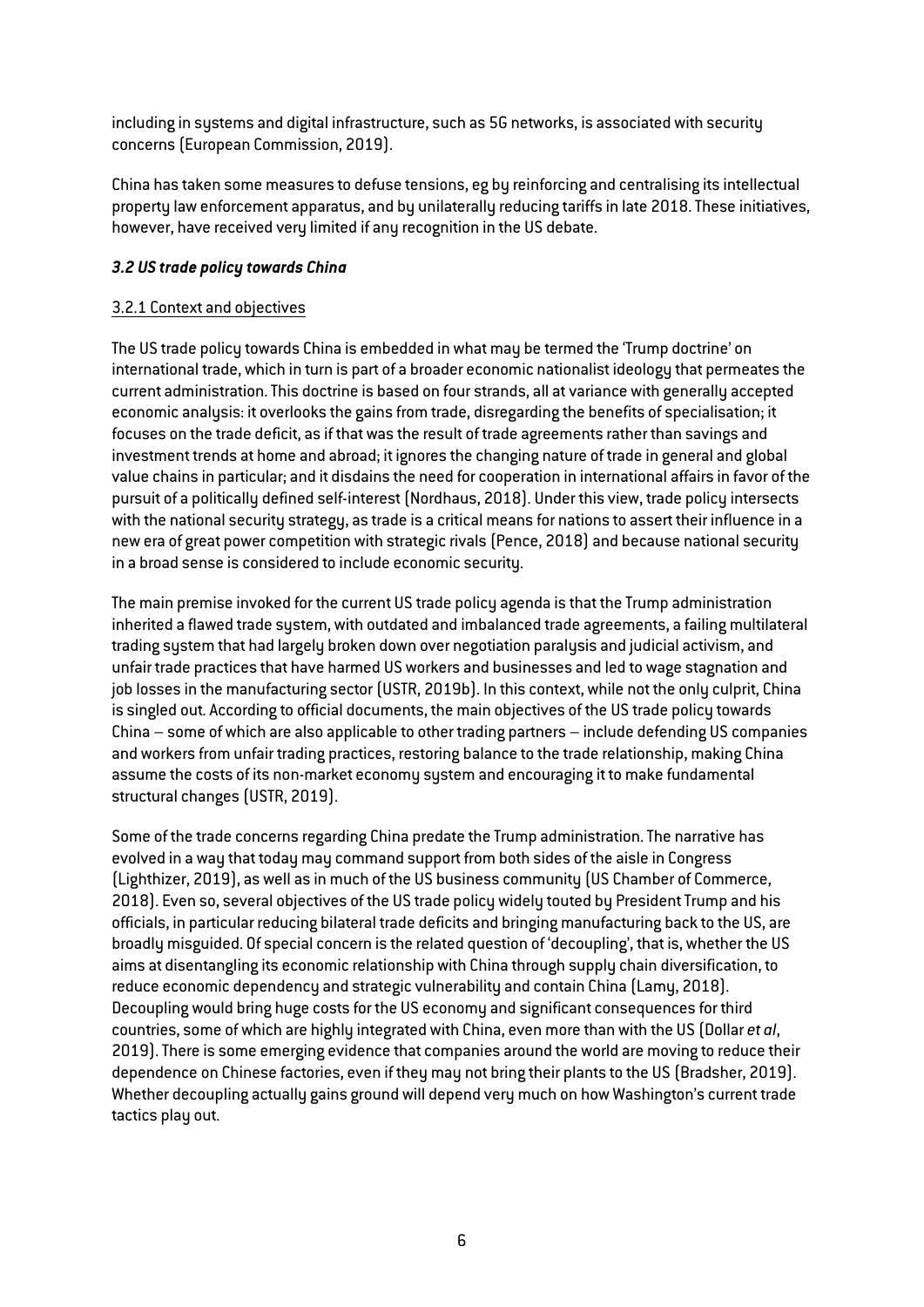## 3.2.2 Ongoing actions

The US trade policy agenda vis-à-vis China is being implemented through a combination of unilateral instruments and bilateral negotiations that aims at bringing China to the negotiating table to extract a number of specific and structural concessions, ranging from increased purchases of US goods to changes in laws and policies addressing areas of concern. Recourse to cooperation with other partners or to the WTO is more the exception than the norm; moreover, key US allies and the global trading system it once founded are under threat by the adoption of unilateral trade measures, presumably directed at least in part to ratchet up the pressure on China and/or as part of a broader protectionist stance that casts doubts on underlying US trade policy objectives. Negotiation of trade agreements with other partners also complement in one way or another the actions directed at China.

# • *Increased tariffs and other unilateral measures*

Increased tariffs have come to the forefront of the US trade policy. They are based on long-dormant trade statutes, namely i) Section 201 of the Trade Act of 1974, which authorises the president to restrict temporarily imports that are found to cause or threaten serious injury to domestic industry (socalled 'safeguard' action); ii) Section 232 of the Trade Expansion Act of 1962, which provides the president with the ability to impose restrictions on imports that are being imported in such quantities or under such circumstances as to threaten to impair the national security ( 'national security clause'); and iii) Section 301 of the Trade Act of 1974, by which the US may (unilaterally) enforce US rights under trade agreements and respond to policies and practices it considers unjustifiable and that burden or restrict US commerce (known as the 'reciprocity' provision, which has rarely been invoked after the establishment of the WTO) (Congressional Research Service, 2019). Main actions include increased tariffs on solar panels and washing machines, adopted under Section 201; steel and aluminum imports from Canada, the EU, Mexico, South Korea and other partners, justified under the national security clause; and increased duties on Chinese imports, based on Section 301 (Figure 1).



## **Figure 1. Timeline of tariffs proposed and implemented in 2018**

In a detailed exercise to measure US trade protection in 2018, Chad Bown and Eva Zhang found that in total, the five sets of tariffs adopted by President Trump covered \$303.7 billion, or 12.6 percent, of the total goods imported by the US in 2017. When adding other special duties, many imposed by prior administrations, the volume of US imports covered increases to 14.9 percent (Bown and Zhang, 2019). China is the top country hit by this accumulation of US special tariffs. Overall, over 50 percent of US

Source: European Central Bank (2019).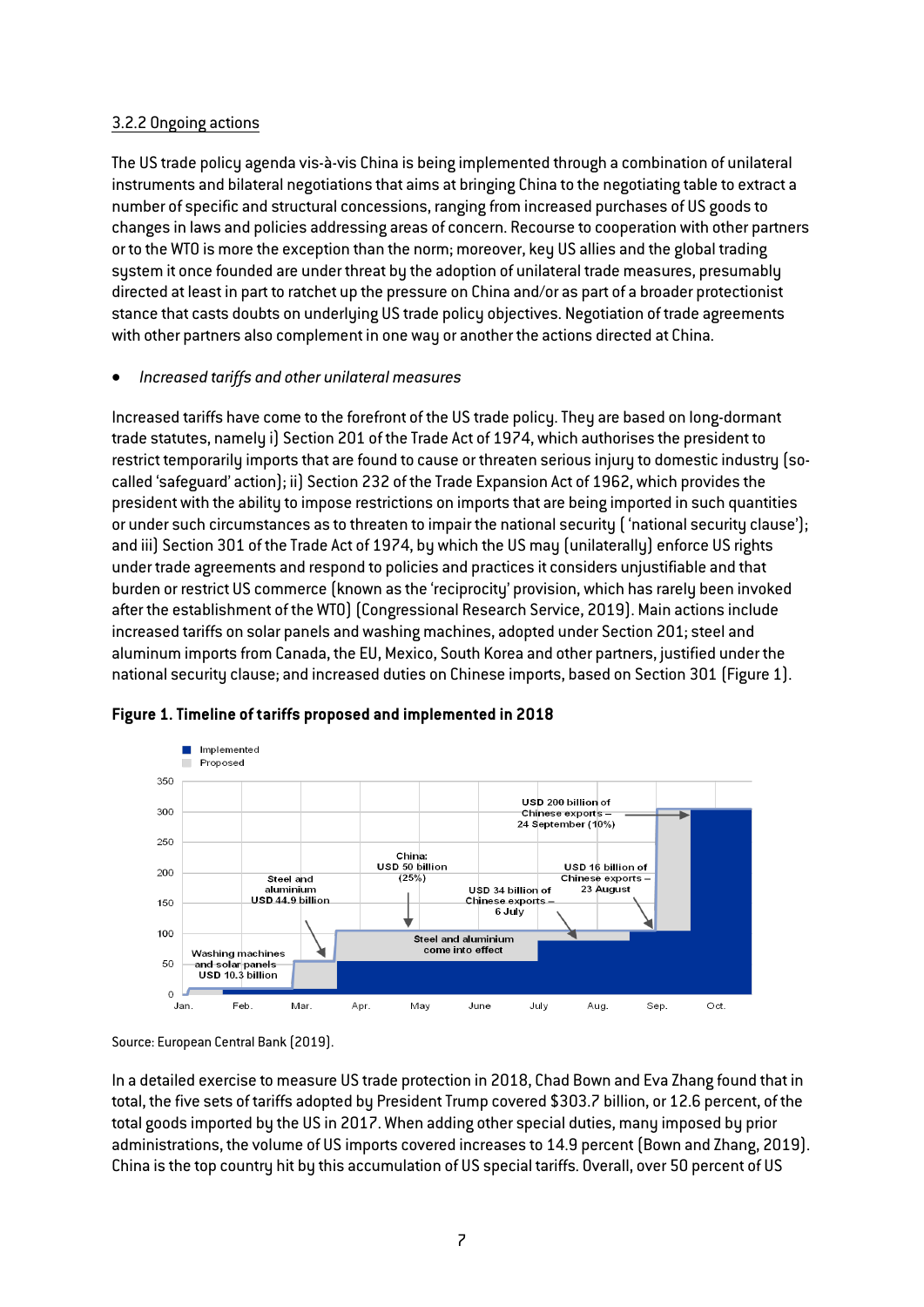imports from China had become subject to special US trade protection by the end of 2018 (Figure 2). Should President Trump follow through with his current threat to impose tariffs on the rest of US imports from China, special trade protection would raise to 96.7 percent, an unprecedented level in US history. It would also bring average tariff rates on imports from China from 3.1 percent in 2017 to 27.8 percent, a level not far from the average level of duties the US imposed under the infamous Smoot-Hawley Tariff Act of 1930 (Bown and Zhang, 2019a). Conversely, China has hit some \$60 billion of its US imports with increased 5 percent and 10 percent tariffs; announced additional tariff hikes would raise the tariffs for most of those products to 25 percent (Bradsher, 2019).



**Figure 2. Share of US goods imports from China covered by special trade protection**

Source: Bown and Zhang (2019a). Note: the figure shows the share of US goods imports from China covered by special forms of tariff and non-tariff protection in effect each year.

One additional action looms on the horizon. Under a separate national security investigation, President Trump is to decide whether to hike tariffs on \$350 billion of US imports of cars, trucks and parts from Canada, Mexico, the EU, Japan and South Korea. While the decision was made that imports pose a threat to national security, action was delayed in May 2019 by up to six months to avoid negatively impacting bilateral negotiations with the EU and Japan and further antagonising allies in the ramp-up of the China-US trade war (Cohen-Setton, 2019; Leonard and Donnan, 2019). As regards the EU, in a July 2018 meeting between President Trump and European Commission President Juncker, agreement to work on issues of common interest put a temporary halt to this threat, unless either party terminates the negotiations (European Commission, 2018).

It is not clear what is the US objective in raising all these duties. Political statements suggest tariff increases are being used as a bargaining chip for a variety of purposes: to reduce bilateral trade deficits, achieve increased leverage to negotiate new agreements, bring manufacturing back to the US or punish countries that enter into certain behaviors (Lawrence, 2018). In addition to increasing uncertainty, unnerving investors, rattling markets, disrupting supply chains, and alarming farmers and consumers, these duties are in excess of what the US is authorised to apply under WTO rules and are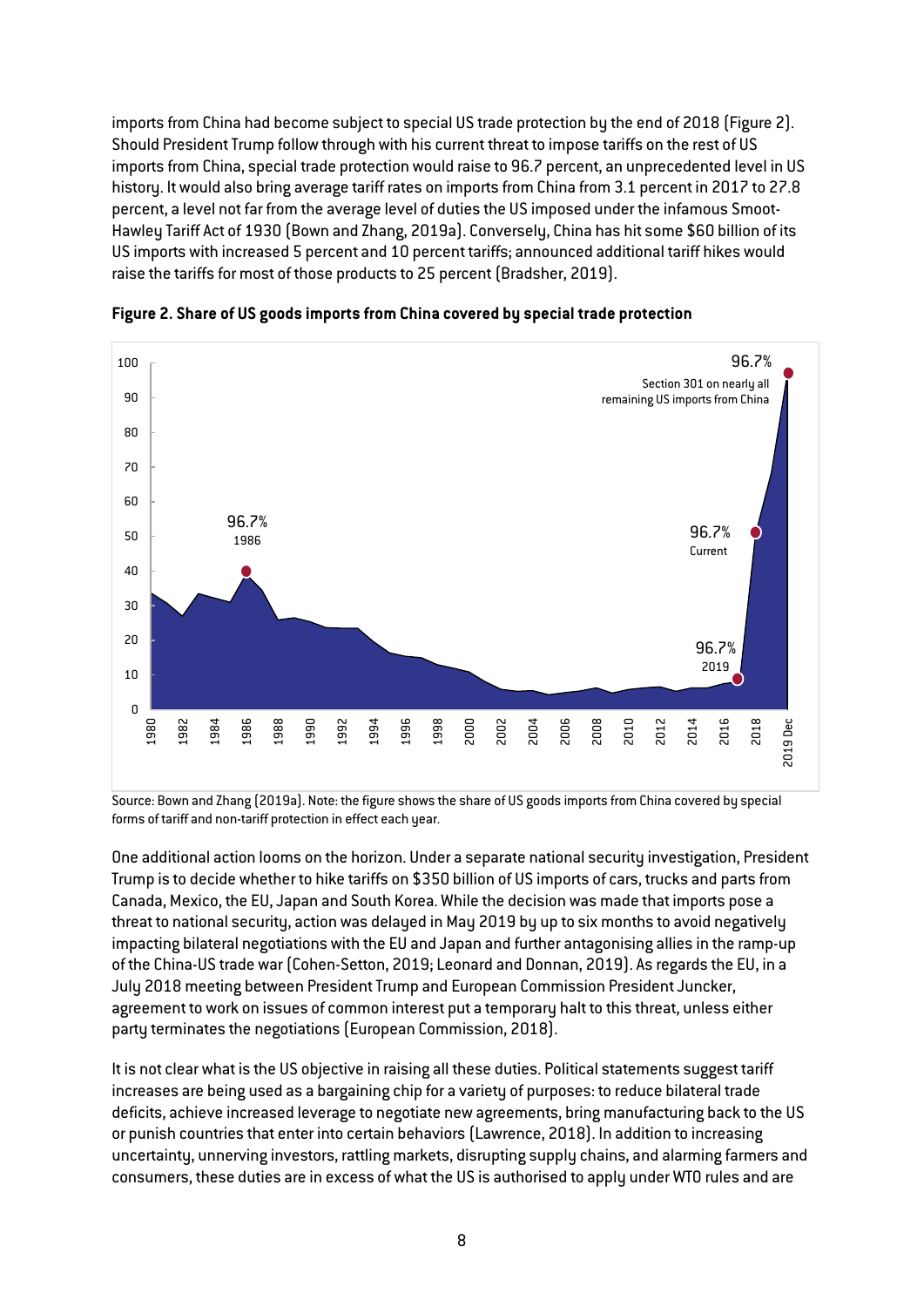unlikely to fall under any of its exceptions, thus posing an important challenge to the system. Most of these special tariffs have been met with actions by US trade partners, including application of retaliatory tariffs and submission to WTO litigation (Bown and Kolb, 2019) – though smaller partners opted for negotiating exemptions via export restraints.

Managed trade is complemented by other policies, in particular in the areas of investment screening and export controls, the combination of which also point to decoupling the US from the Chinese economy (Lee, 2018). Strengthened revised investment screening mechanisms by the Committee on Foreign Investment in the United States (CFIUS) are discouraging the acquisition of US firms in sectors deemed sensitive from the national security perspective. Expanded export controls to address concerns regarding the release of critical technologies to end uses, end users and destinations of concern are part of the mix as well (Akin Gump, 2018).

#### • *Bilateral China-US negotiations*

In December 2018 the US and China agreed to start negotiations with the aim of addressing some of the US concerns regarding China's trade and industrial policies and halting further tariff increases. The US originally set a deadline on March 1, 2019 to conclude negotiations, with 10 percent tariffs on approximately \$200 billion increasing to 25 percent in the absence of a deal. In late February, citing progress in the conversations, the US extended the deadline, with no new date announced. While President Trump had suggested the parties would know by May whether they would be able to conclude a deal (Wong and Koty, 2019), the failure of the May 9-10 negotiations – and the tariffs and threats thereof that have followed – have further increased uncertainty.

By late April, US and Chinese negotiators had reportedly made progress on several agreements spanning some 150 pages (Swanson, 2019; Swanson, 2019a). While details of the negotiations are unclear, a number of issues had been under discussion. First, some 'good faith' concessions from China, like resuming purchases of American soybeans or reclassifying all variants of fentanyl (a synthetic opioid whose use the US aims to restrict) as a controlled substance. Second, long-term goods purchases, with China reportedly offering to increase imports of US goods, including agricultural products, natural gas and semiconductors, to reduce the trade deficit by 2024. Third, structural reforms, the most concrete of which is the rewriting of a Chinese foreign investment law that would facilitate various modifications of the current regime, including a prohibition on forced technology transfer, protection of intellectual property rights of foreign investors, and national treatment of foreign investors. Fourth, industrial subsidies to SOEs, regulations, business licensing, standards and others, with reportedly vague commitments under consideration. Fifth, prevention of currency manipulation. And sixth, enforcement mechanisms, with discussions around the establishment of enforcement offices in each country and a three-level process with the possibility of automatic tariff increases in certain cases. President Trump had announced that, even if a deal were to be reached, the US would not lift the Section 301 tariffs on some \$250 billion of China imports to ensure compliance (Swanson, 2019; Lincicome *et al*, 2019; Swanson and Rappeport, 2019; and Palmer, 2019). According to the US, China's backtracking from earlier commitments resulted in the suspension of negotiations on May 9- 10 (Liptak and Collins, 2019); as per the Chinese side, the blame lies with the US (Cheng, 2019).

President Trump has indicated he will meet with President Xi in June, in the context of the G20 meeting in Japan. In addition to the removal of all additional tariffs, China has indicated it needs the figures for purchases of US goods to remain realistic and the text to be balanced (Kilcoyne, 2019). At this stage, it is unclear whether an agreement is feasible. While several economic dynamics in both the US and China are pushing the two governments in this direction, much of the US security establishment is not keen on further interdependence of the two economies (Rajah, 2018). There is a tension on the US side between the objective to favor quick purchases of goods versus aiming at structural reforms. Even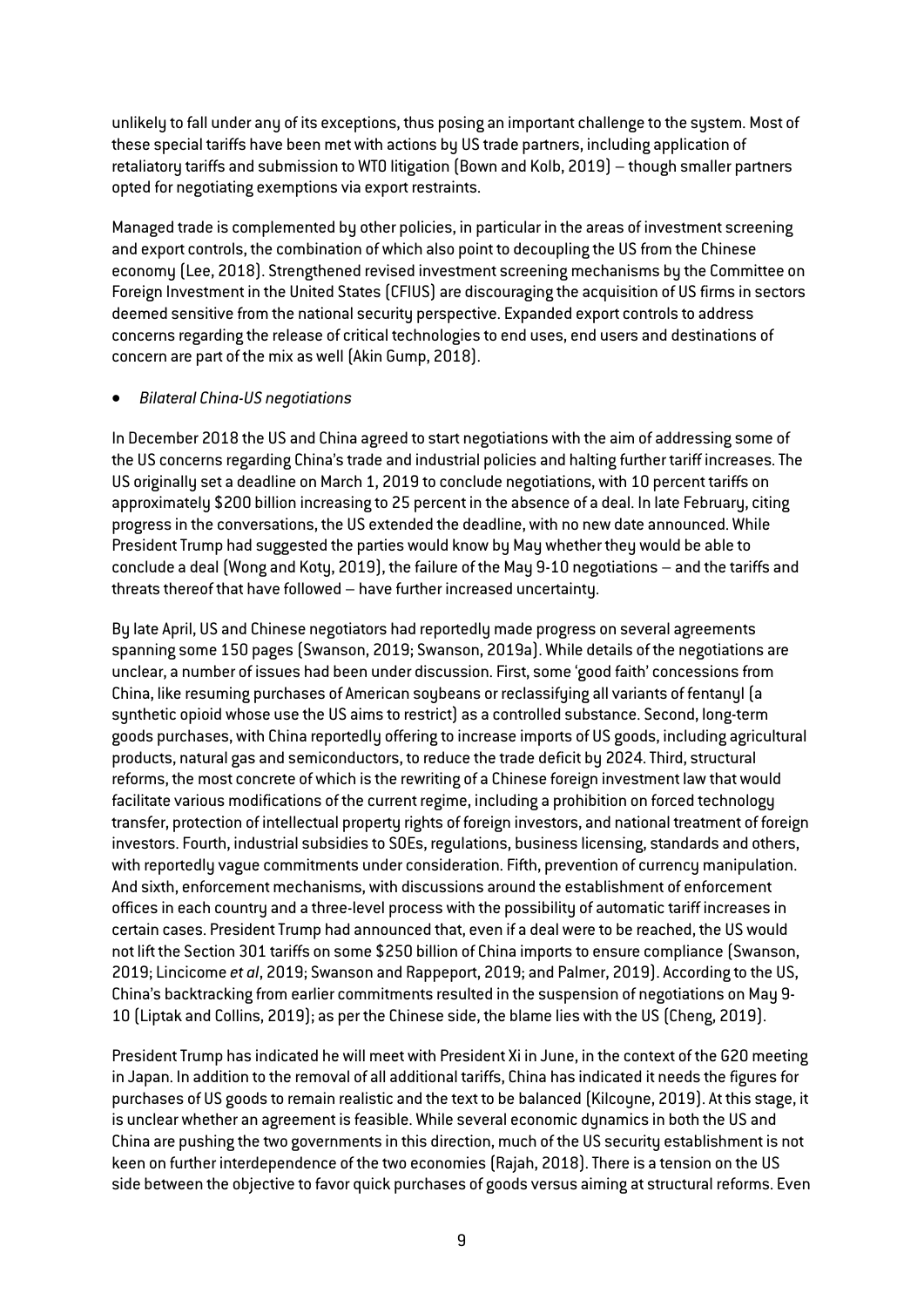if agreement is reached, it is not clear what form it may take. It is even more difficult to anticipate the content and impact of the potential outcome of the bilateral conversations. In every trade negotiation, the devil is in the details -and in this case too, the specifics are critical. Both within the US and China, they will be thoroughly scrutinised. That will also be the case of their trading partners, who will be on the look-out for potential negative spillovers or WTO inconsistencies. Of particular concern is whether the world's two largest economies will agree to settle disputes between themselves as this would sideline the WTO (Luce, 2019).

In any case, even if there were to be a truce to the trade confrontations, given the complexity of the issues at stake, frictions between the US and China will almost certainly continue to be a standard feature of the global trade landscape for years to come. This is all the more natural considering China's economy is as large as that of the US (in purchasing power terms, and soon also in dollar terms) and is expected to contribute more than three times the US to global economic growth in the next ten years (Garcia Herrero, 2019). This points to the need for a solid and effective broader framework to underpin that relationship.

# • *The trilateral EU-Japan-US process*

In late 2017-early 2018, the EU, Japan and the US have endeavoured to address their concerns with the systemic non-market-oriented policies and practices of third countries that lead to severe overcapacity, create unfair competitive conditions for workers and businesses, hinder the development and use of innovative technologies, and undermine the proper functioning of international trade, including where existing rules are not effective. Measures would include information exchange, engagement, enforcement and rule-making (USTR, 2017; USTR, 2018a).

The three governments have held conversations and exchanged information on non-market policies and practices and market-oriented conditions. In the area of industrial subsidies and SOEs, progress has reportedly been made on text-based work in areas like improved subsidy notifications by governments, provision of industrial subsidies through SOEs, more effective coverage of the most trade-distortive subsidies, and enhanced remedies to address adverse effects of the most egregious subsidies (USTR, 2019f). The three parties have also emphasised a commitment to continue working together to maintain the effectiveness of existing WTO disputes, including through ongoing WTO disputes, even though on the face of it this stands at odds with otherwise US actions. Another area of concern of the trilateral group is forced technology transfer policies and practices of third countries, including through the use of joint venture requirements, foreign equity limitations, administrative review and licensing processes, among others (USTR, 2018a; 2018b and 2018c).

In the WTO context, the three partners have signaled strengthened collaboration, in particular through the submission of a joint transparency and notification proposal in end-2018, which they will continue to promote (WTO, 2018b). They have confirmed their agreement to work towards strengthening the regular committee activities. They have also reiterated their call on larger WTO members claiming developing country status, a category that includes China but also Brazil, India and others, to undertake full commitments in current and future negotiations (USTR, 2019c). Finally, they have confirmed the importance of cooperating in digital trade facilitation and also on achieving a highstandard agreement on WTO negotiations on e-commerce with as many WTO members as possible.

The trilateral process can be a useful mechanism to foster cooperation between the three jurisdictions and to potentially influence China's willingness to move forward on these issues. For it to be effective, however, it would need to engage China and other trading partners in a potential negotiation on industrial subsidies and SOEs. Until there is some kind of outcome on the China-US trade war, it seems unlikely that China would be willing to entertain this prospect.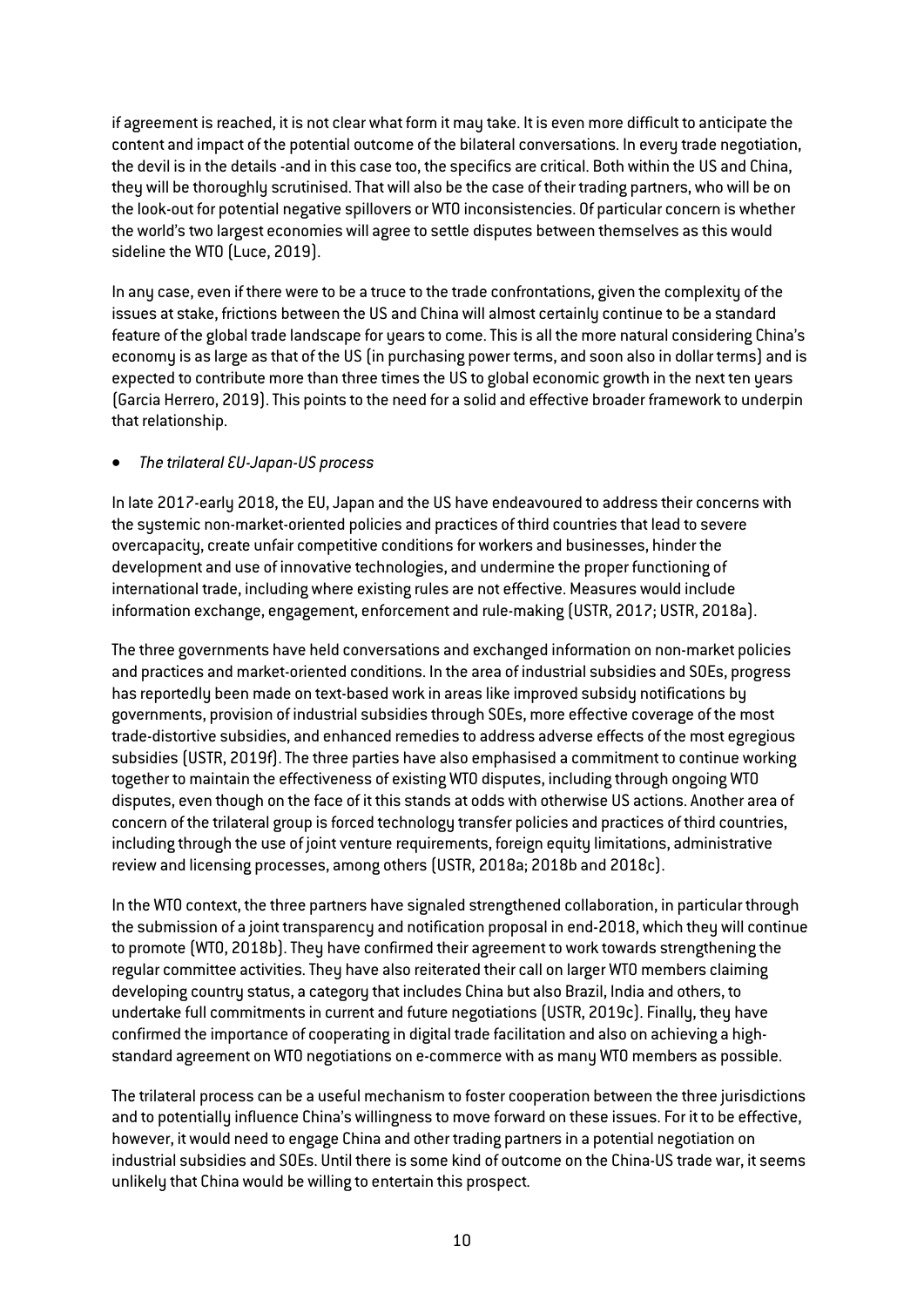# • *The WTO*

The current US administration has made relatively limited use of the WTO to support its trade policy strategy vis-à-vis China, at least partly because it considers the WTO not well-equipped to handle the challenges posed by China's state-led economic system (Shea, 2018). First, in addition to increasing tariffs, the US activated the dispute settlement mechanism to counter China's alleged discriminatory technology licensing requirements (WTO, 2018a). The EU followed suit with a similar case against China (WTO, 2018e). Second, the US requested a WTO panel to examine the legality of the retaliatory measures imposed by China – and others – against US Section 232 tariffs (WTO, 2019). The US has also made some submissions to reform the WTO which relate primarily, though not exclusively, to China. These include the proposals to strengthen transparency and notification requirements in collaboration with other members (WTO, 2018b) and to establish criteria to limit certain developing countries from availing themselves of special and differential treatment (S&DT) in ongoing and future negotiations (WTO, 2019a).

Observers indicate that instead of relying on unilateral tariffs, the US could have worked with other countries to further leverage the WTO dispute settlement mechanism to discipline China's trade practices including on general intellectual property protection and enforcement, trade secrets protection, forced technology transfer, and subsidies; China's good compliance record at the WTO would have supported such an approach. Likewise, current gaps in the rules could be addressed through dialogue and negotiations (Bacchus *et al*, 2018; Hillman, 2018a).

The US not only has failed to fully exploit the potential of the WTO in addressing some of its concerns over China's trade practices and policies but also is at the epicenter of the organisation's most fundamental crisis since entering into force in 1995. Two sets of actions are the most critical: the justification of the increased tariffs on steel and aluminum under the GATT national security exception; and the attack on the WTO's Appellate Body.

In the first case (national security exception), the WTO's forthcoming ruling on the matter is a lose-lose proposition – if the decision upholds the US position on the national security exception, others would feel free to follow suit with their own protectionist measures; should the ruling limit the US ability to protect its national security interests, it could be perceived as an unacceptable infringement on its sovereignty and in extreme, could lead to the US withdrawal from the WTO (Swanson and Ewing, 2018). In referring to the limits imposed to the national security exception in the first-ever WTO ruling on the matter – on measures adopted by Russia against Ukraine in the context of the Crimea dispute – the US referred to the decision as 'seriously flawed' (Miles, 2019).

In the second case (Appellate Body), the US has been blocking the nomination of Appellate Body members to allegedly force changes in what it perceives to be the procedural and systemic shortcomings of the system, in particular the Appellate Body's 'overreaching' interpretations in trade defense and other areas (Payosova *et al*, 2018) . By end-2019, when there will only be one judge left, an appeal by any party to a dispute would effectively block the adoption of a panel report, rendering the mechanism inoperative and returning the world trading system to a power-based free-for-all arrangement (Payosova *et al*, 2018). Proposals by the EU and others to address some of the US concerns with the Appellate Body have been rejected by the US under the view that the solution is for the Appellate Body to conform to existing rules (Hillman, 2018) – an evidently inconsistent position, as a non-performing Appellate Body, as it could soon be, cannot demonstrate conformity with those rules. The underlying question is whether the US is seeking to change the features of the dispute settlement system and if so, in which direction – eg is it looking to suspend, negotiate and reboot; does it want to get rid of an appeal process altogether; or is the objective something else. The answer to this underlying question is entirely unclear.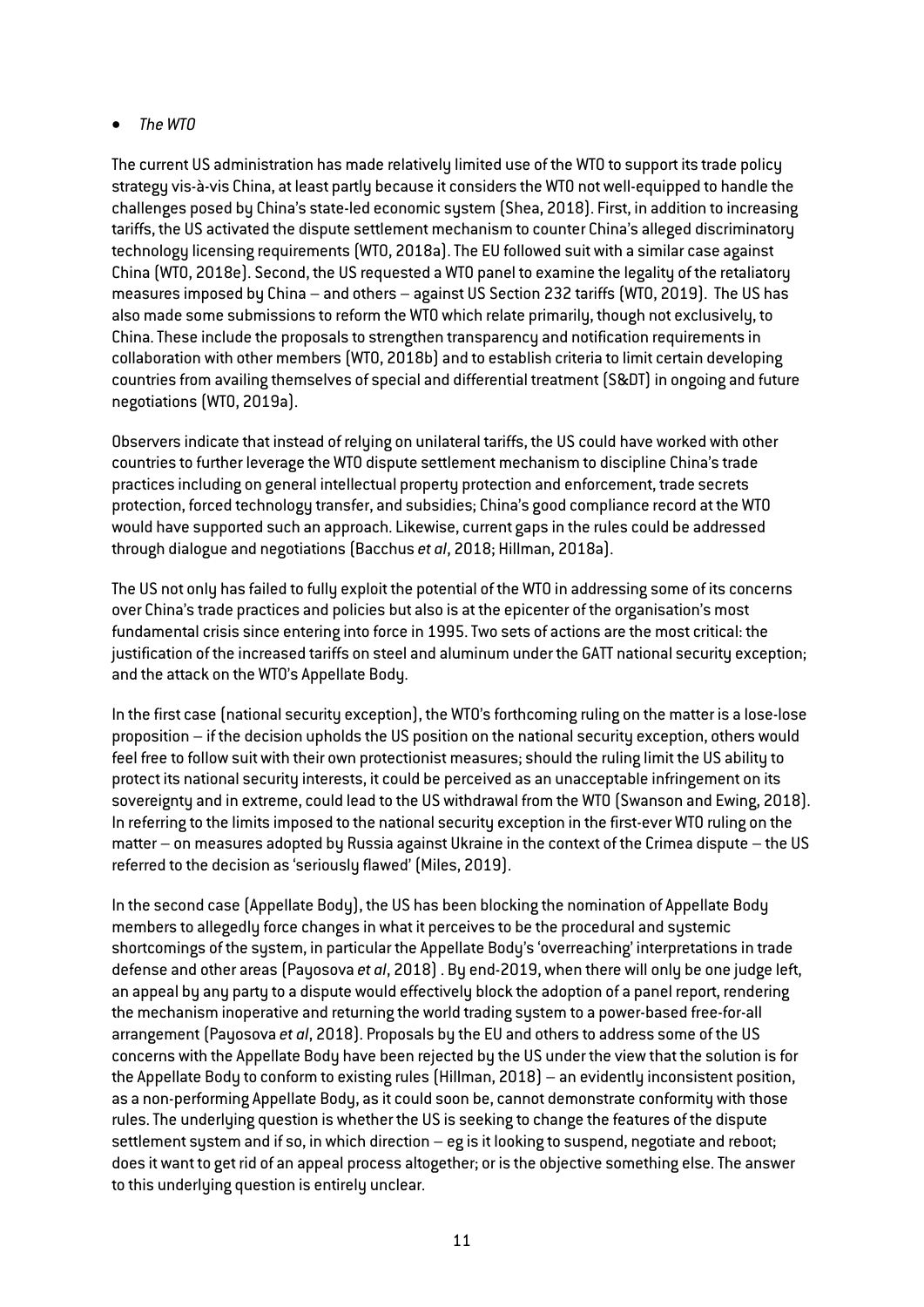While members explore options to keep the dispute settlement system running despite the apparent forthcoming Appellate Body paralysis, restoring the dispute settlement function no longer depends solely on members reaching an accommodation on the essential features and operation of the system, but on a new bargain that updates the balance of rights and obligations that resulted from the Uruguay Round to address some of the most pressing concerns with China. It would also require solving the critical WTO cases on the national security tariffs and on the non-market economy status of China for purposes of the methodologies used by the EU and the US to apply antidumping duties – another critical issue on which the WTO will rule in 2019 (WTO, 2018c; 2018d). In an interim report leaked to the press, the WTO panel allegedly sided with the EU on the issue of China's non-market economy status (Baschuk, 2019). If confirmed, the report would potentially set a precedent for the China-US case, which could then help ease one important source of tension within the system.

#### • *Negotiation of trade agreements with other partners*

In addition to its China-centered trade actions, the US is pursuing other initiatives that may have a bearing on China. Of particular relevance are the renegotiation of the North American Free Trade Agreement (NAFTA), which resulted in the United States-Mexico-Canada Agreement (USMCA), and the proposed negotiation of bilateral trade agreements with Japan, the EU, and possibly the United Kingdom<sup>1</sup>. Were all these agreements to be concluded and approved  $-$  neither of which is an easy task nor should be taken for granted – the US would have bilateral frameworks to govern merchandise trade with 10 out of 15 of its main trading partner countries (including five EU27 member states, and South Korea), collectively accounting for well over half of its total trade, to be compared with 15.7 percent for China (US Census Bureau, 2019). US agreements with Japan and the EU, by virtue of the size of their economies – and depending on the content of the accords – could support a vision of disentanglement from China.

## o The USMCA

Viewed one way, the USMCA is a modernisation and updating of the NAFTA, without many implications for third countries. Viewed another way, some of its new provisions, for instance, on intellectual property, digital trade or currency manipulation, will influence future global trade rule-making. Yet from the perspective of complementing or consolidating the US strategy towards China, two areas of the USMCA are particularly relevant. First, the agreement tightens rules of origin in the automotive sector (among others). While under NAFTA, 62.5 percent of car and truck components must be manufactured in the US, Mexico or Canada to receive duty-free treatment, under the USMCA this threshold is raised to 75 percent. This – and other related rules – will impact sourcing patterns for components, including from China and other countries. It will also erode the competitiveness of US carmakers, which could further incentivise the adoption of national security tariffs on imports of autos and auto parts (Schott, 2019). While increased tariffs in this area would be targeted at Germany and Japan as lead automobile exporters, the measure would still hit China given the integration of the automotive value chain.

From the Chinese perspective, the most controversial part of USMCA is article 32.10 – sometimes called the 'anti-China' provision. This article commits any country in the agreement to inform the other two if it intends to start free trade negotiations with a non-market economy, and allow them to review the full text of the agreement. If the other countries examine a potential agreement and decide it will impact trade among them, they are authorised to terminate the trilateral USMCA with six months' notice and replace it with a bilateral agreement. While Canada and Mexico have tried to minimise the relevance of this last-minute request from the US in the negotiating process, it is widely seen as

<span id="page-12-0"></span> $1$  As potential trade negotiations with the UK are subject to the uncertain outcome of the ongoing Brexit process, this paper only refers to the negotiations with Japan and the EU.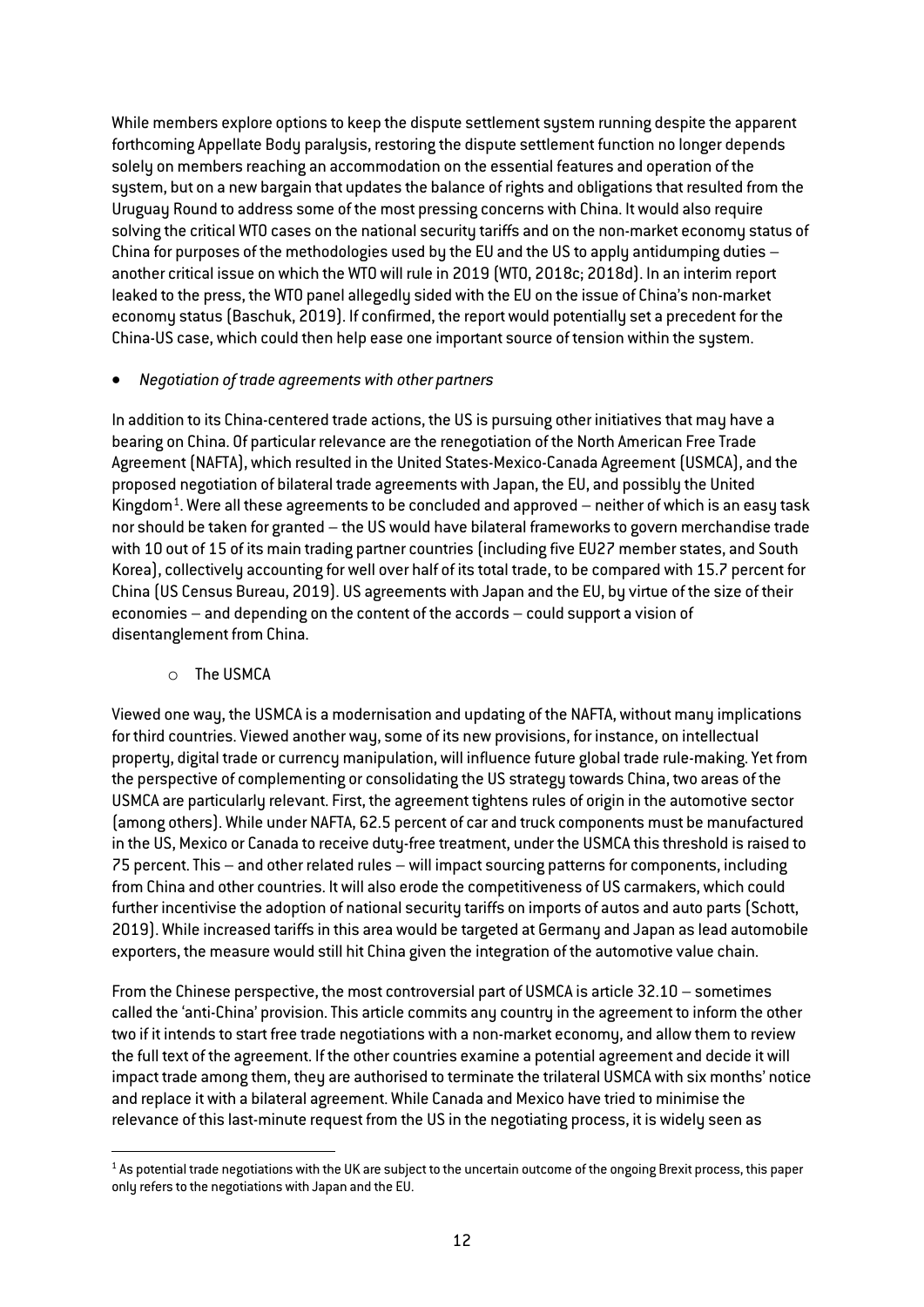another step in the process of isolating China and disrupting its ability to forge new trade agreements of its own (Ciuriak, 2018). A related concern for China, the EU, Japan and other trading partners is whether the US will try to replicate this provision in other agreements. Initial indications are that it will. In its summary of specific objectives for the forthcoming negotiations with the EU and Japan, the USTR indicates it will seek a mechanism to ensure transparency and take appropriate action if the counterpart negotiates a free trade agreement with a non-market economy (USTR, 2019d; 2018d).

The approval of the USMCA requires a majority vote in both US congressional bodies. While the legislative process has been activated, approval is unlikely before the second semester of 2019 and it could well go into 2020. In a Democrat-controlled House of Representatives, the agreement is already encountering political challenges. President Trump's threat to impose tariffs on Mexican goods for Mexico's alleged inaction in curbing illegal immigration from Central American countries, made in late May 2019 then withdrawn in early June following Mexican reassurances, is further complicating the prospects of USMCA approval (Swanson, 2019c).

o Potential bilateral trade agreements with Japan and the EU

In accordance with US domestic legislation, the administration has notified Congress of its intent to enter into separate trade agreement negotiations with Japan and the EU and has submitted the statement of specific negotiating objectives it intends to pursue with each trading partner (USTR, 2019d; 2018d). It is now authorised to begin formal negotiations.

In the case of Japan, the discussions started in mid-April 2019. As in other cases, improving the trade balance and reducing the bilateral deficit is the main US objective. Three issues are likely to take center-stage in the negotiations. First, the auto sector: in addition to enhanced regulatory compatibility – which it will likely pursue in other areas – USTR is looking at obtaining what it refers to as fair and more equitable trade in the automotive sector, including by addressing what it considers are non-tariff barriers that stifle auto exports and maybe even a quota to cap Japan´s exports to the US (Reinsch and Caporal, 2019). Second, agriculture: US farm exports have been losing market share in Asia as a result of both the trade confrontation with China and the entry into force in Japan of the Comprehensive and Progressive Agreement for Trans-Pacific Partnership (CPTPP) (Goodman, 2019) – an 'early harvest' of concessions seems to be of interest to the US. And third, rules to secure against currency manipulations – an issue high on the bilateral agenda (Reinsch and Caporal, 2019). From the Japanese perspective, lifting of the steel and aluminum tariffs and no imposition of national security tariffs on cars are critical points in the negotiation.

It is too early to tell how these negotiations may evolve. The potential scope and structure of an agreement remain unclear. One important point to note is that USTR intends to pursue negotiations with Japan in stages, beginning with a rapid, limited scope agreement – which is in line with the leaders' initial joint statement (Joint Statement of the US and Japan, 2018). This not only would represent a departure from the traditional US comprehensive approach towards trade agreements but also may be inconsistent with the WTO. From the Japanese perspective, there is a positive angle to it as a limited first-stage agreement would address immediate threats of unilateral US action, while allowing Japan to remain focused in the long run on CPTPP, in the hope the US might someday rejoin. Also, were the US to accept agriculture market access concessions comparable to those originally negotiated under the Trans-Pacific Partnership (TPP), this could facilitate a more expedited process (Hirsh, 2019). It is not clear, however, that this first stage could be successful if it basically comprises a one-sided deal, with concessions coming only from Japan (Hirsh, 2019). In any case, the outcome on the 'anti-China' provision is an open question.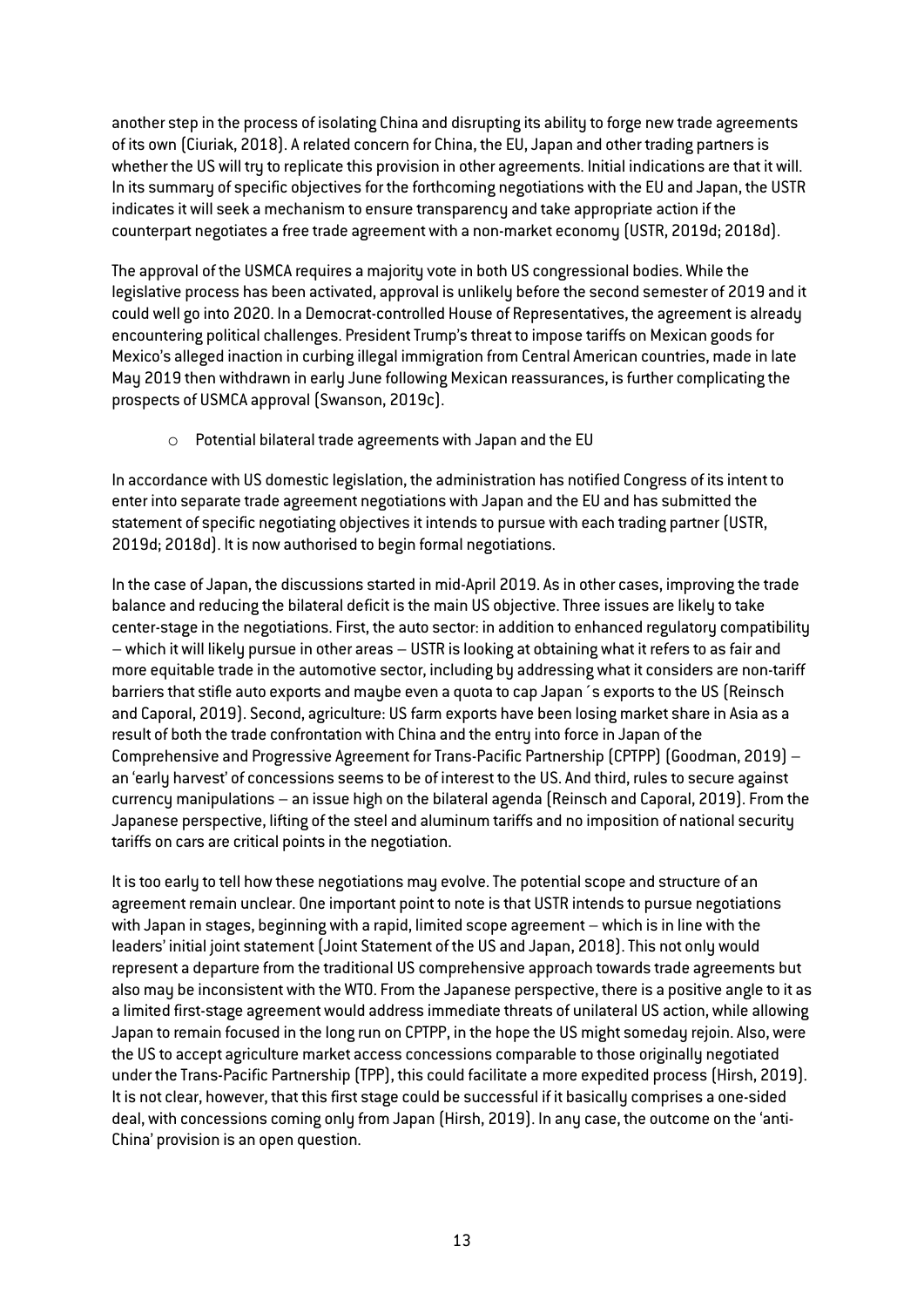As with Japan, the main apparent objective of the US in negotiating with the EU is to improve the trade balance and reduce the bilateral deficit, which in turn goes back to the auto sector. Among other objectives, a key goal of the US is comprehensive market access for US agricultural goods in the EU. Brussels comes to the table with a different view. In the Council mandate, the Commission is authorised to begin negotiations with the US for an agreement on the elimination of tariffs for industrial goods (Council of the EU, 2019) and for a separate agreement on conformity assessment (Council of the EU, 2019a). While indicating that guidelines originally issued in the case of the Transatlantic Trade and Investment Partnership (TTIP) are not applicable to this case, the directives for the agreement on industrial goods state the objective to increase trade between both parties as a result of increased market access due to reciprocal tariff elimination. The scope of the agreement is industrial goods, with the specific exclusion of the agricultural sector. Additionally, the agreement is to include an effective and binding dispute settlement mechanism to ensure observance of mutually agreed rules as well as a provision to allow Brussels to unilaterally suspend the application of substantially equivalent concessions or obligations if the US adopts against the EU any measures under Section 232, Section 301 or under any other similar US law (Council of the EU, 2019b).

By any account, there is a fundamental mismatch in the negotiating objectives of both parties, in particular on the scope of the agreement. The EU is trying to entice the US with the promise of an industrial win-win negotiation that would deliver reciprocal increases in exports of 8-9 percent and could be concluded by 1 November, before the current Commission's term comes to an end (Brunsden, 2019). President Trump, however, threatened to levy tariffs on EU auto imports unless Brussels agrees to put its barriers on US agricultural goods on the table (Washington Trade Daily, 2019). This may take a while to get sorted out. An eventual revision of the EU red line to discuss agriculture would require a new mandate and more time and effort to negotiate (Tran, 2019; Hufbauer and Lu, 2019; Dadush and Wolff, 2019).

While most private sector participants in the US support negotiations with the EU, positions on specific topics are not necessarily fully aligned with the government's views. For example, the US Chamber of Commerce supports the US government's objectives of addressing non-science-based restrictions on agricultural trade and preventing restrictions on the free flow of data, but opposes the continuation of the steel and aluminum tariffs and increased tariffs on EU auto and auto parts, 'grey area' measures such as voluntary export restraints and rules on currency manipulation (US Chamber of Commerce, 2018). As expected, the American Farm Bureau Federation's main objective is to include all agricultural products and policies in the negotiations (American Farm Bureau Federation, 2018).

An additional point to mention is that there is a shared perception in the US that if Brexit were to materialise, the US would lose a major supporter on a number of important trade and regulatory issues in its relationship with the EU, where the UK's approach mirrors that of the US closely (Eizenstat, 2018). This could potentially add another element of complexity to the US-EU bilateral negotiations.

## **4 THE EU AMID THE CHINA-US CLASH: CAUGHT IN THE CROSSFIRE AND A TARGET IN ITSELF**

#### *4.1 Shared grievances with the US, but a different approach to China*

In the past months, the EU has been rethinking its trade and investment policy towards China. While recognising that China's increased participation in the global economy has opened and will continue to represent new significant opportunities for European companies, the EU and its member states have become increasingly critical in their pronouncements about China. The European Parliament has played a significant role in developing this renewed policy stance, and will presumably continue to do so following its renewal in the May 2019 election. From describing China as primarily a strategic partner and a source of growth and jobs, the EU has moved to a more nuanced and occasionally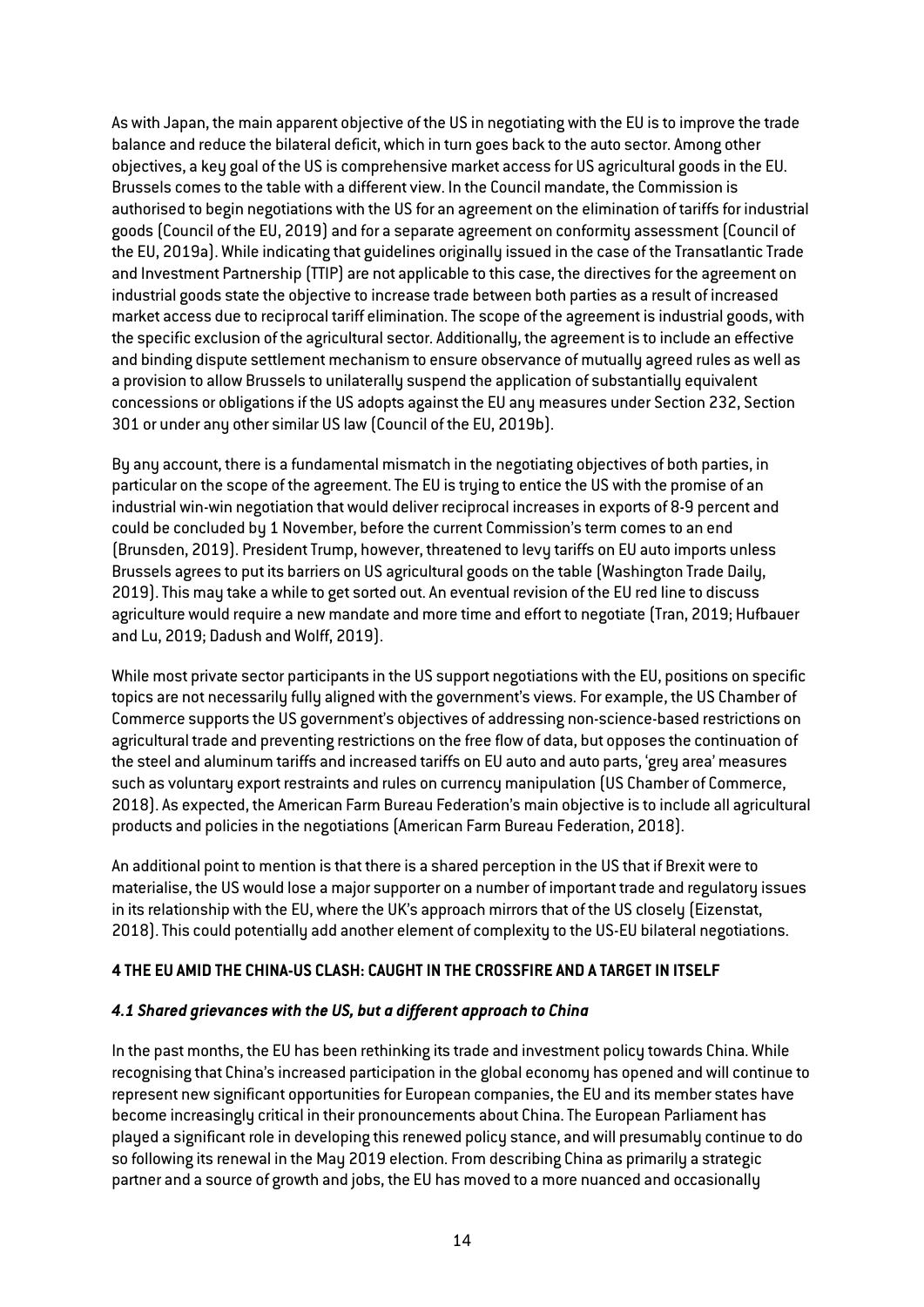hawkish framing of its approach to China (Legrain, 2019). An important recent EU strategy paper states that *"China is, simultaneously, a cooperation partner with whom the EU has closely aligned objectives, a negotiating partner with whom the EU needs to find a balance of interests, an economic competitor in pursuit of technological leadership, and a systemic rival promoting alternative models of governance"* (European Commission, 2019a). Strategic political concerns, including over China's growing economic presence in Europe and potential influence on EU policy making, also underline this change (Morelli, 2019).

Ostensibly, the shift in the EU's position stems from the concern that China has failed to reciprocate market access and maintain a level playing field; thus the need for a new EU approach, where Europe becomes "more strategic in planning its technological and industrial future, and far less naïve with regard to unfair competition from other countries" (European Political Strategy Centre, 2019). For example, one area of worry relates to China's apparent pursuit of unique standards and technical regulations in a number of sectors, including autos, telecommunications equipment, Internet protocols, wireless local area networks, software encryption, mobile phone batteries and others, a strategy that shields domestic firms from competition and can potentially create significant barriers to access the Chinese markets (USTR, 2017a). In addition, the new stance may be motivated by increased defensiveness on the part of European businesses that are feeling more competitive pressure than in the past from their Chinese peers; and by a willingness to align as much as possible with the US, thus limiting the scope for transatlantic conflict.

In line with these views, the Commission advocates for greater balance and reciprocity in the trade and investment relationship, which can be achieved through WTO reform, bilateral negotiations and domestic measures. On the latter, the EU, including the European Parliament as an active participant, has taken important decisions in support of strengthening the EU trade defense instruments against dumped and subsidised imports, as well as a new EU-level coordination process aimed at improved (national) scrutiny of direct investments coming from third countries on the grounds of security or public order. Current debates indicate other potential areas for reform are export controls for dual-use and critical technologies, data security and privacy rules, procurement rules and competition policy (European Commission, 2019a).

While the overall thrust of this change has the appearance of partial alignment with the US policy stance, the recent China-EU summit (9 April 2019) confirms a different strategy to address the issues: economic cooperation, dialogue and negotiation instead of the use of unilateral measures outside of the WTO (Herszenhorn and von der Burchard, 2019). Aside from committing themselves to building their economic relationship on openness, non-discrimination and fair competition, three points in the joint statement stand out because of their relevance in potentially addressing some of the most critical concerns over China´s policies. First, the two sides agreed to making decisive progress on market access commitments in 2019 so as to achieve an ambitious China-EU Comprehensive Investment Agreement in 2020. Second, they reaffirmed their joint commitment to cooperate on WTO reform and agreed to intensified discussions with the aim of strengthening international rules on industrial subsidies, building on the work developed in a joint China-EU working group. And third, they also agreed to continue to work to resolve the WTO Appellate Body crisis and build convergence on other areas of WTO reform. Both parties also agreed to conclude the negotiations of a China-EU agreement on geographical indications. In addition, there is some reference to other topics that are part of the set of contentious issues with China, with different levels of engagement or commitment, including increased Chinese efforts to join the WTO Government Procurement Agreement, strengthened intellectual property protection and enforcement, compliance with WTO rules, and no forced transfer of technology. One topic conspicuous by its absence in the joint statement is any reference to China's continued claim to developing country status and differentiated treatment in the WTO – an issue of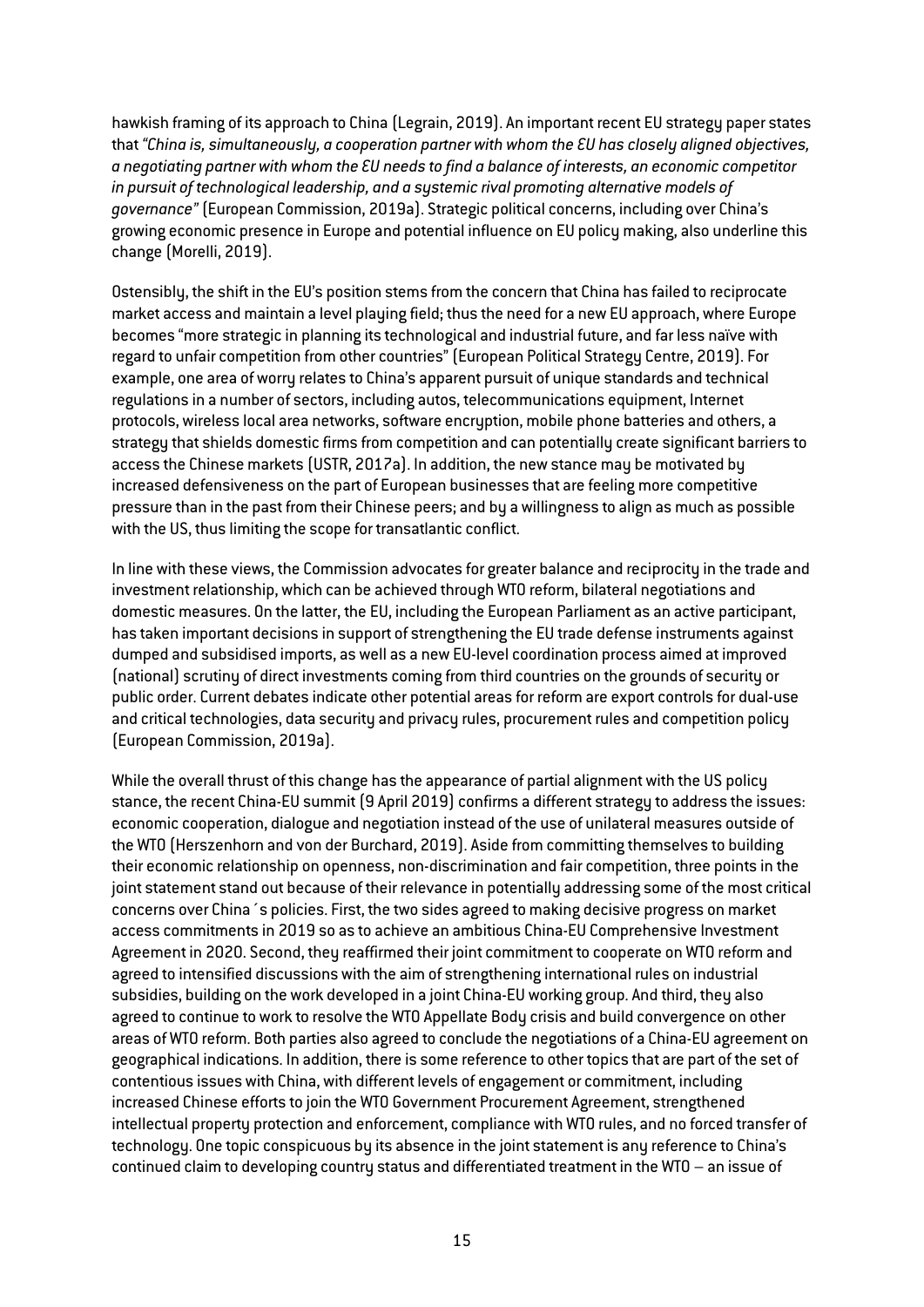contention (EU-China Joint Statement 2019). After the meeting, EU Council President Tusk stressed the parties had set the direction for the China-EU partnership based on 'reciprocity' (Tusk, 2019) – code for having China play by the same rules.

The China-EU summit represents a win for the EU – and China – in that it consolidates an alternative approach to that of the US in dealing with Beijing. The critical question is now whether economic cooperation, combined with the toughened EU rhetoric, will work to produce results. It is in the interest of both parties that it does, as they need each other as a matter of strategic balance. But it will not happen automatically. Close attention to monitoring progress and implementation will be required. There are some in-built mechanisms in the joint statement in this direction, which are a first step. Chief in importance is the need to conclude the negotiation of the China-EU Comprehensive Investment Agreement negotiations, started in 2013 and going into their 21<sup>st</sup> round, as they represent the greatest opportunity to address the concern for increased reciprocity and market access for EU companies in the Chinese market and potential discrimination against EU investors in China from preferential (subsidised) treatment of Chinese competitors (and the related situation of investment by these firms in European countries). The recent adoption of both China's new Foreign Investment Law and of the EU Investment Screening Mechanism may provide further clarity on the scope for trade-offs. It is also of relevance to produce results on potential rules on industrial subsidies as substantive alignment between the EU and the US on this matter would in effect significantly contribute to a potential broader understanding. And finally, shared views between China and the EU on how to address the Appellate Body crisis – working with other WTO members – will be critical to navigate a likely halt of the system.

# *4.2 The fallout for the EU from China-US confrontations and the EU's turn*

While European companies could gain from substituting Chinese exports to the US market and vice versa (Garcia Herrero, 2019), the resulting uncertainty, value chain disruption and systemic consequences of the US unilateral imposition of tariffs outside of the WTO spell trouble for the EU and the world (European Central Bank, 2019). Moreover, as time has shown, Washington's aggressive quest for re-balancing is not limited to China – the EU is also a target in itself and there is no reason at this point to believe that the EU will be spared any of the negative measures or tactics applied on China. Thus, the EU has both a direct and indirect stake in the current China-US negotiations halting the confrontation.

Aside from the question of whether Washington and Beijing will soon reach a point where they will decide to conclude negotiations and claim victory, the fallout for the EU from a potential deal would come in the form of substantive, systemic and strategic considerations. The first point is related to the content of the agreement, and there are two sides to it. On the one hand, the EU may benefit from any Chinese commitment to structural reform on industrial subsidies, SOEs, forced technology transfer or intellectual property protection and from increased market access in financial and other services, effectively free-riding on the bilateral China-US negotiations. On the other hand, if the agreement were to include a pledge by China to increase its purchases of American products – under the misguided aim of reducing the bilateral trade deficit – this could potentially come at the expense of EU and other countries' products, who may compete with the US in the Chinese market.

In addition to commercial considerations, managed trade is also worrisome from a systemic perspective in that if it were to proliferate, it would fundamentally call multilateralism – which is based on rules and not outcomes – into question. In the same vein, should a China-US agreement include enforcement mechanisms based on unilateral assessments, which could then result in the automatic or unilateral imposition of tariffs, this will also erode the rules-based trading system. Any such mechanism would just become "a framework for the indefinite exercise of power politics, with the US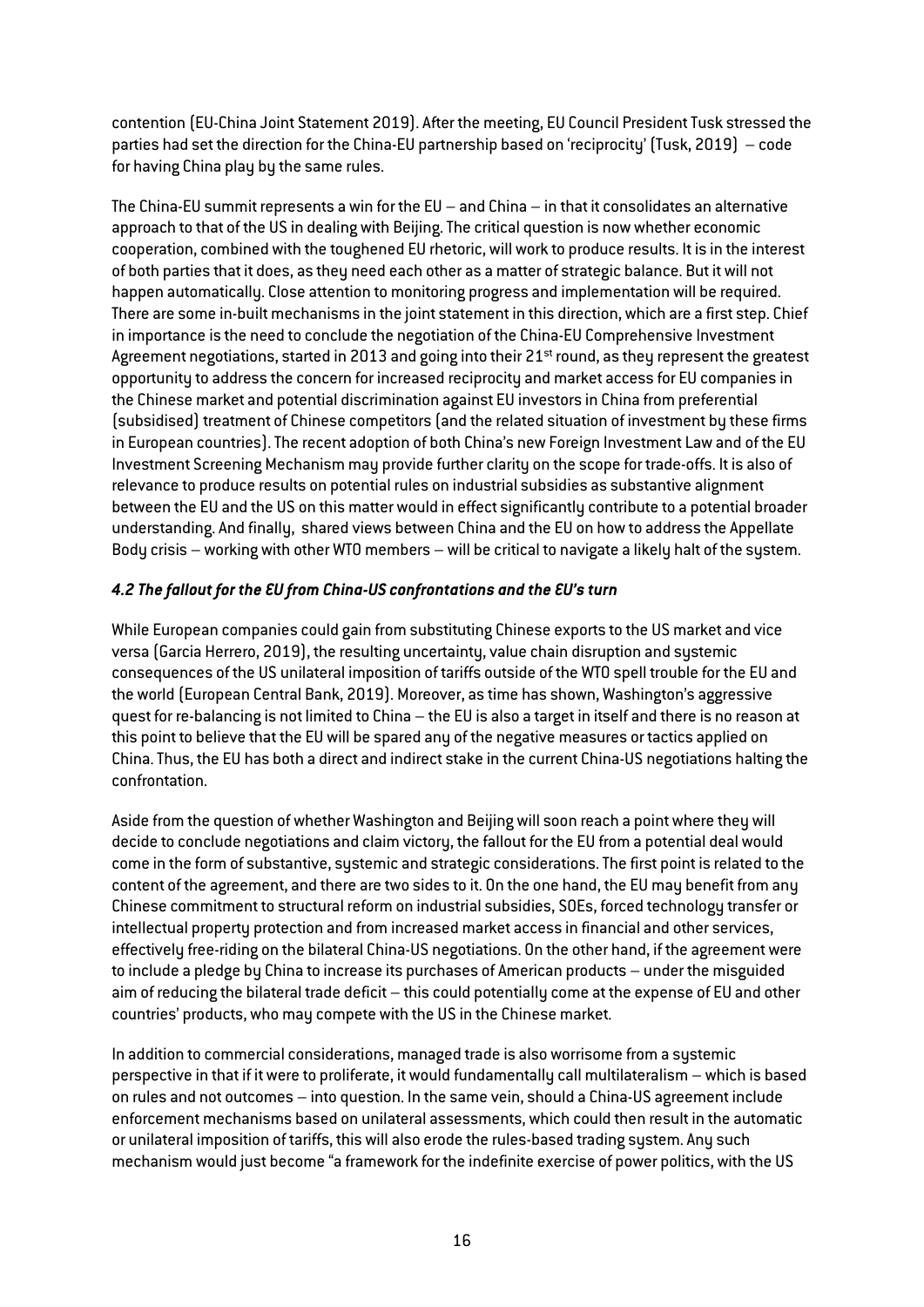repeatedly clobbering China with tariffs whenever it considers China to be acting unreasonably" (Beattie, 2019).

From the strategic perspective, a China-US deal could potentially ease some of the trade frictions among the largest players and, depending on the content of the agreement, may even open the opportunity to cooperate at the multilateral level, even if on a limited basis. But it may also be that having found temporary trade peace with China, the US would next turn to the EU in full force possibly after negotiating with Japan as well. While a fallout from a China-US deal, the unhappiness of the US with the current distribution of costs and benefits in the EU-US relationship points to a high probability of confrontation before the end of the current presidential term. President Trump himself has said that the advantage the EU has taken of the US on trade for many years will soon stop (Blenkinsop, 2019). His main instrument to force negotiations continues to be the threat of tariffs on autos and auto parts, which hangs in the air. In addition, further strain on the transatlantic partnership is coming from the early publication by the US of the list of products that could be targeted with increased tariffs as a result of what would be a WTO-authorised tit-for-tat in the long-running Airbus-Boeing case (Swanson, 2019a).

One alternative for the EU to respond to potential national security tariffs in the auto sector is by filing a WTO case against the action and adopting 'rebalancing' measures under the WTO safeguards process, in a similar way as it did in the steel and aluminum case (Chase *et al*, 2018). An EU-US trade agreement could be a better option to try to halt the tariffs, resolve trade differences and minimise the costs of a US-EU trade war on both parties and the global economy. Moreover, negotiations of such an agreement are at the heart of the EU-US July 2018 trade truce. Failure to move in this direction could bring in the increased tariffs. But for that, the current fundamental differences over the scope of negotiations will need to be solved.

# *4.3 The WTO under increased duress*

The China-US confrontation has brought heightened tension to the WTO, compounding longer-term challenges facing the organisation in its negotiating, dispute settlement and monitoring functions. The US increase in tariffs in disregard of the system's core rules erodes both the organisation's legitimacy and its ability to reduce uncertainty, while certain of China's policies and practices have revealed the limits of the current norms to discipline some of the most pressing concerns over its economic system. The US direct attacks on the organisation, under the argument that it is stacked against US interests, further put the system at risk. Whether the continued existence of a WTO that includes China is in the long-term US strategic interest is no longer a matter of consensus (Ciuriak, 2018).

A recent brief to inform trade and investment discussions in the G20 (Akman *et al*, 2019) identifies three critical questions for the future of the multilateral trading system, namely: can the WTO be reformed so that its negotiating arm can make progress on the most crucial issues? Do current US trade policies constitute a new normal in the US or do they reflect a temporary phase? And, is a state capitalist system compatible with the WTO and if so, can the reforms needed to address the concerns of China's main trading partners be implemented? While the future of multilateralism depends on actions taken at different levels, the China-US confrontation has brought to the forefront the stark reality that, without reform, the future of the WTO has become grim. It may slowly fall into irrelevance, or face a disruptive US withdrawal, or possibly both. In all such scenarios, increased power politics would lead to greater trade frictions, unpredictability and risks to the global economy.

Bergsten (2018) argues that during a period of transition in global leadership, as the US has abdicated its traditional international role and China's rise poses challenges to the international economic order, others must keep the system afloat. If so, the role of the EU in guiding WTO modernisation to preserve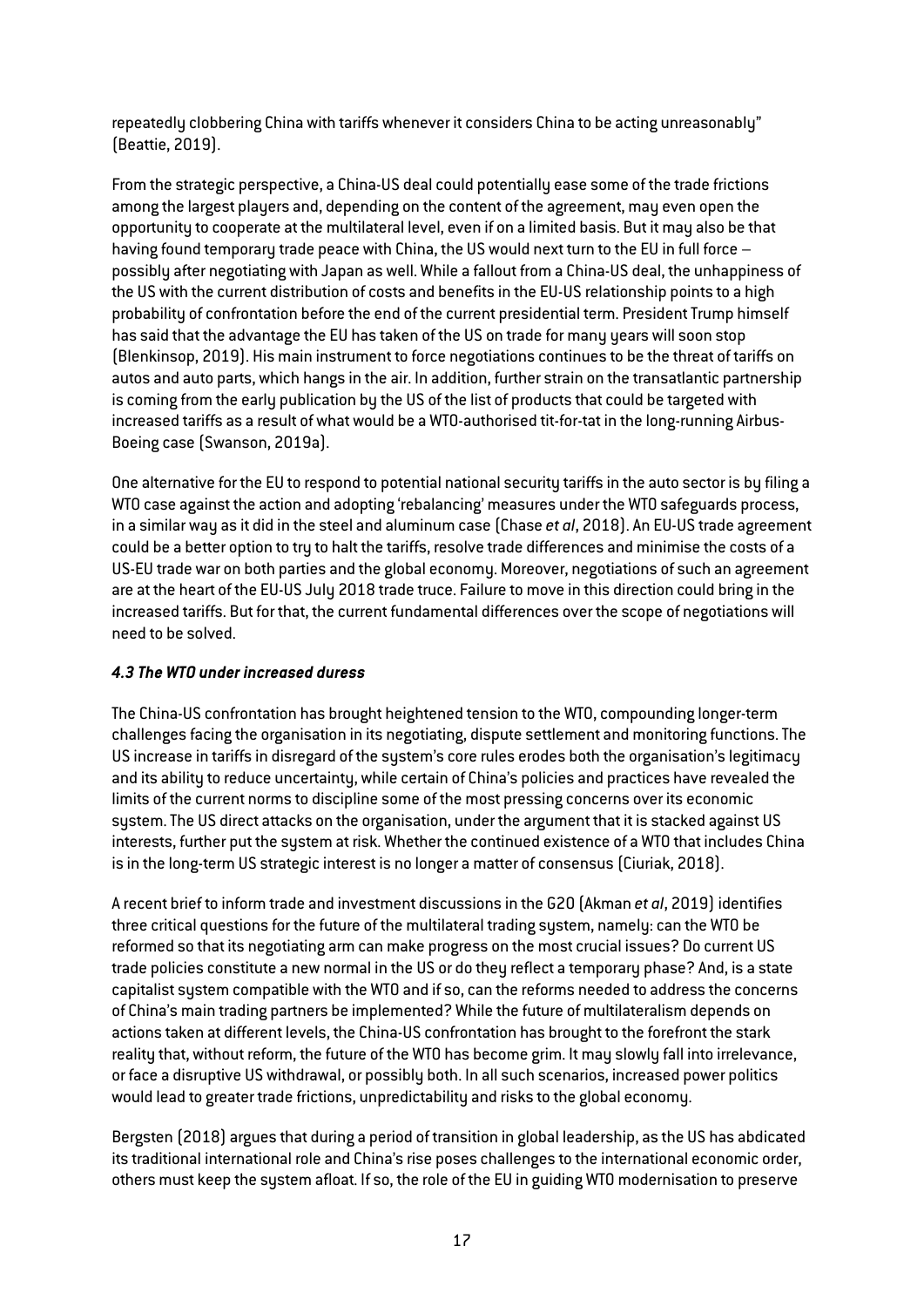the rules-based nature of the system is particularly critical. It is in its own interest, both as the largest and most open trading bloc and a great economic power without matching security or defense capabilities, who has always relied on rules-based orders (Legrain, 2019; Pisani-Ferry, 2019). While the EU cannot sustain a strong multilateral system on its own (Demertzis *et al*, 2019), it is in a unique position to work with a range of partners, in different settings and configurations. With the exception of Japan, there is no major player with whom the EU could work in tandem on all issues of WTO reform. But as ongoing efforts show, there are opportunities for cooperation and coalition-building with the US on groundwork for new disciplines on industrial subsidies and SOEs, with China on dispute settlement reform, and with other players – large and small – on these and a host of different issues.

As the guardian of the system at a time of distress, the EU should aim at brokering a change in stance from China and other larger emerging economies, such as Brazil, India, Indonesia and others, on the need for greater reciprocity of concessions as a critical element to succeed in WTO reform (Gonzalez, 2019).This would of course serve not only the EU interest but also the interest of others. Low-key diplomacy should clearly convey the view that the system is under real threat and that, if it were to break down, some of the emerging countries, which do not have the protection of bilateral trade agreements with the major powers, would be very exposed (Dadush and Wolff ,2019). While there will certainly be different responses to such a message, it may well find a receptive audience, for instance, in Latin American countries, where large agricultural exporters stand to lose from a weakened multilateral trading system.

EU leadership is key not only on the active front to promote WTO reform but also on the defensive front to activate the dispute settlement mechanism with the aim of enforcing the application of the rules and keeping protectionism at bay. The EU has asked the WTO to rule on important matters, most notably against China on certain measures on the transfer of technology and against the US on the national security tariffs on steel and aluminum; a case on increased tariffs on cars should follow were the US to move in this direction. Several scholars have argued for a 'big, bold, comprehensive' case in the WTO against China, where the US and a broad coalition of countries at different levels of development would submit a case on systemic concerns stemming from China's economic system (Hillman, 2018; Bacchus *et al*, 2018). Hillman argues that such a case could include claims of violation of China's specific accession commitments in areas such as technology transfer, discriminatory licensing requirements, outbound investment, theft of trade secrets and intellectual property, investment restrictions, subsidies, export restraints, standards, and services trade in addition to an 'exceptional' WTO claim of non-violation nullification and impairment of the legitimate expectations that the US and others had when China joined the system (Hillman, 2018a). The aim of creating such a broad coalition clearly stands at odds with the current US administration's behavior, but could become more relevant in changed circumstances and should be kept in mind by the EU as a possible future option. In particular, should unilateral actions and bilateral negotiations fall short in promoting structural reforms in China, the WTO dispute settlement system could provide an alternative avenue to achieve the objective, at least partially. Also, depending on the outcome of the US 2020 presidential election, new authorities could be more inclined to strengthen collaboration with allies and work within the system to address challenges associated with China.

# **5 THE WAY FORWARD: SUGGESTIONS FOR AN EU TRADE POLICY TO COUNTER THE CHINA-US CONFRONTATION AND KEEP THE SYSTEM AFLOAT**

## *5.1 Leading from strength*

The global trade policy landscape has been severely disrupted. While in the midst of great turbulence, with several forces moving in different directions and uncertainty as to the final outcome and duration of the turmoil, the environment has clearly worsened. For the EU, the risk of conflict with the US is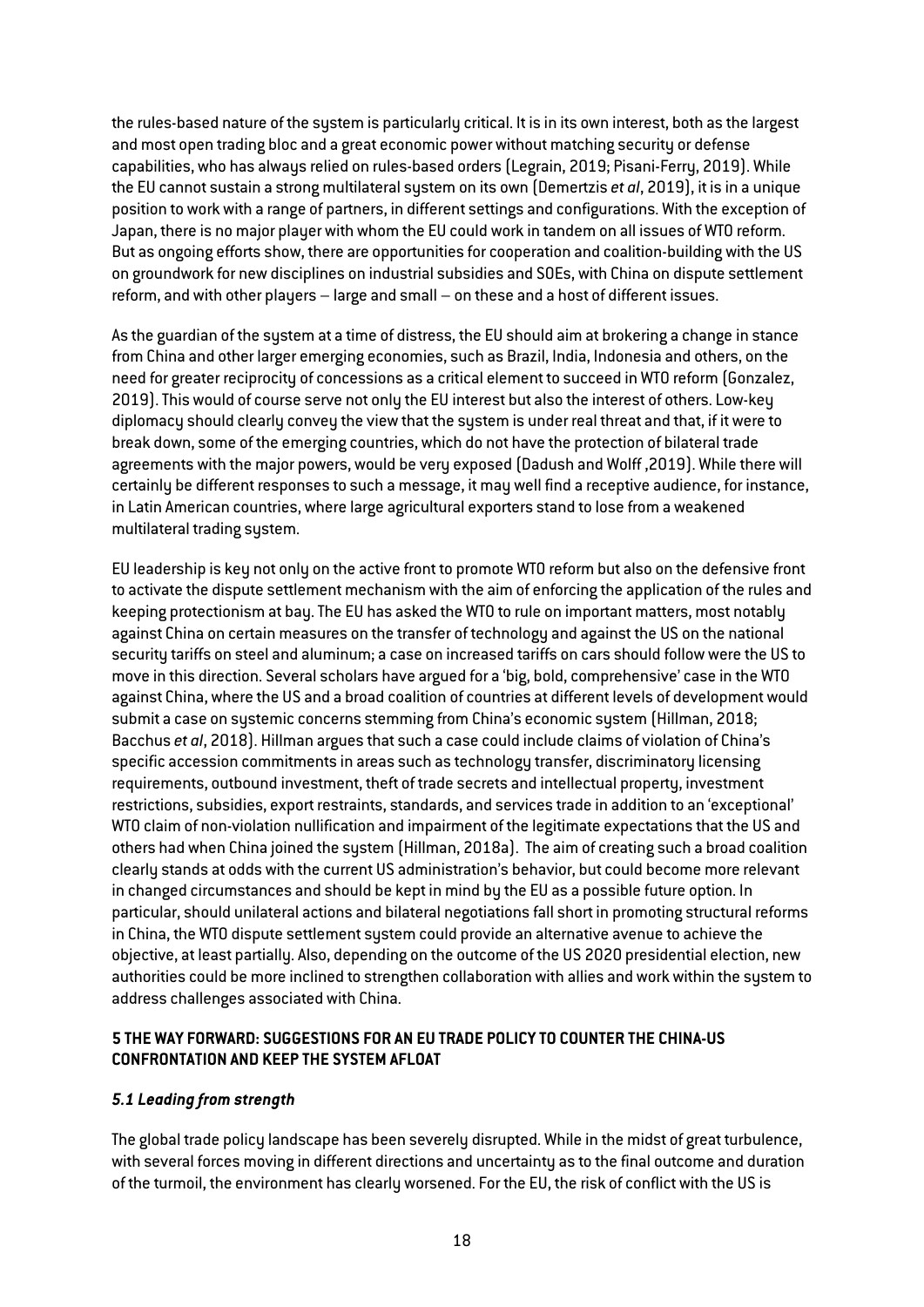higher now than it was a year ago, as is the danger the WTO's dispute settlement system will come to a halt. While the pressure on the EU is greater, there is a silver lining in taking advantage of a rebalancing of responsibility away from the US to gain in responsibility itself (Chase *et al*, 2018).

The EU's long-standing principled and values-driven commitment to the rules-based order is a source of strength to be leveraged, as is its economic might as a trading bloc. This needs to be supported by internal strength. The high turnout in the May 2019 European Parliament election has illustrated the legitimacy of EU institutions. Now, the challenge is to achieve a solid, unified EU trade and investment position, manifested both at the European Council and the European Parliament. This will be critical for a united external front to prevail. Conversely, the greater the divide between Member States and EU institutions, the lesser the EU's ability to be effective vis-à-vis the US or China.

At this time of distress, the EU trade policy is to be based on two principal, inter-related objectives: sustain an open rules-based multilateral trading system, while protecting itself from the direct and indirect upshots of the China-US confrontation and, more broadly, from US unilateralism and from the misalignment between China's economic model and the global rules. In addressing short-term challenges, the EU must act strongly and decisively, but based on principle (Demertzis *et al*, 2017) – staying away as much as possible from opportunistic and/or power-driven considerations. It must resist calls to undermine the multilateral system's core, even while flexible formats or alternatives are to be explored. But it is also vital for the EU to keep an eye on the long term. Second-best options may be required should the system break down, but the fundamental commitment to openness and rules must, and in the present circumstances can, be preserved. In crafting and refining a strategy for the current circumstances, November 2020 will mark a critical point, as the results of elections in the US will determine whether and how there will be adjustments to US trade policies and tactics, which in turn will impact how the EU and other countries adapt.

It is also essential that the EU ensures that its defense of, respectively, the global trading system and the global environment, including the fight against climate change, go hand in hand. On substance, there is broad alignment between these two policy objectives, but the political legacies in several member states imply that significant debate will be needed to achieve such consistency. In playing an instrumental role to make operational the Paris Agreement, the EU has displayed leadership and commitment in support of multilateral solutions to address the important global challenge of climate change. Trade policy and trade agreements may also facilitate cooperation in this area and one view advocates for a strengthened relation between both realms of public policy, including in the context of trade agreements (Jean *et al*, 2018). Given the complexity of current circumstances, the EU should continue to defend action against climate change, and combine this critical concern with its trade policy as much as circumstances allow.

Needless to say, for all its relevance in the current context, trade policy cannot carry all the weight in providing a conducive environment for European firms and workers to compete in the global economy and to protect against the downsides of globalisation. Domestic policies, including macroeconomic, taxation and structural policies, among others, are to play their part.

## *5.2 A multidimensional approach*

A range of options are available for the EU to pursue its objectives, the pertinence of which may be more or less appropriate depending on how events unfold.There is in particular a time dimension that is critical in shaping the EU position. These recommendations are centered on the short term but with an eye on the long term – that is, they focus on what the EU could do now to achieve its trade policy objectives, while keeping the options open should circumstances change. The EU is already acting on a number of these points, and doing so quite appropriately (Dadush and Wolff, 2019).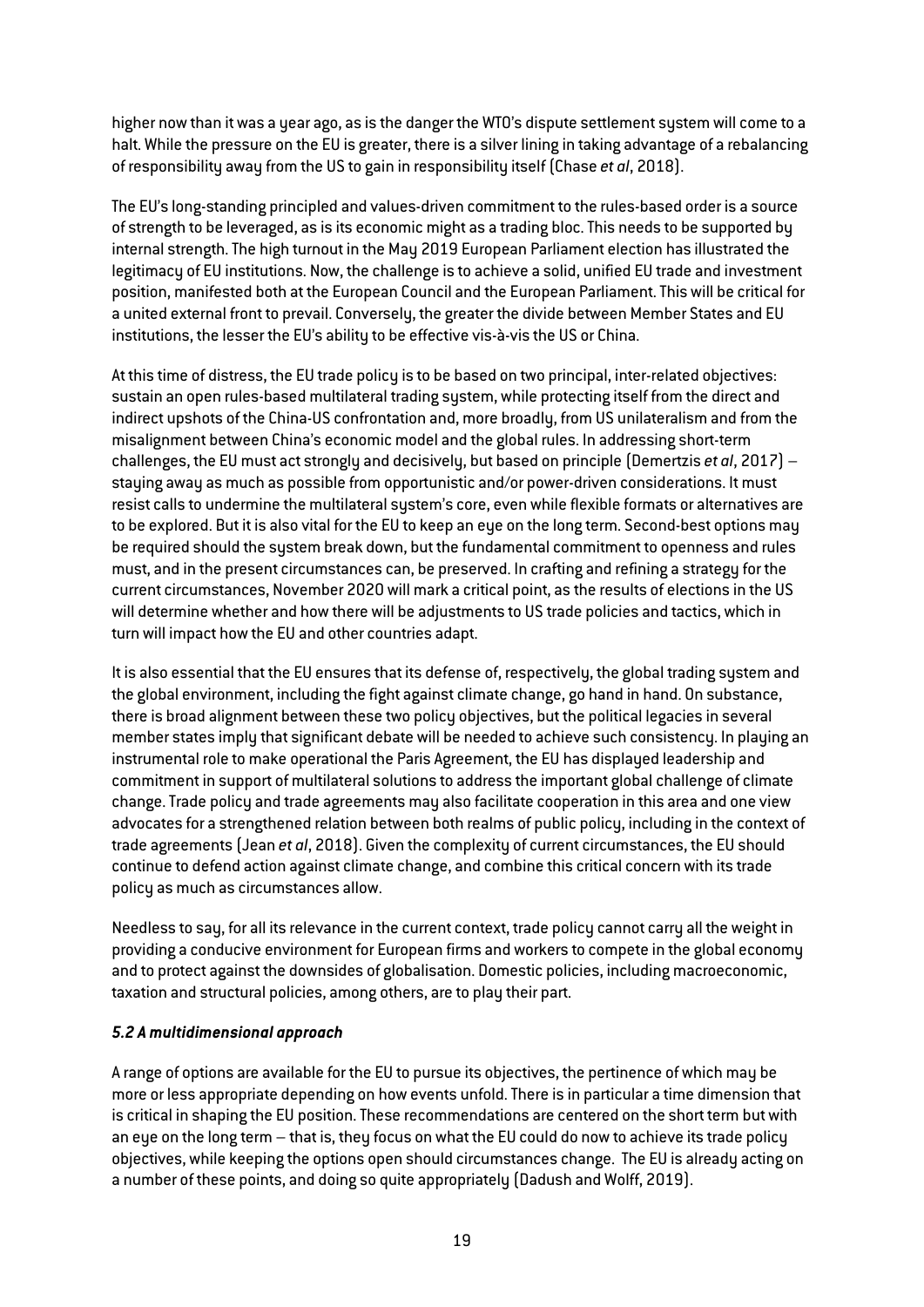- *EU domestic tools should be further strengthened to respond to current challenges but protectionist forces must be kept at bay*. Beyond recent efforts towards more consistency in FDI screening, the EU should envisage a fully harmonised legal framework for such processes, even if it leaves the individual assessments and decisions primarily at the national level, as long as a credible EU-level risk assessment capability does not exist (Röller and Véron, 2008). This should be coordinated with trading partners and allies to the extent possible. Recent changes to protect against unfair trade practices may be complemented with measures already under consideration in the areas of competition, state aid, public procurement and others (European Commission, 2019a). But initiatives advocating aggressive industrial strategies, through restrictions of non-EU imports of intermediate goods or the weakening of competition policy rules to promote national champions, would undermine the EU's legitimacy to counter others' policies and must thus be resisted (Zettelmeyer, 2019).The European Parliament's continued active involvement will be critical in shaping these responses.
- *The EU must redouble its outreach efforts both in the US and China to expand and deepen its impact.* A sustained effort is required to underscore the EU's position in the US beyond the federal government, in particular to reignite support to the transatlantic partnership in US business, society, and Congress. In the case of China, greater investments are required to strengthen EU's understanding of and presence in China. At all levels – heads of EU institutions, Parliament, trade negotiators, business associations and think tanks, among others – the EU would benefit from strengthening ties with its Chinese counterparts to build increased understanding and stronger partnerships for the future.
- With a renewed framework to deal with China recently agreed, *the EU (and China) must now act to make rapid tangible progress and achieve results*. In this context, the single most important bilateral action would be the conclusion, as agreed, of the negotiations on the China-EU Comprehensive Investment Agreement by 2020. While the complexity of issues at stake is not to be underestimated, a combination of strong disciplines with adequate transition periods for ambitious market opening commitments could pave the way. A hands-on process to ensure continuous follow-up, coupled with high-level political attention, provides the best option to sustain progress. In a similar vein, while working in tandem with the US and Japan in the trilateral process, the EU should seek progress with China on strengthened rules for industrial subsidies that could potentially provide the basis for a WTO plurilateral negotiation. In particular, the EU should press upon China that failure to deliver on the commitment in this area weakens the China-EU partnership at a time when it is as important as ever. Continued progress on reconciling views on WTO reform is also critical.
- While the decision on the timing and outcome of the China-US bilateral negotiations is outside of the EU's influence, *the EU shall continue to impress on the US the importance of a multilateral or*  at least plurilateral effort to address concerns on China's policies and practices as a group approach could be useful in promoting implementation (Cutler, 2019). While the EU and other countries could potentially benefit from structural reforms to be agreed at a bilateral level, *the EU should stand ready to examine a potential China-US deal in light of WTO disciplines and to work with other countries in countering any potential violation to WTO rules* resulting from efforts to manage trade outcomes.
- *The EU could promote the progressive expansion of the membership in the EU-Japan-US trilateral process* working on industrial subsidies, forced technology transfer, strengthened intellectual property and other issues to other countries that share similar concerns, such as Australia, Canada, Mexico, New Zealand, Singapore, South Korea and Switzerland (Cutler, 2019). While preserving the aim for high standards, this would help pave the way for eventually moving the discussions to the WTO for potential plurilateral agreements. One important first step in this direction has been the joint submission by the trilateral group and other partners of a proposal for WTO notification reform (WTO, 2018b).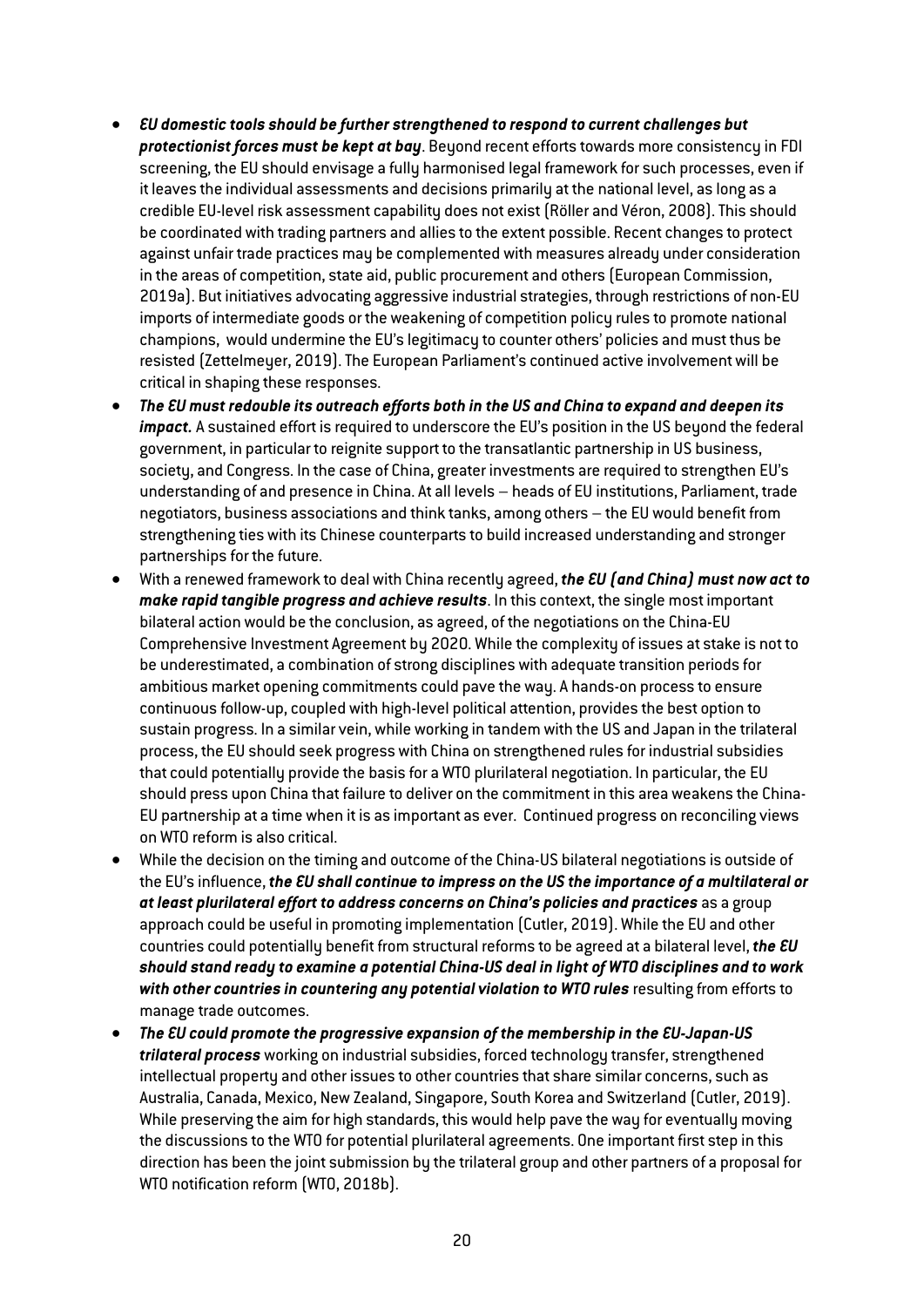- *The EU must strengthen the conditions for EU-US trade negotiations to deliver on market access, standards and regulatory coordination, and solve trade frictions*. Past experience and current circumstances on both sides of the Atlantic, point to the wisdom of avoiding protracted, allencompassing negotiations, *à la* TTIP, at least for now. In this regard, a negotiation focused on tariffs only – a transatlantic zero agreement, 'TAZA' (Chase *et al*, 2018) – could prove an achievable objective. The EU negotiating mandate, however, limits the scope of the negotiations to industrial goods. While that would be politically challenging, it may require revision, possibly to include agricultural products (Dadush and Wolff, 2019), both to engage the US in the discussion and for the agreement to be consistent with WTO requirements to include 'substantially all trade' in negotiation of preferential trade agreements. In the same vein, if the renegotiation of NAFTA and bilateral negotiations with China are to provide a clue, it may be the case that negotiations will have to take place in an unfavorable context of tit-for-tat tariff increases. If so, one priority for the EU will be to avoid lopsided negotiations, with no commitments on the US side. This should be a true red line.
- *A firm EU response to the US potential imposition of national security tariffs on auto and auto parts should include the filing of a WTO claim against the action and EU 'rebalancing' tariffs on US imports, as per the WTO safeguards process,* as in the case of the steel and aluminum tariffs. The EU may opt to selectively target a smaller volume of trade to minimise the negative impact on the EU and the global economy, but also to prevent unnecessary escalation. Retaliation should nevertheless be large enough to have an impact and remain credible (Chase *et al*, 2018). *All efforts should be made to avoid retaliatory tariffs in the context of the Airbus-Boeing case becoming a fixture in the EU-US trade landscape*. While the parties await in the coming months authorisation from the WTO on the exact amount of authorised retaliation, the magnitudes at stake could prove very damaging for both parties and the global economy. Again, one major objective of EU-US trade negotiations should be to de-escalate and solve these conflicts.
- *The EU should continue to play its key role in fostering WTO reform, actively pursuing WTO litigation to counter protectionism and rule-breaking, and strengthening monitoring, all in cooperation with other countries.*The EU holds a special role in sustaining the multilateral trading system in the current context and in particular, for trying to deactivate the potential demise of the system as a result of increased trade frictions. While it will not be easy to find cooperation with the US on WTO reform or to persuade China on some of the key elements for the reform to succeed,including the need for differentiation and greater reciprocity, the EU must persist in trying to engage both members. It is also well placed to exercise leadership among middle-sized powers and developing countries alike to build a large coalition in support of the system. The concern of almost all (non-US) WTO members is understandably focused on solving the Appellate Body crisis, but that crisis cannot be sorted out in the absence of negotiations of new rules. This should encompass initiating the negotiation of plurilateral agreements, with the participation of China, on issues such as subsidies, forced technology transfer, notifications and other areas of concern. It should also aim at producing results in the area of fisheries' subsidies, as well as in recently launched negotiations, including in the area of e-commerce.The EU should aim at having, by the time of the next WTO Ministerial Conference in mid-2020, a set of plurilateral agreements on issues such as industrial subsidies, technology and intellectual property, among others, ready for 'reciprocal concessions' (Bown, 2019). As with other participants in the process, the EU should be ready to bring value to the table, for example, with concessions in the area of agriculture subsidies. At the time it might also be possible to negotiate a way out of the Appellate Body impasse. On the latter, the objective should be to preserve the Appellate Body itself and the binding nature of its decisions. Until that time, an interim solution will be required. A draft EU proposal would provide a legal alternative to the current process by establishing an interim appeal arbitration procedure for WTO members to voluntarily arbitrate their WTO dispute rulings (Lester, 2019). This would keep the system alive along the lines of a 'WTO minus one' format (Lamy, 2018a). Another option is for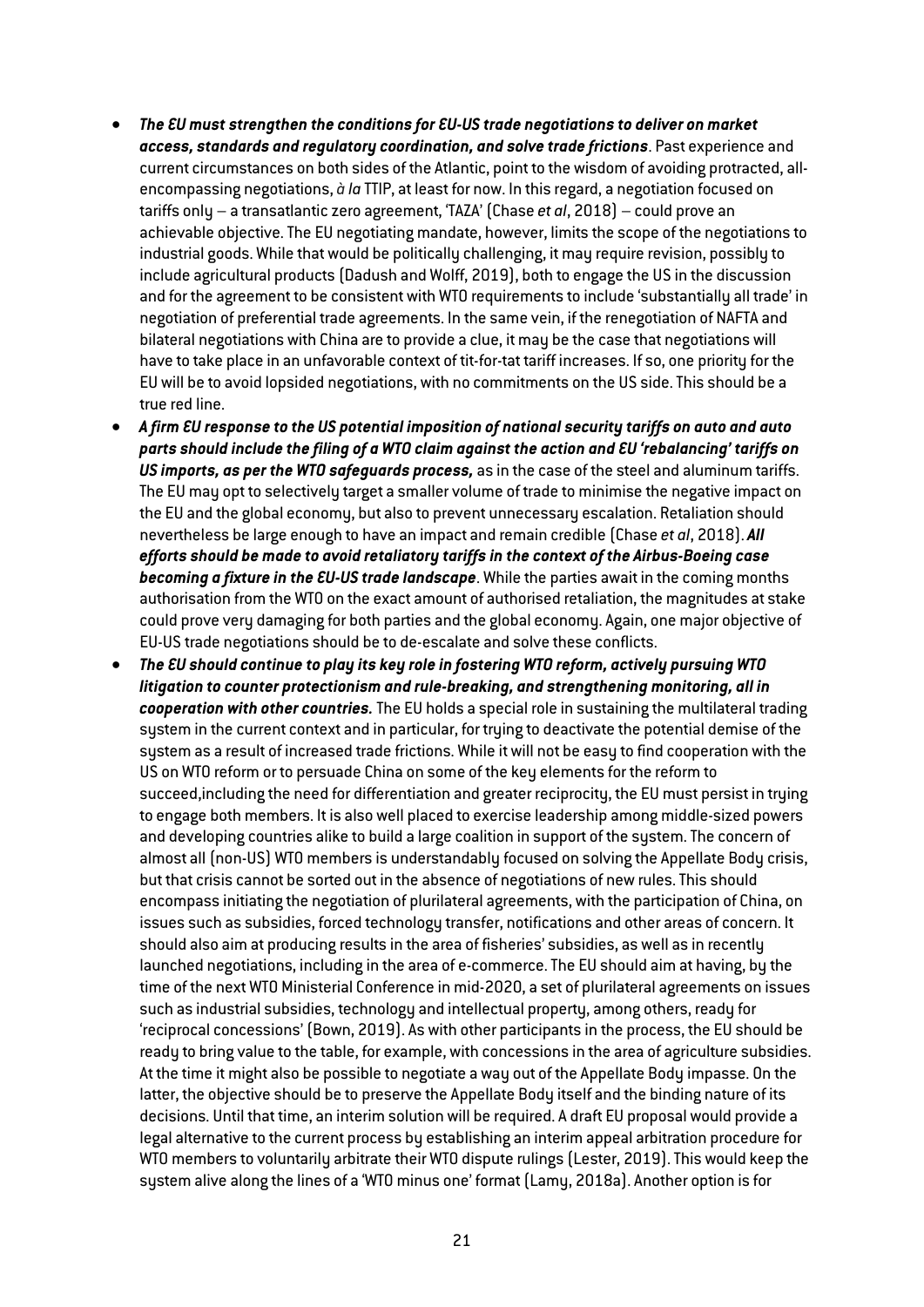countries to agree reciprocally in advance not to appeal the WTO panel report during the crisis (Charnovitz, 2019; Payosova *et al*, 2018).

- *Closer EU-Japan coordination on several fronts is in the interest of both partners and could enhance opportunities to maximise impact.* Building on their strengthened relationship resulting from the path-breaking EU-Japan Economic Partnership Agreement, the EU and Japan are well aligned on a number of substantive topics. The recent EU-Japan summit showcased the commonality of views among the two partners (EU-Japan Summit Joint Statement, 2019). Clearly, they are both subject to the perils of aggressive US unilateralism, certainly in the case of autos and auto parts, with each of them poised to enter into separate bilateral negotiations with the US. A closer, discreet but intense dialogue and coordination at a detailed level would serve both countries well and could help to promote greater convergence across both the Atlantic and the Pacific. Any moves by the US to prevent this coordination should be firmly resisted.
- *Keep the political level engaged on concerns associated with the China-US confrontations in all relevant international fora*, including the G20, the OECD Council Ministerial, the IMF and World Bank spring and annual meetings, and others, to leverage finance ministers and other key actors in the global economy.
- *Deepen and expand the already solid network of EU bilateral and regional agreements, with effective dispute settlement provisions, while looking for increased market access*. With recent entry into force of agreements with Canada and Japan, some 75 percent of EU members' trade is covered under preferential accords (Dadush and Wolff, 2019). Negotiations under way with Australia, New Zealand and others would further expand this number, as would the conclusion of protracted negotiations with Argentina, Brazil, Uruguay and Paraguay (Mercosur). In addition to increased market access, these agreements would act as insurance policies to protect EU trade in case of disruption of the global system (Jean, 2019). If the world were to break into major trade blocs, this part of the plan would be particularly relevant. In the field of public procurement, amid a steady increase of protectionist measures globally, removing barriers in foreign markets would open up new opportunities (European Political Strategy Centre, 2019).
- *In the face of greater complications of a potential system breakdown, priority should be given to minimising the risk of trade disruption with major partners, while maintaining the commitment to openness and rules, albeit in a less-than-multilateral trade context.* Things would become more complicated should the multilateral trading order start to really break down. In this case, the EU would be relatively protected vis-à-vis a number of trading partners under its preferential trade agreements. It would face, however, greater risk from trade with its largest partners, the US and China, becoming continuously disrupted by a set of unmanageable disputes. Bilateral negotiations with these countries would thus acquire far greater urgency.<sup>[1](#page-22-0)</sup> In this context, priority should also be given to minimise disruptions across different agreements, providing for open architectures that would allow for the negotiated accession of third countries (Dadush and Wolff, 2019). One option to explore in this very challenging scenario would be potential EU membership in CPTPP. The EU has already agreements in place, under negotiation or awaiting entry into force with all CPTPP members, except Brunei, and while agriculture would likely be a sticking point, ongoing negotiations with Australia and New Zealand could pave the way (Cutler *et al*, 2019). If open to all interested countries, including China, CPTPP could lay the foundation for an alternative system to emerge.

To conclude, the prospects for the EU – and the rest of the world – in the current trade policy landscape are challenging. They are not written in stone, however. In the US, a more confrontational attitude towards China has settled in and frictions will continue to put into question the global trade

<span id="page-22-0"></span> $1$  An agreement with the UK would of course also be important, if the UK eventually exits the Internal Market and/or the European customs union.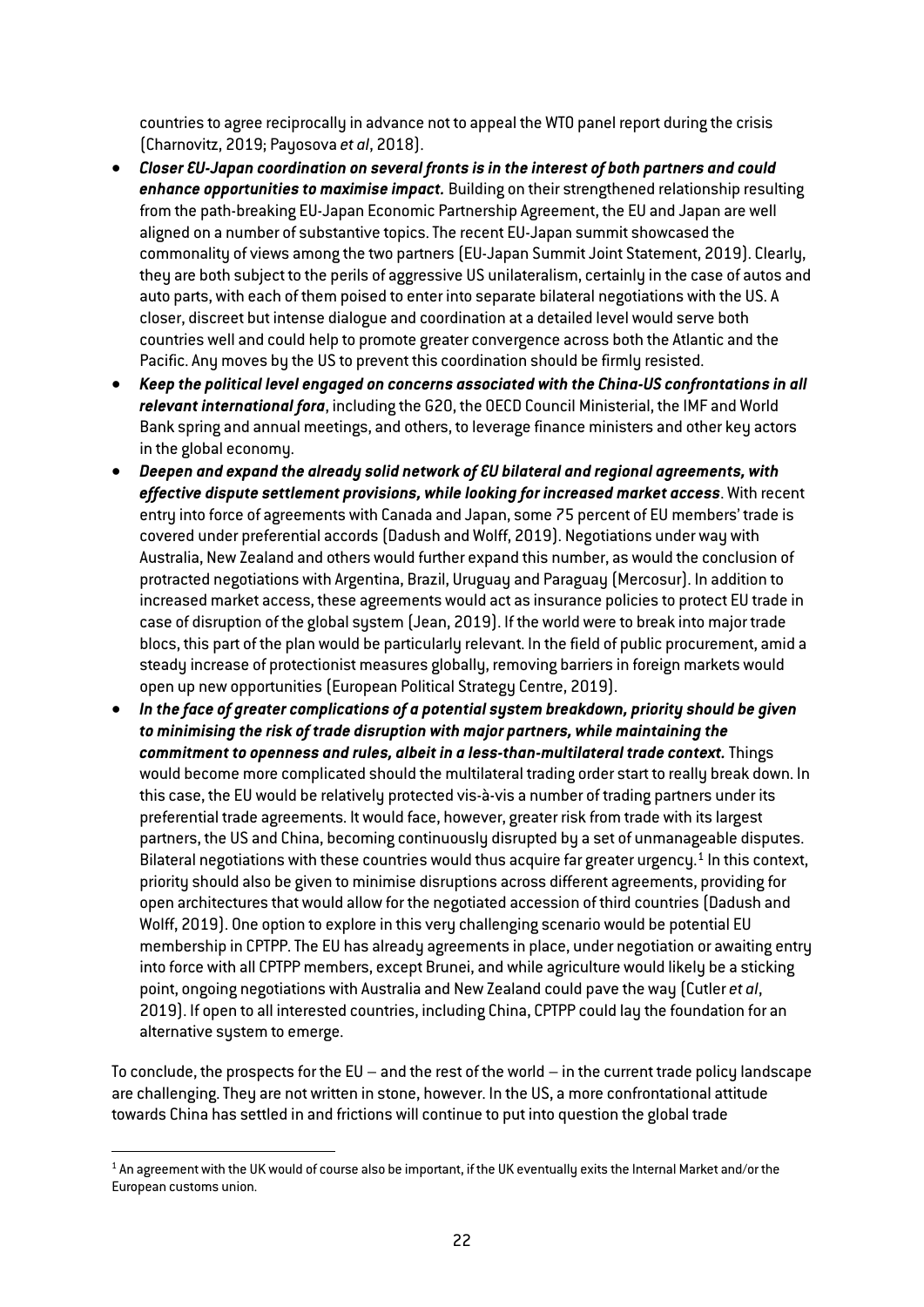environment. This is not the case in the EU. Meanwhile, the transatlantic alliance enjoys wide support in both political and economic circles on both sides of the ocean. The Trump administration's most extreme trade policies vis-à-vis the EU, like the potential imposition of national security tariffs on the auto sector, do not have the support of any known member of Congress, nor of the US business community. The EU can thus hope for a future improvement from the current dark outlook. Options that are now closed could emerge as the circumstances vary. EU policymakers should keep this in mind.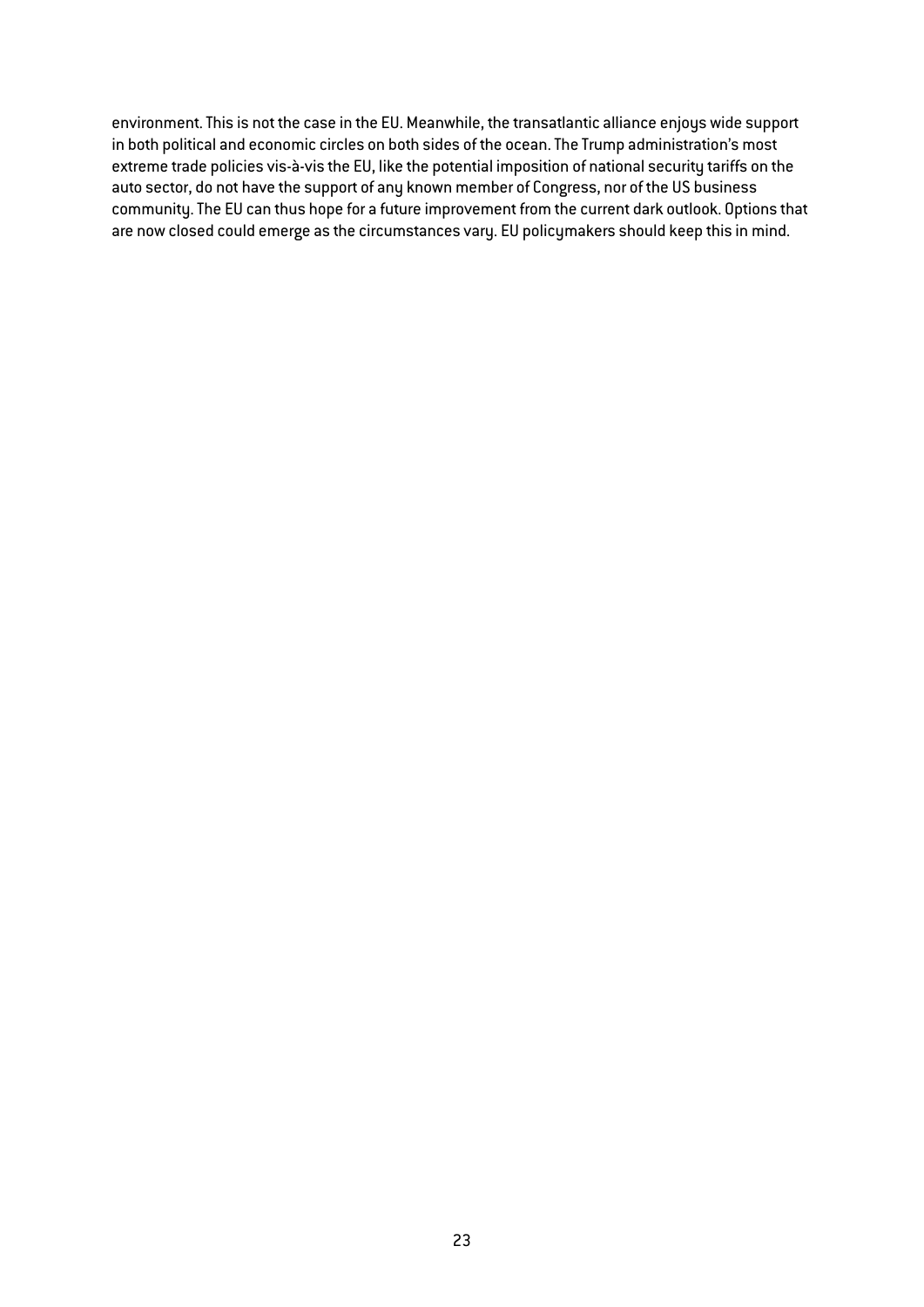## **REFERENCES**

Akin Gump (2018) 'The Export Control Reform Act and Possible New Controls on Emerging and Foundational Technologies', *International Trade Alert*, 12 September, available at [https://www.akingump.com/en/news-insights/the-export-control-reform-act-of-2018-and-possible](https://www.akingump.com/en/news-insights/the-export-control-reform-act-of-2018-and-possible-new-controls.html)[new-controls.html](https://www.akingump.com/en/news-insights/the-export-control-reform-act-of-2018-and-possible-new-controls.html)

Akman, Sait, Shiro Armstrong, Uri Dadush, Anabel Gonzalez, Fukunari Kimura, Junji Nakagawa, Peter Rashish and Akihiko Tamura (2019)*The Crisis in World Trade*,T20 Japan 2019, 15 March, available at <https://t20japan.org/wp-content/uploads/2019/03/t20-japan-tf8-1-crisis-in-world-trade.pdf>

American Farm Bureau Federation (2018) *US-EU Negotiations*, available at <https://www.fb.org/issues/trade/us-eu-transatlantic-trade-and-investment-partnership-agreement/>

Bacchus, James, Simon Lester and Huan Zhu (2018) 'Disciplining China's Trade Practices at the WTO. How WTO Complaints Can Help Make China More Market-Oriented', *Policy Analysis* Number 856, CATO Institute, available a[t https://www.cato.org/publications/policy-analysis/disciplining-chinas-trade](https://www.cato.org/publications/policy-analysis/disciplining-chinas-trade-practices-wto-how-wto-complaints-can-help)[practices-wto-how-wto-complaints-can-help](https://www.cato.org/publications/policy-analysis/disciplining-chinas-trade-practices-wto-how-wto-complaints-can-help)

Baschuk, Bryce (2019) 'China Loses Market-Economy Trade Case in Win for U.S. and EU, Sources Say', *Bloomberg*, 18 April, available a[t https://www.bloomberg.com/news/articles/2019-04-18/china-is](https://www.bloomberg.com/news/articles/2019-04-18/china-is-said-to-lose-market-economy-trade-case-in-eu-u-s-win)[said-to-lose-market-economy-trade-case-in-eu-u-s-win](https://www.bloomberg.com/news/articles/2019-04-18/china-is-said-to-lose-market-economy-trade-case-in-eu-u-s-win)

Beattie, Alan (2019) 'Hopes rise for US-China talks but do not expect an EU deal', *FT Free Trade*, 15 April, available a[t https://www.ft.com/content/062957b4-5f57-11e9-b285-3acd5d43599e](https://www.ft.com/content/062957b4-5f57-11e9-b285-3acd5d43599e)

Beattie, Alan (2019a) 'Tough words from Brussels but its weapons are weak', *FT Free Trade*, 10 April, available a[t https://www.ft.com/content/2cbb0716-5c59-11e9-9dde-7aedca0a081a](https://www.ft.com/content/2cbb0716-5c59-11e9-9dde-7aedca0a081a)

Beinart, Peter (2019) 'U.S. Trade Hawks Exaggerate China's Threat',*The Atlantic*, 21April, available at [https://www.theatlantic.com/ideas/archive/2019/04/us-trade-hawks-exaggerate-chinas](https://www.theatlantic.com/ideas/archive/2019/04/us-trade-hawks-exaggerate-chinas-threat/587536/)[threat/587536/](https://www.theatlantic.com/ideas/archive/2019/04/us-trade-hawks-exaggerate-chinas-threat/587536/)

Bergsten, C. Fred (2018) 'China and the United States: Trade Conflict and Systemic Competition', *Policy Brief* 18-21, Peterson Institute for International Economics, available at [https://piie.com/publications/policy-briefs/china-and-united-states-trade-conflict-and-systemic](https://piie.com/publications/policy-briefs/china-and-united-states-trade-conflict-and-systemic-competition)[competition](https://piie.com/publications/policy-briefs/china-and-united-states-trade-conflict-and-systemic-competition)

Blenkinsop, Philip (2019) 'EU tariffs to target 20 billion euros of U.S. imports – diplomats', *Reuters Business News*, 12 April, available at [https://www.reuters.com/article/us-usa-trade-eu](https://www.reuters.com/article/us-usa-trade-eu-exclusive/exclusive-eu-tariffs-to-target-20-billion-euros-of-u-s-imports-diplomats-idUSKCN1RO1VK?feedType=RSS&feedName=businessNews)[exclusive/exclusive-eu-tariffs-to-target-20-billion-euros-of-u-s-imports-diplomats](https://www.reuters.com/article/us-usa-trade-eu-exclusive/exclusive-eu-tariffs-to-target-20-billion-euros-of-u-s-imports-diplomats-idUSKCN1RO1VK?feedType=RSS&feedName=businessNews)[idUSKCN1RO1VK?feedType=RSS&feedName=businessNews](https://www.reuters.com/article/us-usa-trade-eu-exclusive/exclusive-eu-tariffs-to-target-20-billion-euros-of-u-s-imports-diplomats-idUSKCN1RO1VK?feedType=RSS&feedName=businessNews)

Blenkinsop, Philip, Tim Hepher and Susan Heavey (2019) 'In new attack, Trump threatens more tariffs against European Union', *Reuters Business News*, 9 April, available at [https://www.reuters.com/article/us-usa-trade-eu/in-new-attack-trump-threatens-more-tariffs-against](https://www.reuters.com/article/us-usa-trade-eu/in-new-attack-trump-threatens-more-tariffs-against-european-union-idUSKCN1RL12E)[european-union-idUSKCN1RL12E](https://www.reuters.com/article/us-usa-trade-eu/in-new-attack-trump-threatens-more-tariffs-against-european-union-idUSKCN1RL12E)

Bown, Chad (2019) 'WTO Reforms – The China Issues', Peterson Institute for International Economics, 11 April, available a[t https://piie.com/system/files/documents/bown20190411ppt.pdf](https://piie.com/system/files/documents/bown20190411ppt.pdf)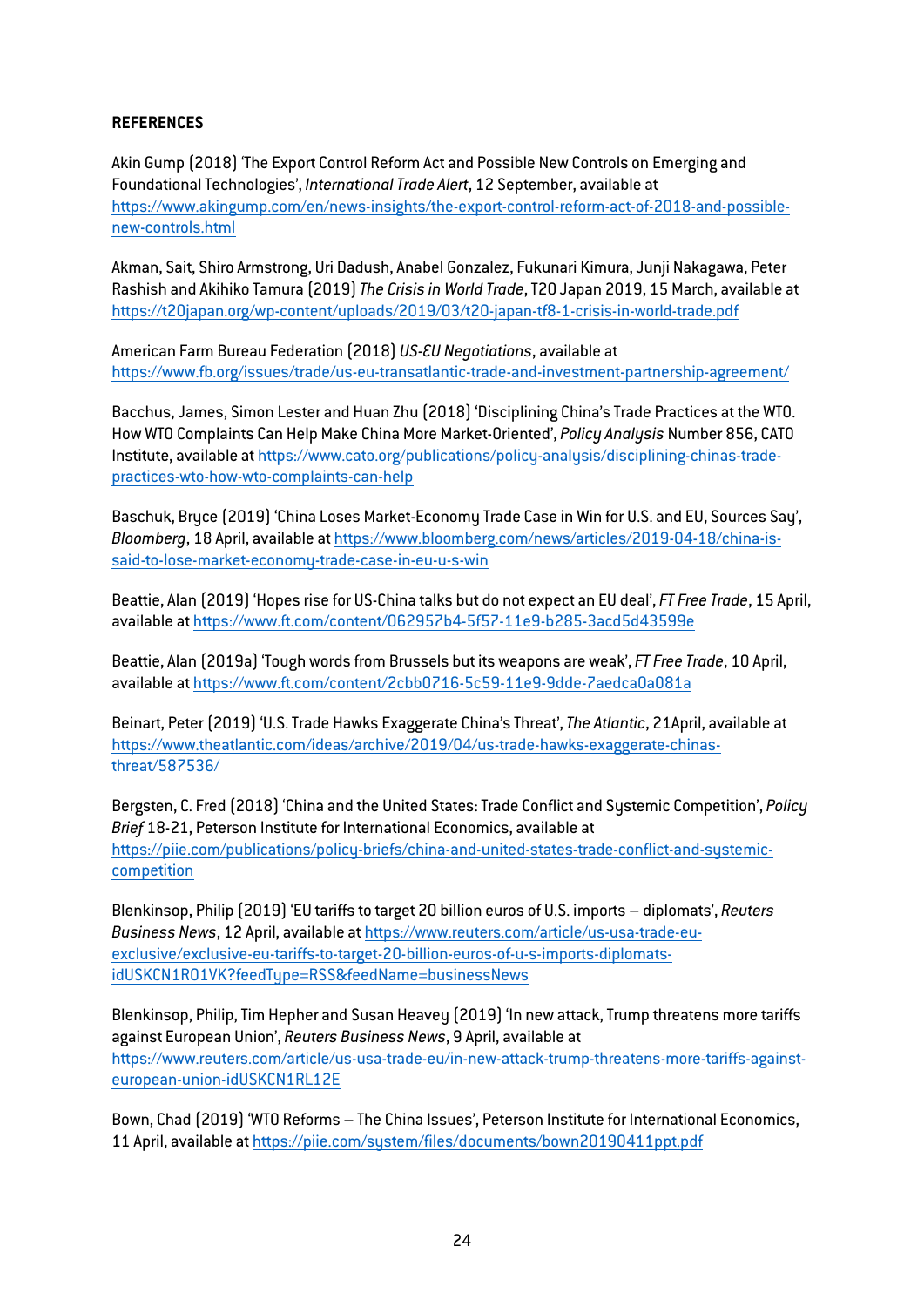Bown, Chad and Melina Kolb (2019) 'Trump's Trade War Timeline: An Up-to-Date Guide', Peterson Institute for International Economics Updated 24 February, available at <https://piie.com/system/files/documents/trump-trade-war-timeline.pdf>

Bown, Chad and Eva (Yiwen) Zhang (2019) 'Measuring Trump's 2018 Trade Protection: Five Takeaways', Peterson Institute for International Economics, 15 February, available at [https://piie.com/blogs/trade-investment-policy-watch/measuring-trumps-2018-trade-protection-five](https://piie.com/blogs/trade-investment-policy-watch/measuring-trumps-2018-trade-protection-five-takeaways#_ftn1)takeaways# ftn1

Bown, Chad and Eva (Yiwen) Zhang (2019a) 'Trump's 2019 Protection Could Push China Back to Smoot-Hawley Tariff Levels', Peterson Institute for International Economics, 14 May, available at https://piie.com/blogs/trade-investment-policy-watch/trumps-2019-protection-could-push-chinaback-smoot-hawley-tariff

Bradsher, Keith (2019) 'With Higher Tariffs, China Retaliates Against the U.S.',*The New York Times*, 13 May, available at https://www.nytimes.com/2019/05/13/business/trump-trade-china.html

Brattberg, Erik and Etienne Soula (2018) *Europe's Emerging Approach To China's Belt and Road Initiative*, Carnegie Endowment for International Peace, available at [https://carnegieendowment.org/2018/10/19/europe-s-emerging-approach-to-china-s-belt-and-road](https://carnegieendowment.org/2018/10/19/europe-s-emerging-approach-to-china-s-belt-and-road-initiative-pub-77536)[initiative-pub-77536](https://carnegieendowment.org/2018/10/19/europe-s-emerging-approach-to-china-s-belt-and-road-initiative-pub-77536)

Brunsden, Jim (2019) 'EU to seek rapid tariff-reduction deal with the US', *Financial Times*, 15 April, available a[t https://www.ft.com/content/61eb1f50-5f80-11e9-a27a-fdd51850994c](https://www.ft.com/content/61eb1f50-5f80-11e9-a27a-fdd51850994c)

Bradsher, Keith (2019) 'One Trump Victory: Companies Rethink China',*The New York Times*, 5 April, available a[t https://www.nytimes.com/2019/04/05/business/china-trade-trump-jobs-decoupling.html](https://www.nytimes.com/2019/04/05/business/china-trade-trump-jobs-decoupling.html)

Bundesverband der Deutschen Industrie (BDI) (2019) 'Partner and Systemic Competitor – How Do We Deal with China's State-Controlled Economy?' *Policy Paper | China*, available at <https://english.bdi.eu/publication/news/china-partner-and-systemic-competitor/>

Charnovitz, Steven (2019) 'The WTO Appellate Body Crisis: A Critique of the EU's Article 25 Proposal', 2 June, available at [https://ielp.worldtradelaw.net/2019/06/the-wto-appellate-body-crisis-a-critique-of](https://ielp.worldtradelaw.net/2019/06/the-wto-appellate-body-crisis-a-critique-of-the-eus-article-25-proposal.html)[the-eus-article-25-proposal.html](https://ielp.worldtradelaw.net/2019/06/the-wto-appellate-body-crisis-a-critique-of-the-eus-article-25-proposal.html)

Chase, Peter, Peter Sparding and Yuki Mukai (2018) *Consequences of US trade policy on EU-US trade relations and the global trading system*, Study requested by the INTA Committee, European Parliament, available at

[http://www.europarl.europa.eu/RegData/etudes/STUD/2018/603882/EXPO\\_STU\(2018\)603882\\_EN.pdf](http://www.europarl.europa.eu/RegData/etudes/STUD/2018/603882/EXPO_STU(2018)603882_EN.pdf)

Cheng, Evelyn (2019) '"The US has backtracked": China releases official document blaming America for the trade war', *CNBC*, 2 June, available a[t https://www.cnbc.com/2019/06/02/china-releases-official](https://www.cnbc.com/2019/06/02/china-releases-official-document-that-blames-america-for-the-trade-war.html)[document-that-blames-america-for-the-trade-war.html](https://www.cnbc.com/2019/06/02/china-releases-official-document-that-blames-america-for-the-trade-war.html)

Choer Moraes, Henrique (2018) 'The possibility of global economic governance in a period of great power rivalry', German Development Institute, 14 November, available a[t https://blogs.die](https://blogs.die-gdi.de/2018/11/14/the-possibility-of-global-economic-governance-in-a-period-of-great-power-rivalry/)[gdi.de/2018/11/14/the-possibility-of-global-economic-governance-in-a-period-of-great-power-rivalry/](https://blogs.die-gdi.de/2018/11/14/the-possibility-of-global-economic-governance-in-a-period-of-great-power-rivalry/)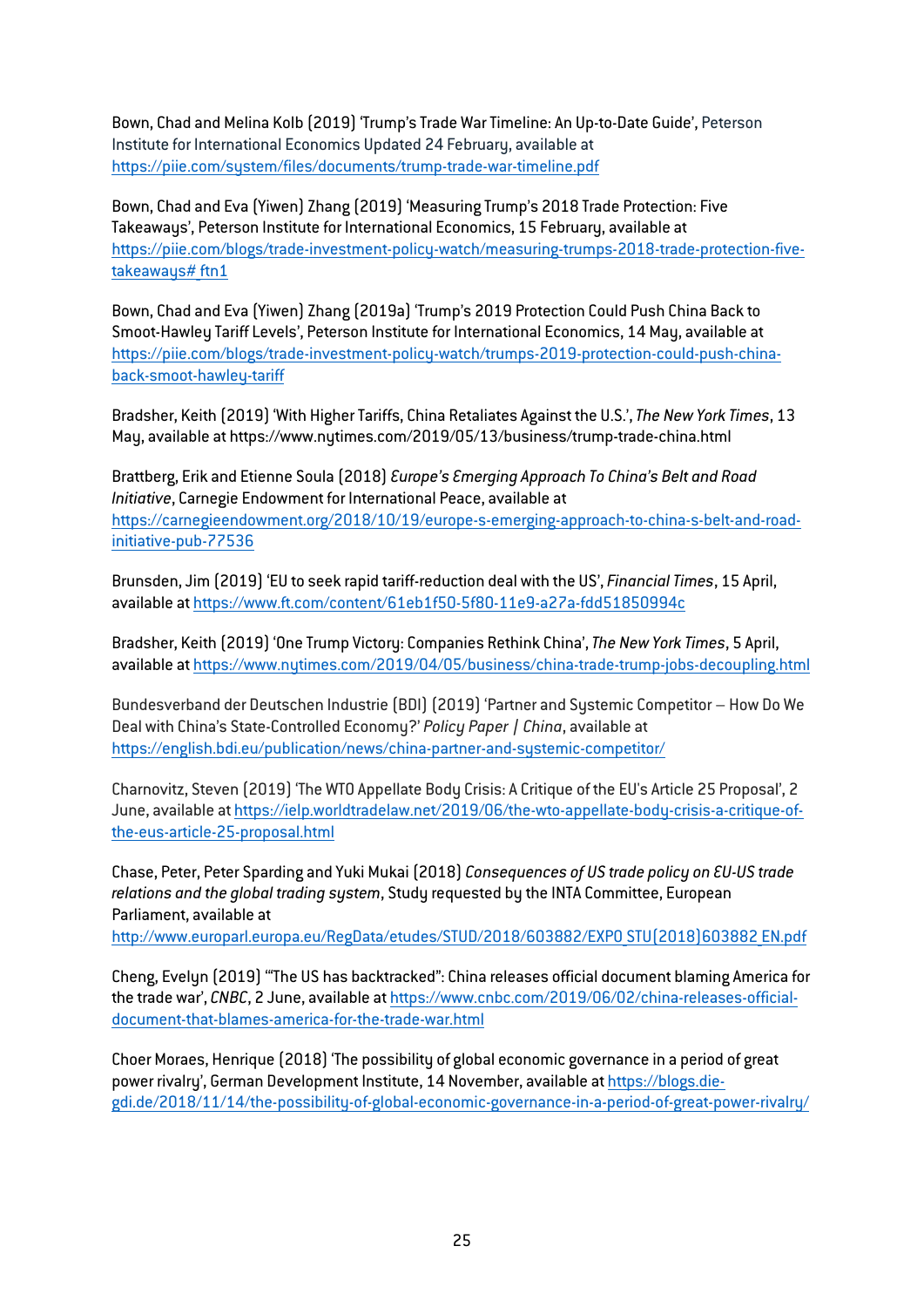Ciuriak, Dan (2018) 'The US-China Trade War: Costs, Causes, and Potential Responses by Tier II Powers', 16th Korea-Canada Forum, Seoul, 13-15 December, available at https://papers.ssrn.com/sol3/papers.cfm?abstract id=3302026

Cleary Gottlieb (2019) 'End of Suspension of Title III of the Helms-Burton Act: Authorization of Claims Under U.S. Law for "Trafficking" in Certain Cuban Properties (Updated)', 19 April, available at https://www.clearygottlieb.com/-/media/files/alert-memos-2019/2019 04 19-end-of-suspension-of[title-iii-of-the-helms-burton-act-pdf.pdf](https://www.clearygottlieb.com/-/media/files/alert-memos-2019/2019_04_19-end-of-suspension-of-title-iii-of-the-helms-burton-act-pdf.pdf)

Cohen-Setton, Jeremie (2019) 'Uncertainty over Auto Tariffs May Not End Soon', Peterson Institute for International Economics, 24 April, available a[t https://piie.com/blogs/trade-investment-policy](https://piie.com/blogs/trade-investment-policy-watch/uncertainty-over-auto-tariffs-may-not-end-soon)[watch/uncertainty-over-auto-tariffs-may-not-end-soon](https://piie.com/blogs/trade-investment-policy-watch/uncertainty-over-auto-tariffs-may-not-end-soon)

Congressional Research Service (2019) *U.S. Trade Policy Primer: Frequently Asked Questions. Updated January 29*, available at<https://fas.org/sgp/crs/row/R45148.pdf>

Constantinescu, Cristina, Aaditya Mattoo and Michele Ruta, with contributions from Marlya Maliszewska and Israel Osoroio-Rodarte (2019) *Global Trade Watch 2018 – Trade Amid Tensions*, 29 May, available at [http://documents.worldbank.org/curated/en/549841559120768022/pdf/Trade-](http://documents.worldbank.org/curated/en/549841559120768022/pdf/Trade-Amid-Tensions.pdf)[Amid-Tensions.pdf](http://documents.worldbank.org/curated/en/549841559120768022/pdf/Trade-Amid-Tensions.pdf)

Council of the European Union (2019) 'Council decision authorizing the opening of negotiations with the United States of America for an agreement on the elimination of tariffs for industrial goods', 9 April, available a[t https://www.consilium.europa.eu/media/39180/st06052-en19.pdf](https://www.consilium.europa.eu/media/39180/st06052-en19.pdf)

Council of the European Union (2019a) 'Directives for the negotiations with the United States of America for an agreement on conformity assessment', 9 April, available at [https://www.consilium.europa.eu//media/39179/st06053-ad01-en19.pdf](https://www.consilium.europa.eu/media/39179/st06053-ad01-en19.pdf)

Council of the European Union (2019b) 'Directives for the negotiations with the United States of America for an agreement on the elimination of tariffs for industrial goods', 9 April, available at <https://www.consilium.europa.eu/media/39181/st06052-ad01-en19.pdf>

Cutler, Wendy (2019) 'Strength in Numbers: Collaborative Approaches to Addressing Concerns with China's State-Led Economic Model', *Asia Society Policy Institute Issues Paper*, April, available at <https://asiasociety.org/sites/default/files/2019-04/Strength%20in%20Numbers.pdf>

Cutler, Wendy, Peter Grey, Kim Jong-Hoon, Mari Pangestu, Yoichi Suzuki, and Tu Xinquan (2019) 'Trade in Trouble: How the Asia Pacific Can Set Up and Lead Reforms', *Asia Society Policy Institute Issues Paper*, May, available at [https://asiasociety.org/sites/default/files/2019-](https://asiasociety.org/sites/default/files/2019-05/ASPI_Trade%20In%20Trouble_1.pdf) 05/ASPI Trade%20In%20Trouble 1.pdf

Dadush, Uri and Guntram Wolff (2019) 'The European Union's response to the trade crisis', *Policy Contribution* 2019/05, Bruegel, available a[t http://bruegel.org/wp-content/uploads/2019/03/PC-](http://bruegel.org/wp-content/uploads/2019/03/PC-05_2019.pdf)[05\\_2019.pdf](http://bruegel.org/wp-content/uploads/2019/03/PC-05_2019.pdf)

Demertzis, Maria (2018) 'The EU should not sing to Trump's tune on trade', Bruegel Blog, 17 May, available a[t http://bruegel.org/2018/05/the-eu-should-not-sing-to-trumps-tune-on-trade/](http://bruegel.org/2018/05/the-eu-should-not-sing-to-trumps-tune-on-trade/)

Demertzis, Maria, Andre Sapir and Guntram Wolff (2017) 'Europe in a New World Order', *Policy Brief* 2017/02, Bruegel, available at http://bruegel.org/wp-content/uploads/2017/02/Bruegel Policy Brief-[2017\\_02-170217\\_final.pdf](http://bruegel.org/wp-content/uploads/2017/02/Bruegel_Policy_Brief-2017_02-170217_final.pdf)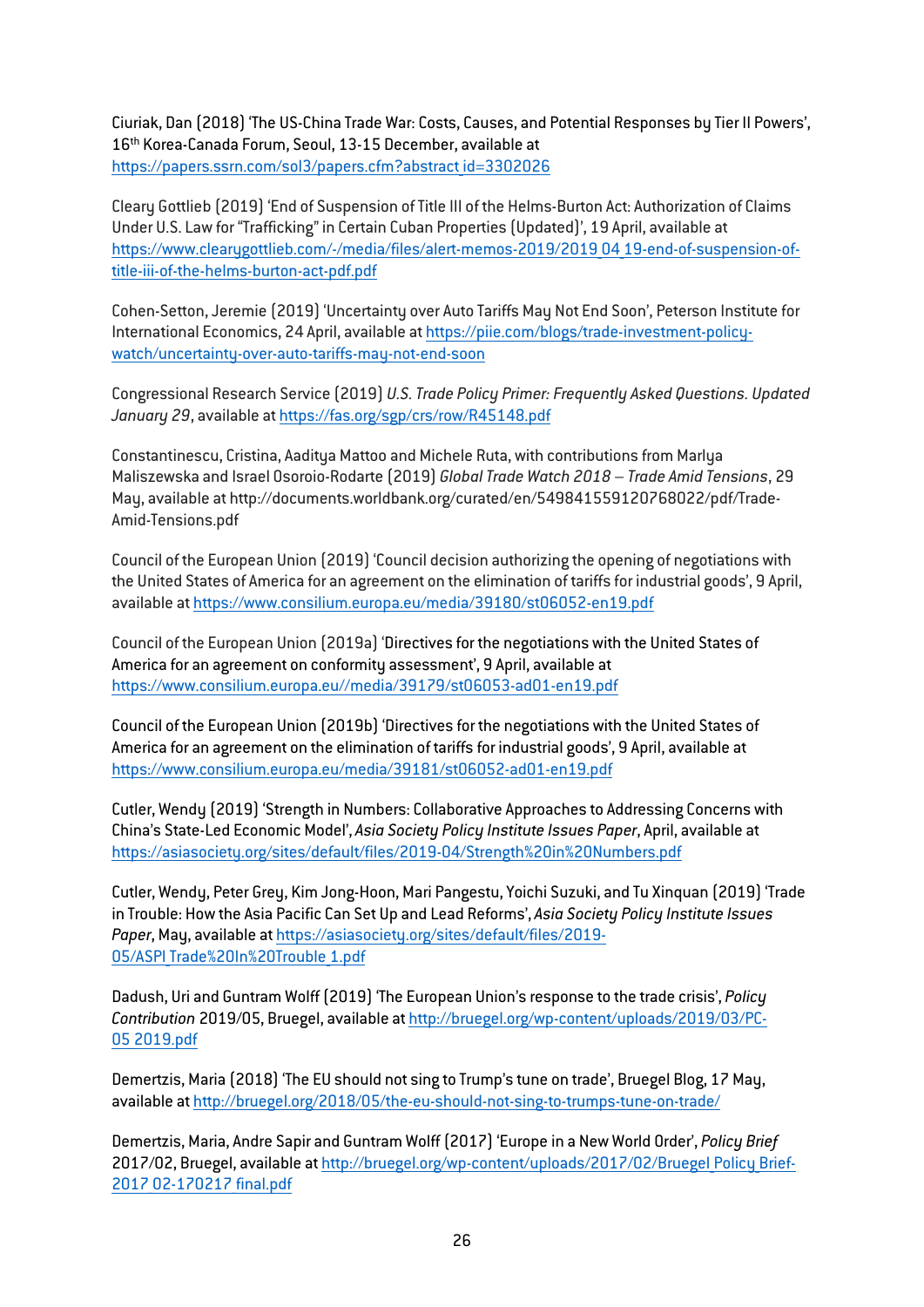Dollar, David, Ryan Hass and Jeffrey A. Bader (2019) 'Assessing U.S.-China relations 2 years into the Trump presidency', Brookings, available a[t https://www.brookings.edu/blog/order-from](https://www.brookings.edu/blog/order-from-chaos/2019/01/15/assessing-u-s-china-relations-2-years-into-the-trump-presidency/#print)[chaos/2019/01/15/assessing-u-s-china-relations-2-years-into-the-trump-presidency/#print](https://www.brookings.edu/blog/order-from-chaos/2019/01/15/assessing-u-s-china-relations-2-years-into-the-trump-presidency/#print)

Eizenstat, Stuart E (2018) 'Brexit will be detrimental for US ties with the UK and the EU',The Atlantic Council, 20 December, available at [https://www.atlanticcouncil.org/blogs/new-atlanticist/brexit-will](https://www.atlanticcouncil.org/blogs/new-atlanticist/brexit-will-be-detrimental-for-us-ties-with-the-uk-and-the-eu)[be-detrimental-for-us-ties-with-the-uk-and-the-eu](https://www.atlanticcouncil.org/blogs/new-atlanticist/brexit-will-be-detrimental-for-us-ties-with-the-uk-and-the-eu)

European Central Bank (2019) 'The economic implications of rising protectionism: a euro area and global perspective', *ECB Economic Bulletin*, 24 April, available at [https://www.ecb.europa.eu/pub/economic](https://www.ecb.europa.eu/pub/economic-bulletin/articles/2019/html/ecb.ebart201903_01%7Ee589a502e5.en.html#toc3)[bulletin/articles/2019/html/ecb.ebart201903\\_01](https://www.ecb.europa.eu/pub/economic-bulletin/articles/2019/html/ecb.ebart201903_01%7Ee589a502e5.en.html#toc3)~e589a502e5.en.html#toc3

European Commission (2018) 'Joint U.S.-EU Statement following Presidentt Juncker's visit to the White House', 25 July, available at [http://europa.eu/rapid/press-release\\_STATEMENT-18-4687\\_en.htm](http://europa.eu/rapid/press-release_STATEMENT-18-4687_en.htm)

European Commission (2019) 'Client and Supplier Countries of the EU28 in Merchandise Trade (value %) (2018, excluding intra-EU trade)', available at [http://trade.ec.europa.eu/doclib/docs/2006/september/tradoc\\_122530.pdf](http://trade.ec.europa.eu/doclib/docs/2006/september/tradoc_122530.pdf)

European Commission (2019a) *EU-China – A strategic outlook*, European Commission and HR/VP contribution to the European Council, 12 March, available at [https://ec.europa.eu/commission/sites/beta-political/files/communication-eu-china-a-strategic](https://ec.europa.eu/commission/sites/beta-political/files/communication-eu-china-a-strategic-outlook.pdf)[outlook.pdf](https://ec.europa.eu/commission/sites/beta-political/files/communication-eu-china-a-strategic-outlook.pdf)

European Commission (2019b) 'Information gathering under Article 9 of the EU Enforcement Regulation regarding planned EU commercial policy measures further to the adjudication of a trade dispute with the United States on measures affecting trade in large civil aircrafts under the WTO Dispute Settlement Understanding', available at http://trade.ec.europa.eu/consultations/index.cfm?consul id=261

EU-China Summit Joint Statement (2019) Brussels, 9 April, available at <https://www.consilium.europa.eu/media/39020/euchina-joint-statement-9april2019.pdf>

EU-Japan Summit Joint Statement (2019) Brussels, April, available at [https://www.consilium.europa.eu/media/39222/190425-eu-japan\\_summit-statement-final.pdf](https://www.consilium.europa.eu/media/39222/190425-eu-japan_summit-statement-final.pdf)

European Political Strategy Centre (2019) *EU Industrial Policy after Siemens-Alstom. Finding a new balance between openness and protection*, available at <https://www.consilium.europa.eu/media/39020/euchina-joint-statement-9april2019.pdf>

European Union Chamber of Commerce in China (2018) *European Business in China Position Paper 2018/2019*, available at

https://static.europeanchamber.com.cn/upload/documents/documents/Executive Position Paper 201 [8\\_2019\[659\].pdf](https://static.europeanchamber.com.cn/upload/documents/documents/Executive_Position_Paper_2018_2019%5b659%5d.pdf)

Garcia Herrero, Alicia (2019) 'Europe in the Midst of China-US Strategic Economic Competition: What are the European Union's Options?' *Working Paper*, 2019/03, Bruegel, available at [http://bruegel.org/wp](http://bruegel.org/wp-content/uploads/2019/04/US_China_strategic_competition_EU_080419.pdf)content/uploads/2019/04/US China strategic competition EU 080419.pdf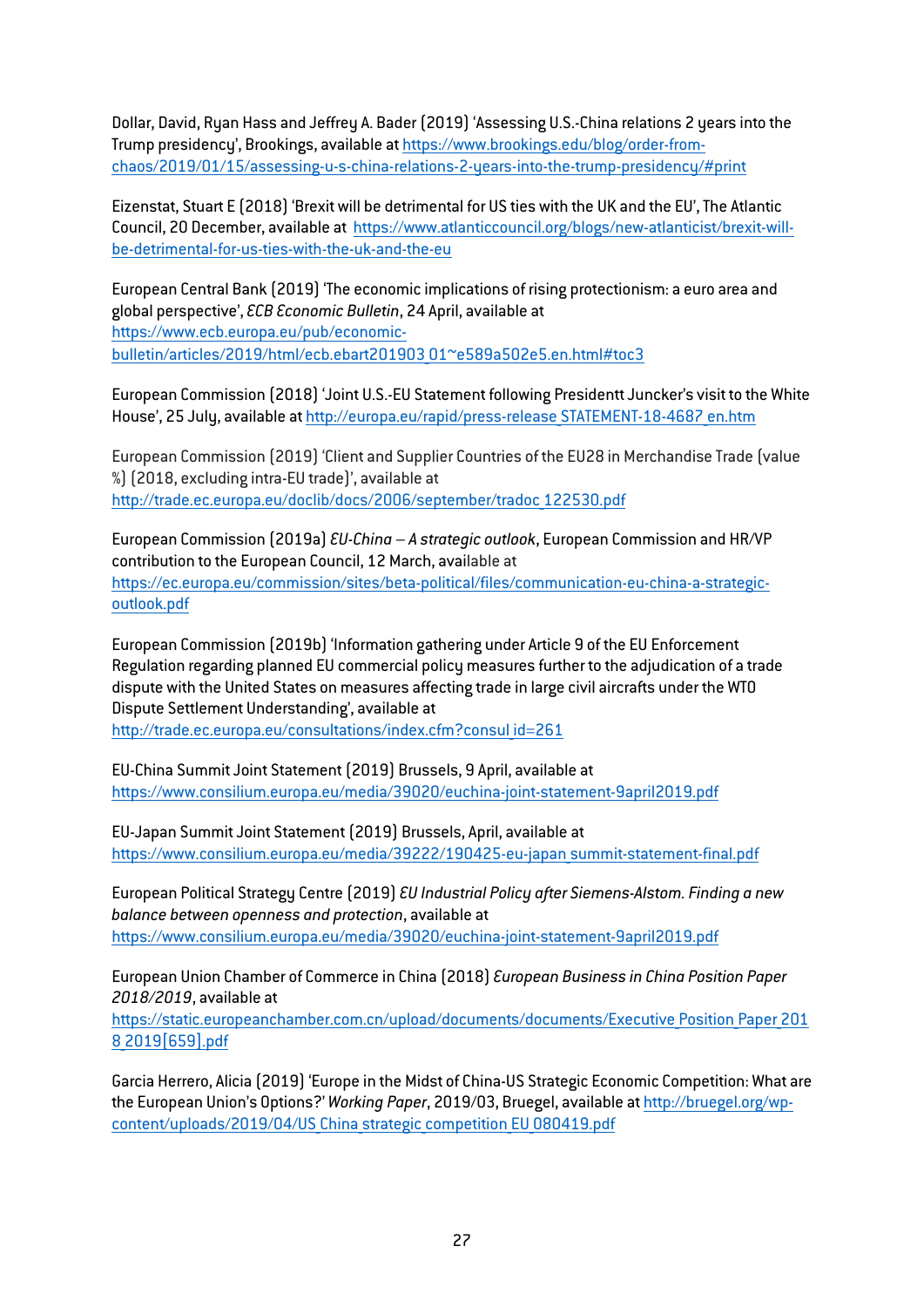Goodman, Peter (2018) 'For Europe, an Unpleasant Question: Confront Trump or Avoid a Costly Trade War',*The New York Times*, 1 June, available at <https://www.nytimes.com/2018/06/01/business/europe-trump-trade-war.html>

Gonzalez, Anabel (2019) 'Bridging the divide between developed and developing countries in WTO negotiations', Peterson Institute for International Economics, 12 March, available at [https://piie.com/blogs/trade-investment-policy-watch/bridging-divide-between-developed-and](https://piie.com/blogs/trade-investment-policy-watch/bridging-divide-between-developed-and-developing-countries-wto)[developing-countries-wto](https://piie.com/blogs/trade-investment-policy-watch/bridging-divide-between-developed-and-developing-countries-wto)

Gonzalez, Anabel (2018) *Strategic Brief on Trade Rules for the Global Tech Race*, World Economic Forum Global Agenda Council on Trade and Foreign Direct Investment, available at http://www3.weforum.org/docs/Trade rules global tech race pagers 2018.pdf

Goodman, Matthew P. (2019) 'The Right course for a better US-Japan alliance', *Nikkei Asian Review*, 9 April, available a[t http://bilaterals.org/?the-right-course-for-a-better-us](http://bilaterals.org/?the-right-course-for-a-better-us)

Herszenhorn, David M. and Hans von der Burchard (2019) 'EU scores at China summit with assist from Trump', *Politico*, 9 April, available a[t https://www.politico.eu/article/eu-china-summit-result-assist](https://www.politico.eu/article/eu-china-summit-result-assist-donald-trump/)[donald-trump/](https://www.politico.eu/article/eu-china-summit-result-assist-donald-trump/)

Hillman, Jennifer A. (2018) 'How to Make the Trade War Even Worse',*The New York Times*, 12 December, available a[t https://www.nytimes.com/2018/12/17/opinion/trade-war-china-wto.html](https://www.nytimes.com/2018/12/17/opinion/trade-war-china-wto.html)

Hillman, Jennifer (2018a) 'The best way to address China's unfair policies and practices is through a big, bold multilateral case at the WTO', Testimony before the U,S.-China Economic and Review Security Commission, 8 June, available at

[https://www.uscc.gov/sites/default/files/Hillman%20Testimony%20US%20China%20Comm%20w%20A](https://www.uscc.gov/sites/default/files/Hillman%20Testimony%20US%20China%20Comm%20w%20Appendix%20A.pdf) [ppendix%20A.pdf](https://www.uscc.gov/sites/default/files/Hillman%20Testimony%20US%20China%20Comm%20w%20Appendix%20A.pdf)

Hirsh, Bruce (2019) 'Trump's plan to bypass Congress on Trade with Japan', *Politico*, 2 April, available a[t https://www.politico.com/agenda/story/2019/04/02/trump-trade-japan-000888](https://www.politico.com/agenda/story/2019/04/02/trump-trade-japan-000888)

Hufbauer, Gary Clyde and Zhiyao (Lucy) Lu (2019) 'US-EU Trade Negotiations: A Daunting Mission', Peterson Institute for International Economics, 18 January, available at [https://piie.com/blogs/trade](https://piie.com/blogs/trade-investment-policy-watch/us-eu-trade-negotiations-daunting-mission)[investment-policy-watch/us-eu-trade-negotiations-daunting-mission](https://piie.com/blogs/trade-investment-policy-watch/us-eu-trade-negotiations-daunting-mission)

International Monetary Fund (2019) *World Economic Outlook Update*, January, available at <https://www.imf.org/en/Publications/WEO/Issues/2019/01/11/weo-update-january-2019>

Jacques Delors Institute (2018) 'EU and US Sanctions: Which Sovereignty?' *Policy Paper* No. 232, available a[t http://institutdelors.eu/wp](http://institutdelors.eu/wp-content/uploads/2018/10/EUandUSsanctionswhichsovereignty-Lamyetalii-Oct18.pdf)[content/uploads/2018/10/EUandUSsanctionswhichsovereignty-Lamyetalii-Oct18.pdf](http://institutdelors.eu/wp-content/uploads/2018/10/EUandUSsanctionswhichsovereignty-Lamyetalii-Oct18.pdf)

Jean, Sebastien, Philippe Martin and Andre Sapir (2018) 'International trade under attack: what strategy for Europe?' Policy Contribution 2018/12, Bruegel, available a[t http://bruegel.org/wp](http://bruegel.org/wp-content/uploads/2018/08/PC-12_2018_final.pdf)content/uploads/2018/08/PC-12 2018 final.pdf

Joint Statement of the United States and Japan (2018) 26 September, available at <https://www.mofa.go.jp/files/000405449.pdf>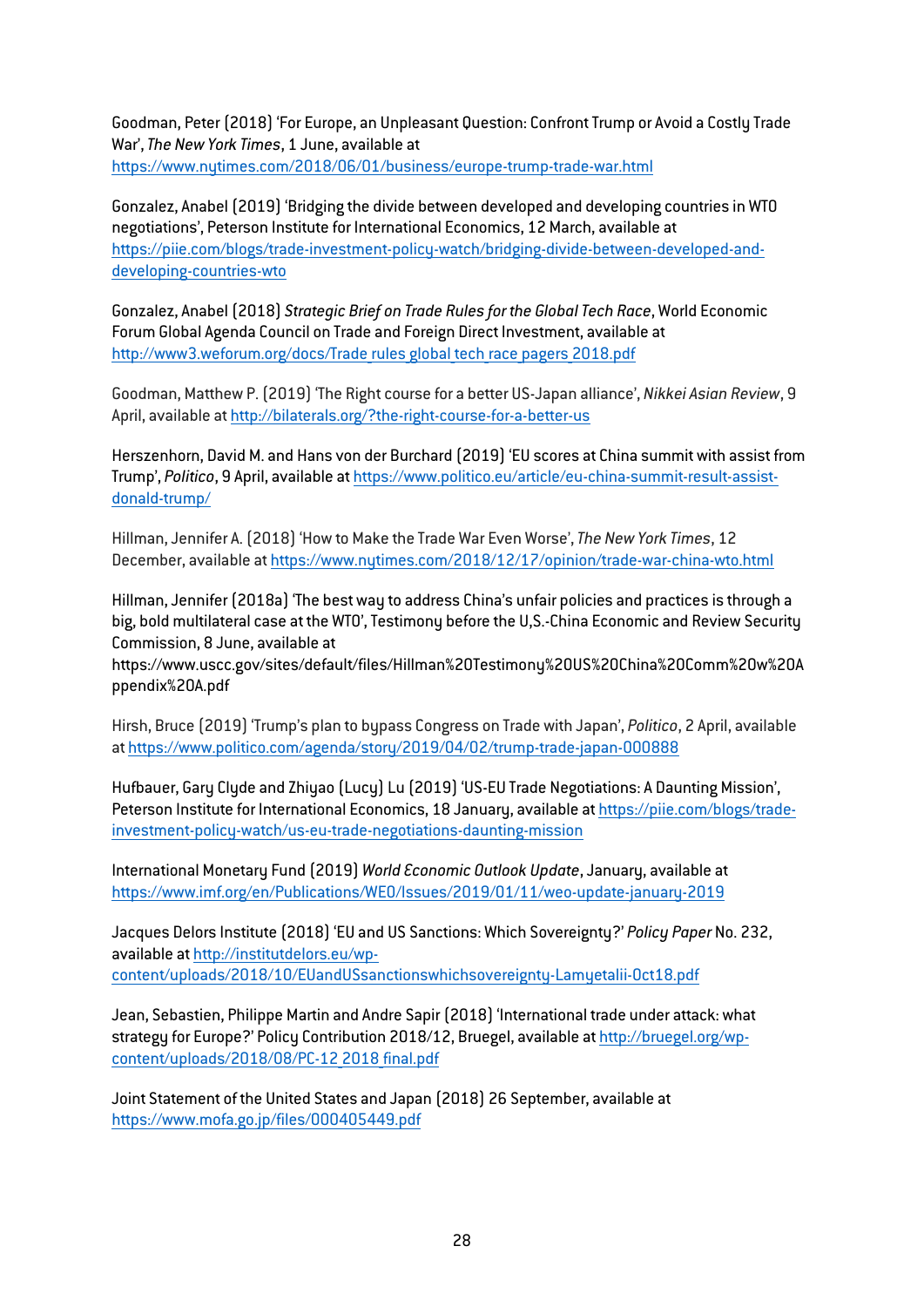Kilcoyne, Clodagh (2019) 'China State Media Says Three Main Differences Remain in US trade talks', *Reuters*, 10 May, available at [https://www.reuters.com/article/us-usa-trade-china-xinhua/china-state](https://www.reuters.com/article/us-usa-trade-china-xinhua/china-state-media-says-three-main-differences-remain-in-us-trade-talks-idUSKCN1SG2JX)[media-says-three-main-differences-remain-in-us-trade-talks-idUSKCN1SG2JX](https://www.reuters.com/article/us-usa-trade-china-xinhua/china-state-media-says-three-main-differences-remain-in-us-trade-talks-idUSKCN1SG2JX)

Lamy, Pascal (2018) 'US and Chinese economies will become disentangled', *CNBC*, 8 October, available a[t https://www.cnbc.com/video/2018/10/08/us-and-chinese-economies-will-become](https://www.cnbc.com/video/2018/10/08/us-and-chinese-economies-will-become-disentangled-former-wto-chief.html)[disentangled-former-wto-chief.html](https://www.cnbc.com/video/2018/10/08/us-and-chinese-economies-will-become-disentangled-former-wto-chief.html)

Lamy, Pascal (2018a) 'Former WTO chief: How this trade war ends',*The Washington Post*, 10 April, available at https://www.washingtonpost.com/news/theworldpost/wp/2018/04/10/tradewar/?utm term=.770e17eb392c

Lawrence, Robert Z. (2018) 'How the United States Should Confront China Without Threatening the Global Trading System', *PIIE Policy Brief* 18-17, available at <https://piie.com/system/files/documents/pb18-17.pdf>

Lee, John (2018) 'Decoupling from China: Cutting the Gordian Knot', Lowy Institute, 9 November, available a[t https://www.lowyinstitute.org/the-interpreter/decoupling-china-cutting-gordian-knot](https://www.lowyinstitute.org/the-interpreter/decoupling-china-cutting-gordian-knot)

Legrain, Philippe (2019) 'The EU's China Conundrum', *Project Syndicate*, 5 April, available at [https://www.project-syndicate.org/commentary/china-divide-and-rule-europe-by-philippe-legrain-](https://www.project-syndicate.org/commentary/china-divide-and-rule-europe-by-philippe-legrain-2019-04)[2019-04](https://www.project-syndicate.org/commentary/china-divide-and-rule-europe-by-philippe-legrain-2019-04)

Leonard, Jenny and Shawn Donnan (2019) 'Trump Mulls at 6-Month Window for EU, Japan to Curb Auto Sales', *Bloomberg*, 15 May, available a[t https://www.bloomberg.com/news/articles/2019-05-](https://www.bloomberg.com/news/articles/2019-05-15/trump-weighs-6-month-deadline-for-eu-japan-to-curb-auto-exports) [15/trump-weighs-6-month-deadline-for-eu-japan-to-curb-auto-exports](https://www.bloomberg.com/news/articles/2019-05-15/trump-weighs-6-month-deadline-for-eu-japan-to-curb-auto-exports)

Lester, Simon (2019) 'The EU's Interim Appeal Arbitration Proposal', *International Economic Law and Policy Blog*, 7 June, available a[t https://ielp.worldtradelaw.net/2019/06/the-eus-interim-appeal](https://ielp.worldtradelaw.net/2019/06/the-eus-interim-appeal-arbitration-proposal.html)[arbitration-proposal.html](https://ielp.worldtradelaw.net/2019/06/the-eus-interim-appeal-arbitration-proposal.html)

Lighthizer, Robert (2019) 'Testimony on US-China Trade Relations. United States House and Ways Committee, House of Representatives', 27 February, available a[t https://www.c](https://www.c-span.org/video/?458285-1/us-china-trade-relations)[span.org/video/?458285-1/us-china-trade-relations#](https://www.c-span.org/video/?458285-1/us-china-trade-relations)

Lincicome, Scott, Ron Kendler, Brian Picone and Richard Eglin (2019) 'Outlook for US Trade Policy and the World Trade Organization in 2019', White & Case, 6 February, available at [https://www.whitecase.com/publications/alert/outlook-us-trade-policy-and-world-trade-organization-](https://www.whitecase.com/publications/alert/outlook-us-trade-policy-and-world-trade-organization-2019)[2019](https://www.whitecase.com/publications/alert/outlook-us-trade-policy-and-world-trade-organization-2019)

Liptak, Kevin and Caitlan Collins (2019) 'Latest round of US-China Talks End Without Agreement', *CNN Politics*, 10 May, available a[t https://www.cnn.com/2019/05/10/politics/us-china-trade-talks-white](https://www.cnn.com/2019/05/10/politics/us-china-trade-talks-white-house/index.html)[house/index.html](https://www.cnn.com/2019/05/10/politics/us-china-trade-talks-white-house/index.html)

Luce, Edward (2019) 'China, the US and trade in dog-eat-dog world', *Financial Times*, 27 April

Madnick, Stuart, Simon Johnson and Keman Huang (2019) 'What countries and companies can do when trade and cybersecurity overlap', *Harvard Business Review*, 4 January, available at [https://hbr.org/2019/01/what-countries-and-companies-can-do-when-trade-and-cybersecurity](https://hbr.org/2019/01/what-countries-and-companies-can-do-when-trade-and-cybersecurity-overlap)[overlap](https://hbr.org/2019/01/what-countries-and-companies-can-do-when-trade-and-cybersecurity-overlap)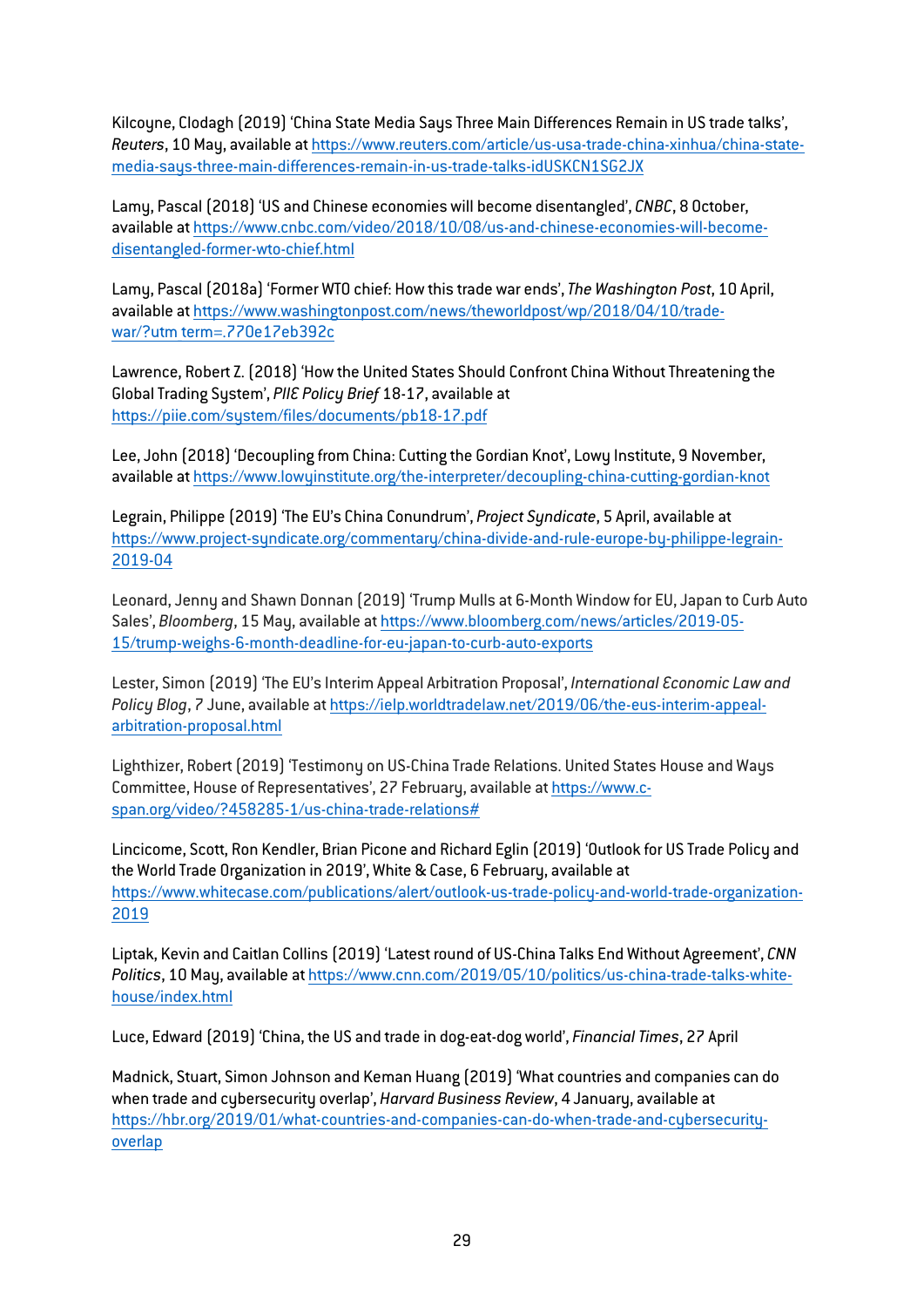Miles, Tom (2019) 'US says WTO national security ruling seriously flawed', *Reuters Business News*, 26 April, available a[t https://www.reuters.com/article/us-usa-trade-wto/u-s-says-wto-national-security](https://www.reuters.com/article/us-usa-trade-wto/u-s-says-wto-national-security-ruling-)[ruling-'seriously-flawed'-idUSKCN1S21V9](https://www.reuters.com/article/us-usa-trade-wto/u-s-says-wto-national-security-ruling-)

Morelli, Vincent (2019)*The European Union and China*, Congressional Research Service, 1 April, available a[t https://fas.org/sgp/crs/row/IF10252.pdf](https://fas.org/sgp/crs/row/IF10252.pdf)

Nordhaus, William (2018) 'The Trump doctrine on international trade: Part one', *Vox CEPR Policy Portal*, 8 October, available a[t https://voxeu.org/article/trump-doctrine-international-trade-part-one](https://voxeu.org/article/trump-doctrine-international-trade-part-one)

Nordhaus, William (2018) 'The Trump doctrine on international trade: Part two', *Vox CEPR Policy Portal*, 8 October, available a[t https://voxeu.org/article/trump-doctrine-international-trade-part-two](https://voxeu.org/article/trump-doctrine-international-trade-part-two)

Palmer, Doug (2019) 'Trump warns he'll keep China tariffs for "substantial period of time"', *Politico*, 20 March, available a[t https://www.politico.com/story/2019/03/20/trump-china-tariffs-1230422](https://www.politico.com/story/2019/03/20/trump-china-tariffs-1230422)

Payosova, Tetyana, Gary Glyde Hufbauer and Jeffrey J. Schott (2018) 'The Dispute Settlement Crisis in the World Trade Organization: Causes and Cures', *PIIE Policy Brief* 18-5, available at [https://piie.com/publications/policy-briefs/dispute-settlement-crisis-world-trade-organization](https://piie.com/publications/policy-briefs/dispute-settlement-crisis-world-trade-organization-causes-and-cures)[causes-and-cures](https://piie.com/publications/policy-briefs/dispute-settlement-crisis-world-trade-organization-causes-and-cures)

Pence, Mike (2018) 'Remarks by Vice President Pence on the Administration's Policy Towards China', The Hudson Institute, 4 October, available a[t https://www.whitehouse.gov/briefings](https://www.whitehouse.gov/briefings-statements/remarks-vice-president-pence-administrations-policy-toward-china/)[statements/remarks-vice-president-pence-administrations-policy-toward-china/](https://www.whitehouse.gov/briefings-statements/remarks-vice-president-pence-administrations-policy-toward-china/)

Pisani-Ferry, Jean (2019) 'Europe and the New Imperialism', *Project Syndicate*, 1 April, available at [https://www.project-syndicate.org/commentary/europe-strategy-versus-america-and-china-by-jean](https://www.project-syndicate.org/commentary/europe-strategy-versus-america-and-china-by-jean-pisani-ferry-2019-04)[pisani-ferry-2019-04](https://www.project-syndicate.org/commentary/europe-strategy-versus-america-and-china-by-jean-pisani-ferry-2019-04)

'President Threatens EU with Car Tariffs' (2019) *Washington Trade Daily* Volume 28, Number 76, 16 April, available a[t https://files.constantcontact.com/ef5f8ffe501/49828564-b5a6-41bc-b57d](https://files.constantcontact.com/ef5f8ffe501/49828564-b5a6-41bc-b57d-b8e4b428361b.pdf)[b8e4b428361b.pdf](https://files.constantcontact.com/ef5f8ffe501/49828564-b5a6-41bc-b57d-b8e4b428361b.pdf)

Rajah, Roland (2018) 'Will geopolitics trump trade?'*The Interpreter*,The Lowy Institute, 9 October, available a[t https://www.lowyinstitute.org/the-interpreter/will-geopolitics-trump-trade](https://www.lowyinstitute.org/the-interpreter/will-geopolitics-trump-trade)

Reinsch, William Alan and Jack Caporal (2019)*The Trump Administration's Trade Objectives with Japan and the European Union*, Center for Strategic and International Studies, available at <https://www.csis.org/analysis/trump-administrations-trade-objectives-japan-and-european-union>

Roberts, Anthea, Henrique Choer Moraes and Victor Ferguson (2018) 'The Geoeconomic World Order', *Lawfare Blog*, 19 November, available at<https://www.lawfareblog.com/geoeconomic-world-order>

Röller, Lars-Hendrik, and Nicolas Véron (2008) 'Safe and sound: an EU approach to sovereign investment', *Policy Brief* 2008/11, Bruegel, available a[t http://bruegel.org/2008/11/safe-and-sound](http://bruegel.org/2008/11/safe-and-sound-an-eu-approach-to-sovereign-investment/)[an-eu-approach-to-sovereign-investment/](http://bruegel.org/2008/11/safe-and-sound-an-eu-approach-to-sovereign-investment/)

Schneider-Petsinger, Marianne (2019) *EU-EU Trade Relations in the Trump Era. Which Way Forward*, Chatham House,The Royal Institute of International Affairs, available at [https://www.chathamhouse.org/sites/default/files/publications/research/2019-03-08US-](https://www.chathamhouse.org/sites/default/files/publications/research/2019-03-08US-EUTradeRelations2.pdf)[EUTradeRelations2.pdf](https://www.chathamhouse.org/sites/default/files/publications/research/2019-03-08US-EUTradeRelations2.pdf)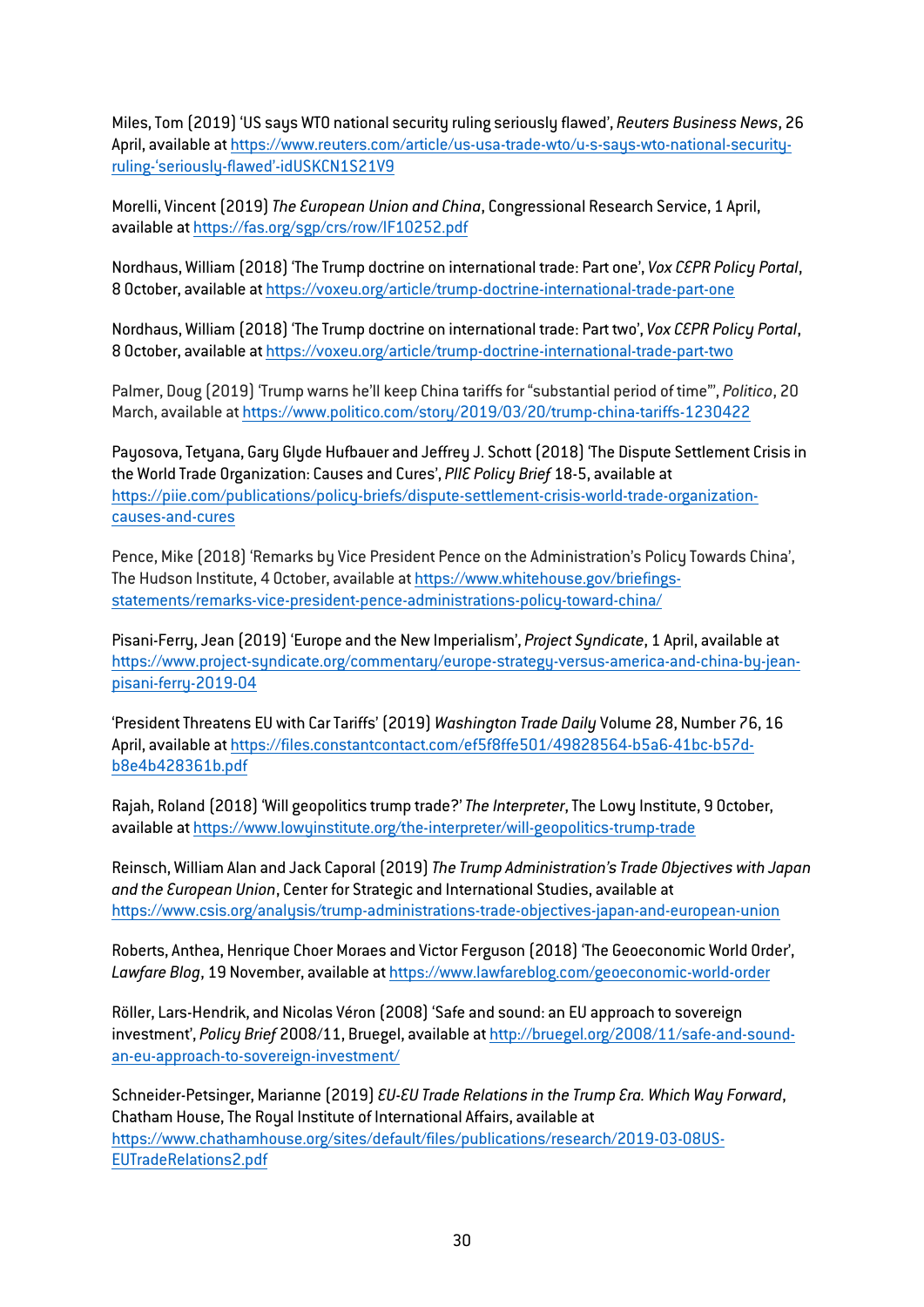Shea, Dennis (2018) 'Statement of the United States by Ambassador Dennis Shea at the 14<sup>th</sup> WTO Trade Policy Review of the United States of America', 17 December, available at [https://ustr.gov/about](https://ustr.gov/about-us/policy-offices/press-office/press-releases/2018/december/statement-united-states-ambassador)[us/policy-offices/press-office/press-releases/2018/december/statement-united-states-ambassador](https://ustr.gov/about-us/policy-offices/press-office/press-releases/2018/december/statement-united-states-ambassador)

Schott, Jeffrey J. (2019) 'Next Up in the Trade Wars: Autos', Peterson Institute for International Economics, 21 February, available at [https://piie.com/blogs/trade-investment-policy-watch/next](https://piie.com/blogs/trade-investment-policy-watch/next-trade-wars-autos)[trade-wars-autos](https://piie.com/blogs/trade-investment-policy-watch/next-trade-wars-autos)

Small, Andrew (2019) 'Why Europe is Getting Tough on China – And What It Means for Washington', *Foreign Affairs*, 3 April, available at [https://www.foreignaffairs.com/articles/china/2019-04-03/why](https://www.foreignaffairs.com/articles/china/2019-04-03/why-europe-getting-tough-china?utm_medium=newsletters&utm_source=fatoday&utm_content=20190409&utm_campaign=FA%20Today%20040919%20Saving%20Northeastern%20Syria%2C%20Netanyahu%27s%20Foreign%20Policy%2C%20Europe%27s%20New%20Approach%20to%20China&utm_term=FA%20Today%20-%20112017)[europe-getting-tough-china](https://www.foreignaffairs.com/articles/china/2019-04-03/why-europe-getting-tough-china?utm_medium=newsletters&utm_source=fatoday&utm_content=20190409&utm_campaign=FA%20Today%20040919%20Saving%20Northeastern%20Syria%2C%20Netanyahu%27s%20Foreign%20Policy%2C%20Europe%27s%20New%20Approach%20to%20China&utm_term=FA%20Today%20-%20112017)

Swanson, Ana and Jack Ewing (2018) 'Trump's National Security Claim for Tariffs Sets Off Crisis at the WTO',*The New York Times*, 12 August, available at <https://www.nytimes.com/2018/08/12/us/politics/trumps-tariffs-foster-crisis-at-the-wto.html>

Swanson, Ana and Alan Rappeport (2019) 'Trump Delays a Tariff Deadline, Citing Progress in China Trade Talks',*The New York Times*, 24 February, available at <https://www.nytimes.com/2019/02/24/us/politics/us-china-trade-truce.html>

Swanson, Ana and Alan Rappeport (2019a) 'US Wrangles China for Firm Commitments as Trade Talks Continue',*The New York Times*, 21 February, available at <https://www.nytimes.com/2019/02/21/business/economy/china-us-trade-talks.html>

Swanson, Ana (2019) '"Epic" China Trade Deal Near Completion, Trump Says, but Haggling Continues', *The New York Times*, 4 April, available at <https://www.nytimes.com/2019/04/04/business/economy/trump-xi-china-trade-meeting.html>

Swanson, Ana (2019a) 'U.S. Readies \$11 billion in Tariffs on E.U.',*The New York Times*, 10 April, available at

Swanson, Ana (2019b) 'As U.S. and China Near Trade Deal, Enforcement is Key',*The New York Times*, 11 April, available a[t https://www.nytimes.com/2019/04/11/us/politics/us-china-trade-deal.html](https://www.nytimes.com/2019/04/11/us/politics/us-china-trade-deal.html)

Swanson, Ana (2019c) 'Trump's Tariff Threat Sends Mexico, Lawmakers and Businesses Scrambling', *The New York Times*, 31 May, available at https://www.nytimes.com/2019/05/31/business/mexicotariffs-donald-trump.html

Tran, Hung (2019) 'US-EU Trade Negotiations: Talking Past Each Other',The Atlantic Council, 14 March, available a[t https://www.atlanticcouncil.org/blogs/new-atlanticist/us-eu-trade-negotiations-talking](https://www.atlanticcouncil.org/blogs/new-atlanticist/us-eu-trade-negotiations-talking-past-each-other)[past-each-other](https://www.atlanticcouncil.org/blogs/new-atlanticist/us-eu-trade-negotiations-talking-past-each-other)

Tusk, Donald (2019) 'Remarks by President Donald Tusk after the EU-China summit in Brussels', 10 April, available a[t https://eeas.europa.eu/delegations/china/60837/remarks-president-donald-tusk](https://eeas.europa.eu/delegations/china/60837/remarks-president-donald-tusk-after-eu-china-summit-brussels_en)[after-eu-china-summit-brussels\\_en](https://eeas.europa.eu/delegations/china/60837/remarks-president-donald-tusk-after-eu-china-summit-brussels_en)

United States Chamber of Commerce (2018) 'Statement of the U.S. Chamber of Commerce on "Comments on Negotiating Objectives for a U.S.-European Union Trade Agreement"', 26 November, available a[t https://www.uschamber.com/sites/default/files/u.s.](https://www.uschamber.com/sites/default/files/u.s.-eu_trade_negotiations_private_sector_priorities_u.s.chamber_11.26.18.pdf) eu trade negotiations private sector priorities u.s.chamber 11.26.18.pdf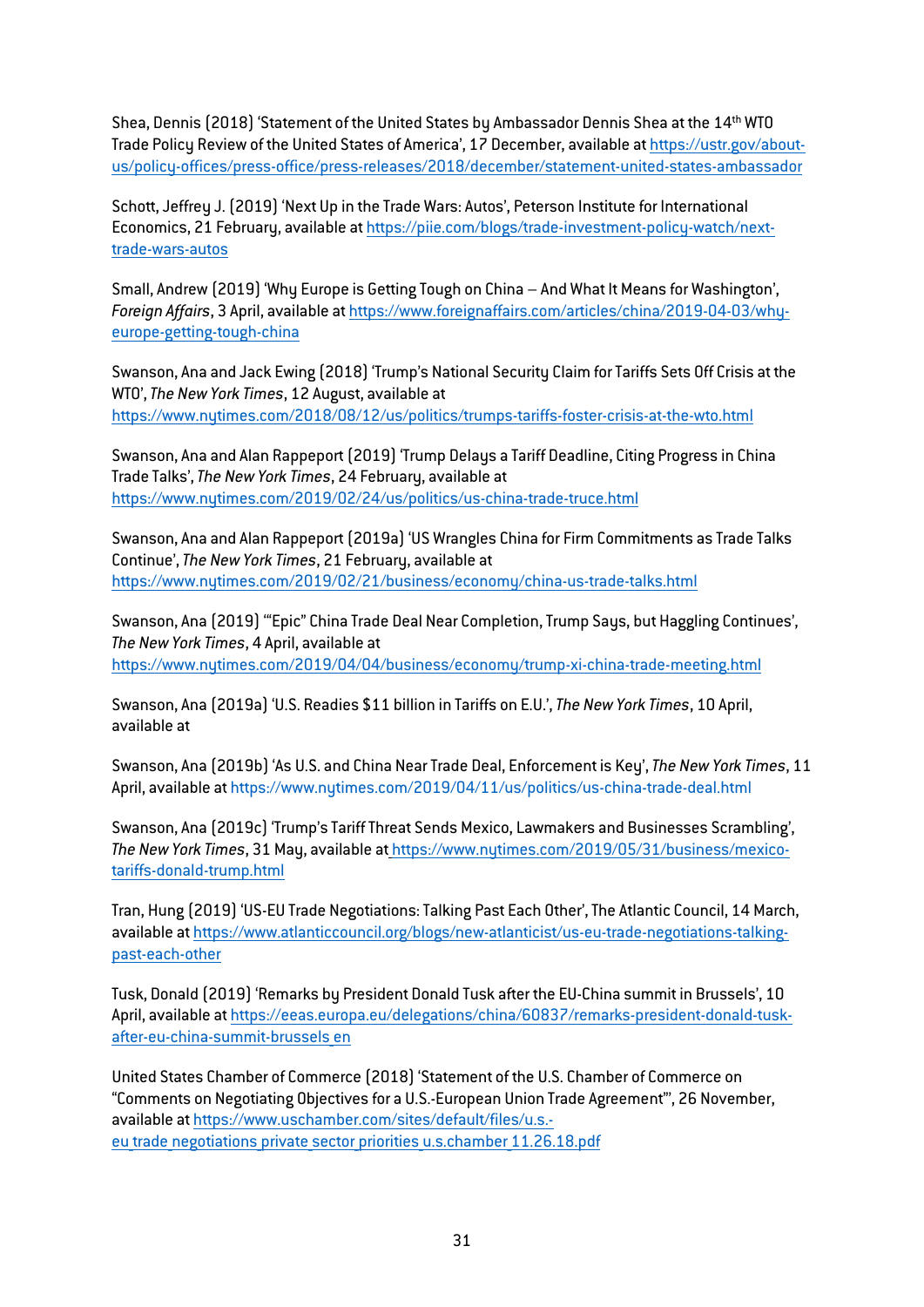United States Chamber of Commerce (2019)*Transatlantic Business Works – Policy Priorities and Recommendations*, 8 April, available at [https://www.uschamber.com/issue-brief/transatlantic](https://www.uschamber.com/issue-brief/transatlantic-business-works-policy-priorities-and-recommendations)[business-works-policy-priorities-and-recommendations](https://www.uschamber.com/issue-brief/transatlantic-business-works-policy-priorities-and-recommendations)

United States Census Bureau (2019) *US Top Trading Partners 2018*, available at <https://www.census.gov/foreign-trade/statistics/highlights/top/top1812yr.html>

United States Trade Representative (2017) 'Joint Statement by the United States, European Union and Japan at MC11', 12 December, available at [https://ustr.gov/about-us/policy-offices/press-office/press](https://ustr.gov/about-us/policy-offices/press-office/press-releases/2017/december/joint-statement-united-states)[releases/2017/december/joint-statement-united-states](https://ustr.gov/about-us/policy-offices/press-office/press-releases/2017/december/joint-statement-united-states)

United States Trade Representative (2017a) *2017 Report to Congress On China's WTO Compliance*, January, available at https://ustr.gov/sites/default/files/files/Press/Reports/China%202017%20WTO%20Report.pdf

United States Trade Representative (2018) *Fact Sheet: Key Barriers to Digital Trade*, available at [https://ustr.gov/about-us/policy-offices/press-office/fact-sheets/2018/march/2018-fact-sheet-key](https://ustr.gov/about-us/policy-offices/press-office/fact-sheets/2018/march/2018-fact-sheet-key-barriers-digital)[barriers-digital](https://ustr.gov/about-us/policy-offices/press-office/fact-sheets/2018/march/2018-fact-sheet-key-barriers-digital)

United States Trade Representative (2018a) 'Joint Statement on Trilateral Meeting of the Trade Ministers of the United States, Japan, and the European Union', 31 May, available at [https://ustr.gov/about-us/policy-offices/press-office/press-releases/2018/may/joint-statement](https://ustr.gov/about-us/policy-offices/press-office/press-releases/2018/may/joint-statement-trilateral-meeting)[trilateral-meeting](https://ustr.gov/about-us/policy-offices/press-office/press-releases/2018/may/joint-statement-trilateral-meeting)

United States Trade Representative (2018b) 'Joint Statement on Trilateral Meeting of the Trade Ministers of the United States, Japan and the European Union', 25 September, available at [https://ustr.gov/about-us/policy-offices/press-office/press-releases/2018/september/joint](https://ustr.gov/about-us/policy-offices/press-office/press-releases/2018/september/joint-statement-trilateral)[statement-trilateral](https://ustr.gov/about-us/policy-offices/press-office/press-releases/2018/september/joint-statement-trilateral)

United States Trade Representative (2018c) *2018 Trade Policy Agenda and 2017 Annual Report of the President of the United States on the Trade Agreements Program*, available at <https://ustr.gov/sites/default/files/files/Press/Reports/2018/AR/2018%20Annual%20Report%20I.pdf>

United States Trade Representative (2018d) *United States-Japan (USJTA) Negotiations. Summary of Specific Trade Negotiating Objectives*, December, available at https://ustr.gov/sites/default/files/2018.12.21 Summary of U.S.-Japan Negotiating Objectives.pdf

United States Trade Representative (2019) *2018 Report to Congress on China's WTO compliance*, February, available at [https://ustr.gov/sites/default/files/2018-USTR-Report-to-Congress-on-](https://ustr.gov/sites/default/files/2018-USTR-Report-to-Congress-on-China%27s-WTO-Compliance.pdf)[China%27s-WTO-Compliance.pdf](https://ustr.gov/sites/default/files/2018-USTR-Report-to-Congress-on-China%27s-WTO-Compliance.pdf)

United States Trade Representative (2019a) *National Trade Estimate Report on Foreign Trade Barriers*, available at

[https://ustr.gov/sites/default/files/files/Press/Reports/2018%20National%20Trade%20Estimate%20Re](https://ustr.gov/sites/default/files/files/Press/Reports/2018%20National%20Trade%20Estimate%20Report.pdf) [port.pdf](https://ustr.gov/sites/default/files/files/Press/Reports/2018%20National%20Trade%20Estimate%20Report.pdf)

United States Trade Representative (2019b) *2019 Trade Policy Agenda and 2018 Annual Report of the President of the United States on the Trade Agreements Program*, available at https://ustr.gov/sites/default/files/2019 Trade Policy Agenda and 2018 Annual Report.pdf

United States Trade Representative (2019c) 'Joint Statement on Trilateral Meeting of the Trade Ministers of the United States, Japan and the European Union', 9 January, available at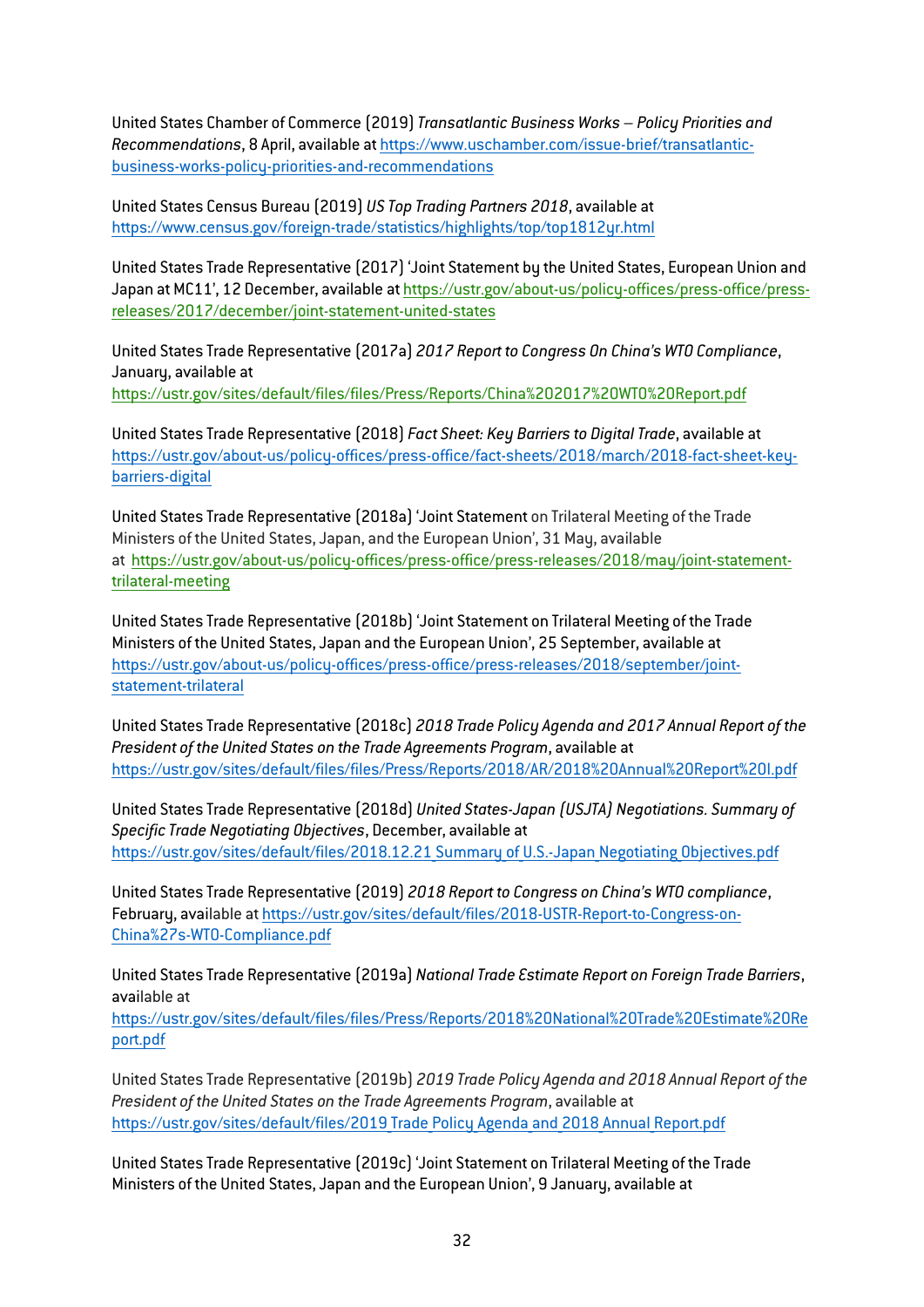[https://ustr.gov/about-us/policy-offices/press-office/press-releases/2019/january/joint-statement](https://ustr.gov/about-us/policy-offices/press-office/press-releases/2019/january/joint-statement-trilateral-meeting)[trilateral-meeting](https://ustr.gov/about-us/policy-offices/press-office/press-releases/2019/january/joint-statement-trilateral-meeting)

United States Trade Representative (2019d) *United States-European Union Negotiations. Summary of Specific Trade Negotiating Objectives*, 19 January, available at https://ustr.gov/sites/default/files/01.11.2019 Summary of U.S.-EU Negotiating Objectives.pdf

United States Trade Representative (2019e) 'Initiation of Investigation; Notice of Hearing and Request for Public Comments: Enforcement of U.S. WTO Rights in Large Civil Aircraft Dispute', *Federal Register* Vol. 84, No. 71, available at

https://ustr.gov/sites/default/files/enforcement/301Investigations/Preliminary Product List.pdf

United States Trade Representative (2019f) 'Joint Statement of the Trilateral Meeting of the Trade Ministers of the United States, European Union and Japan', 23 May, available at [https://ustr.gov/about](https://ustr.gov/about-us/policy-offices/press-office/press-releases/2019/may/joint-statement-trilateral-meeting)[us/policy-offices/press-office/press-releases/2019/may/joint-statement-trilateral-meeting](https://ustr.gov/about-us/policy-offices/press-office/press-releases/2019/may/joint-statement-trilateral-meeting)

US Chamber of Commerce (2018) *Submission for the proposed determination of action pursuant to Section 301: China's Acts, Policies, and Practices Related to Technology Transfer, Intellectual Property, and Innovation*, 9 May, available at https://www.uschamber.com/sites/default/files/180511 uschambercomments china301 ustr.pdf

Wong, Dorcas and Alexander Chipman Koty (2019) 'The US-China Trade War: A Timeline', *China Briefing*, 8 April, available at file:///Users/anabelgonzalez/Desktop/The%20US-China%20Trade%20War:%20A%20Timeline%20-%20China%20Briefing%20News.webarchive

World Trade Organization (2018)*Trade Policy Review of China*, Report by the Secretariat W/TPR/S/375, 6 June, available at [https://www.wto.org/english/tratop\\_e/tpr\\_e/s375\\_e.pdf](https://www.wto.org/english/tratop_e/tpr_e/s375_e.pdf)

World Trade Organization (2018a) 'Note by the Secretariat: China-Certain Measures Concerning the Protection of Intellectual Property Rights', WT/DS542/4, 6 April, available at [https://www.wto.org/english/tratop\\_e/dispu\\_e/cases\\_e/ds542\\_e.htm](https://www.wto.org/english/tratop_e/dispu_e/cases_e/ds542_e.htm)

World Trade Organization (2018b) 'Procedures to Enhance Transparency and Strengthen Notification Requirements under WTO Agreements', Communication from Argentina, Costa Rica, the European Union, Japan and the United States, JOB/GC/204. JOB/CTG/14, 1 November, available at [https://www.wto.org/english/news\\_e/news18\\_e/good\\_12nov18\\_e.htm](https://www.wto.org/english/news_e/news18_e/good_12nov18_e.htm)

World Trade Organization (2018c) 'DS515: United States – Measures Related to Price Comparison Methodologies. Summary of the dispute to date', available at [https://www.wto.org/english/tratop\\_e/dispu\\_e/cases\\_e/ds515\\_e.htm](https://www.wto.org/english/tratop_e/dispu_e/cases_e/ds515_e.htm)

World Trade Organization (2018d) 'DS516: European Union – Measures Related to Price Comparison Methodologies. Summary of the dispute to date', available at [https://www.wto.org/english/tratop\\_e/dispu\\_e/cases\\_e/ds516\\_e.htm](https://www.wto.org/english/tratop_e/dispu_e/cases_e/ds516_e.htm)

World Trade Organization (2018e) 'DS549: China – Certain Measures on the Transfer of Technology. Summary of the dispute to date', available at [https://www.wto.org/english/tratop\\_e/dispu\\_e/cases\\_e/ds549\\_e.htm](https://www.wto.org/english/tratop_e/dispu_e/cases_e/ds549_e.htm)

World Trade Organization (2019) 'Note by the Secretariat: China-Additional Duties on Certain Products from the United States', WT/DS558/3, 28 January, available at [https://www.wto.org/english/tratop\\_e/dispu\\_e/cases\\_e/ds558\\_e.htm](https://www.wto.org/english/tratop_e/dispu_e/cases_e/ds558_e.htm)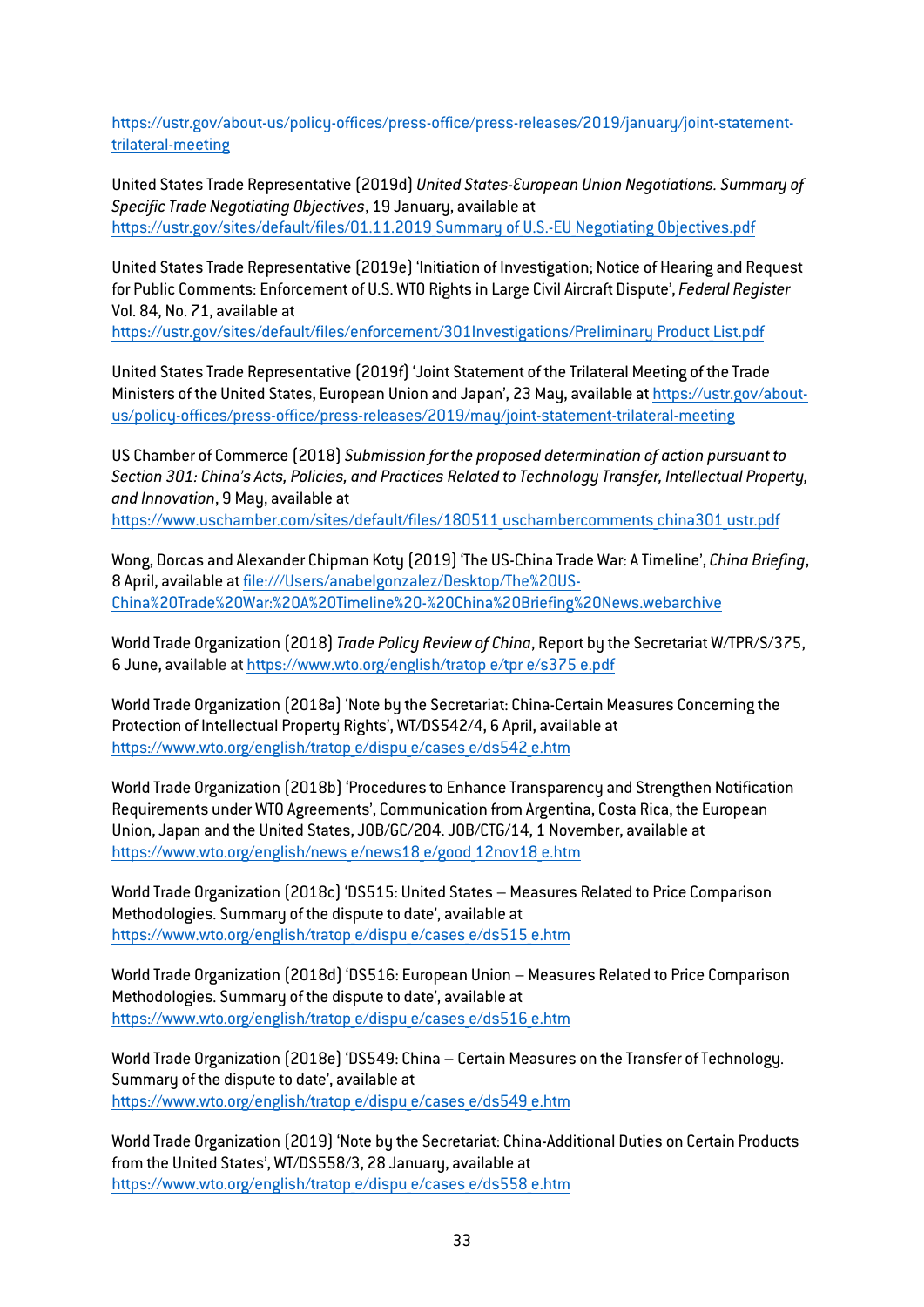World Trade Organization (2019a) 'Draft General Council Decision: Procedures to Strengthen the Negotiating Function of the WTO', WT/GC/W/764, 15 February, available at https://docs.wto.org/dol2fe/Pages/FE Search/FE S S009-[DP.aspx?language=E&CatalogueIdList=251580&CurrentCatalogueIdIndex=0&FullTextHash=371857](https://docs.wto.org/dol2fe/Pages/FE_Search/FE_S_S009-DP.aspx?language=E&CatalogueIdList=251580&CurrentCatalogueIdIndex=0&FullTextHash=371857150&HasEnglishRecord=True&HasFrenchRecord=False&HasSpanish) [150&HasEnglishRecord=True&HasFrenchRecord=False&HasSpanish](https://docs.wto.org/dol2fe/Pages/FE_Search/FE_S_S009-DP.aspx?language=E&CatalogueIdList=251580&CurrentCatalogueIdIndex=0&FullTextHash=371857150&HasEnglishRecord=True&HasFrenchRecord=False&HasSpanish)

Yun Che, Foo (2019) 'EU demands scrutiny of 5G risks but no bloc-wide Huawei ban', *Reuters Business News*, 26 March, available at [https://www.reuters.com/article/us-huawei-security-eu/eu-demands](https://www.reuters.com/article/us-huawei-security-eu/eu-demands-scrutiny-of-5g-risks-but-no-bloc-wide-huawei-ban-idUSKCN1R71VK)[scrutiny-of-5g-risks-but-no-bloc-wide-huawei-ban-idUSKCN1R71VK](https://www.reuters.com/article/us-huawei-security-eu/eu-demands-scrutiny-of-5g-risks-but-no-bloc-wide-huawei-ban-idUSKCN1R71VK)

Zettelmeyer, Jeromin (2019) 'The Return of Economic Nationalism in Germany', *Policy Brief* 19-4, Peterson Institute for International Economics, available at [https://piie.com/publications/policy](https://piie.com/publications/policy-briefs/return-economic-nationalism-germany)[briefs/return-economic-nationalism-germany](https://piie.com/publications/policy-briefs/return-economic-nationalism-germany)